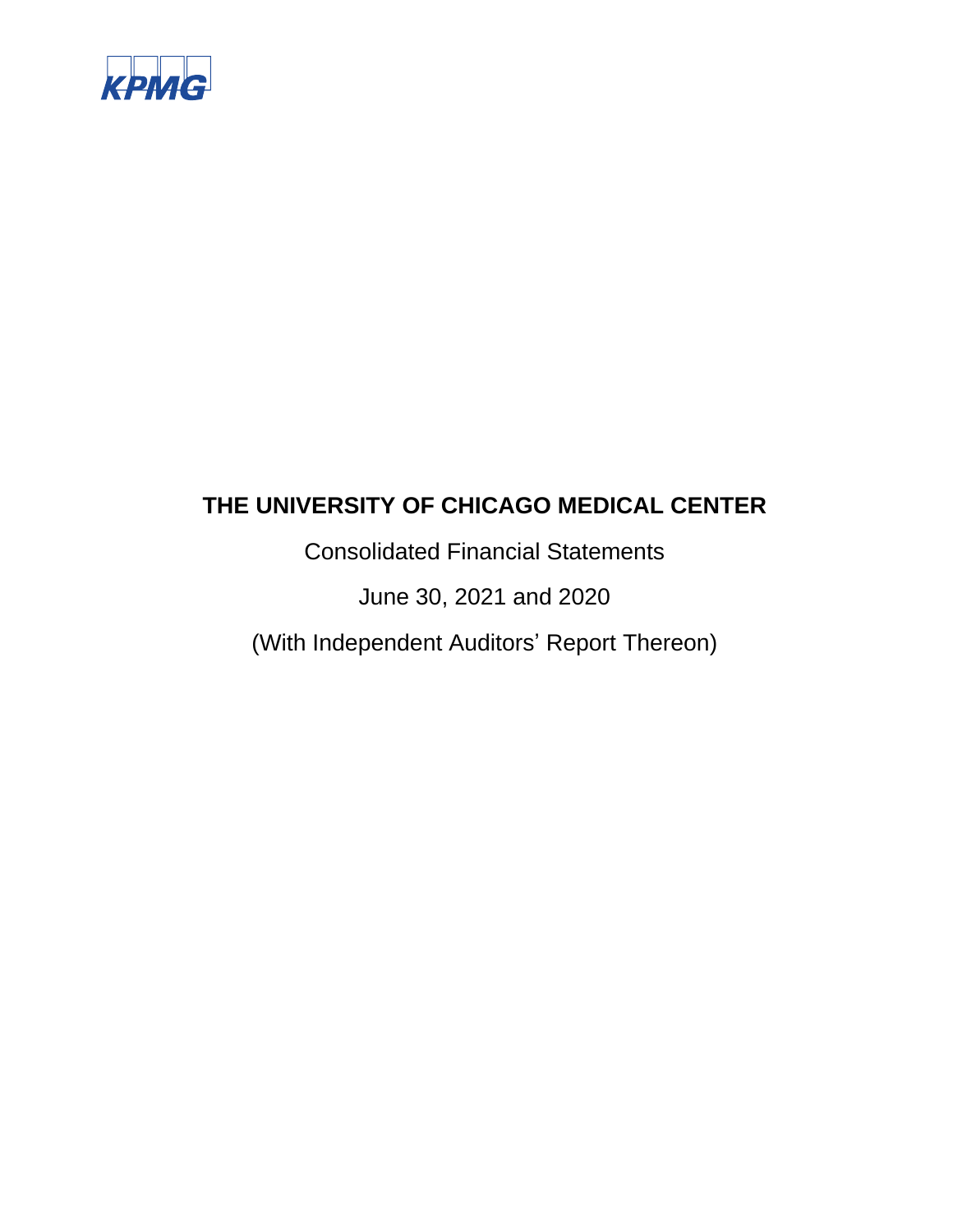# **Table of Contents**

|                                                                                                           | Page           |
|-----------------------------------------------------------------------------------------------------------|----------------|
| Independent Auditors' Report                                                                              | 1              |
| <b>Consolidated Financial Statements:</b>                                                                 |                |
| <b>Consolidated Balance Sheets</b>                                                                        | 3              |
| Consolidated Statements of Operations and Changes in Net Assets without Donor<br><b>Restrictions</b>      | 4              |
| Consolidated Statements of Changes in Net Assets                                                          | 5              |
| <b>Consolidated Statements of Cash Flows</b>                                                              | 6              |
| Notes to Consolidated Financial Statements                                                                | $\overline{7}$ |
| <b>Supplemental Schedules</b>                                                                             |                |
| <b>Consolidating Balance Sheet Information</b>                                                            | 48             |
| Consolidating Statement of Operations and Changes in Net Assets without Donor Restrictions<br>Information | 49             |
| Consolidating Statement of Changes in Net Assets Information                                              | 50             |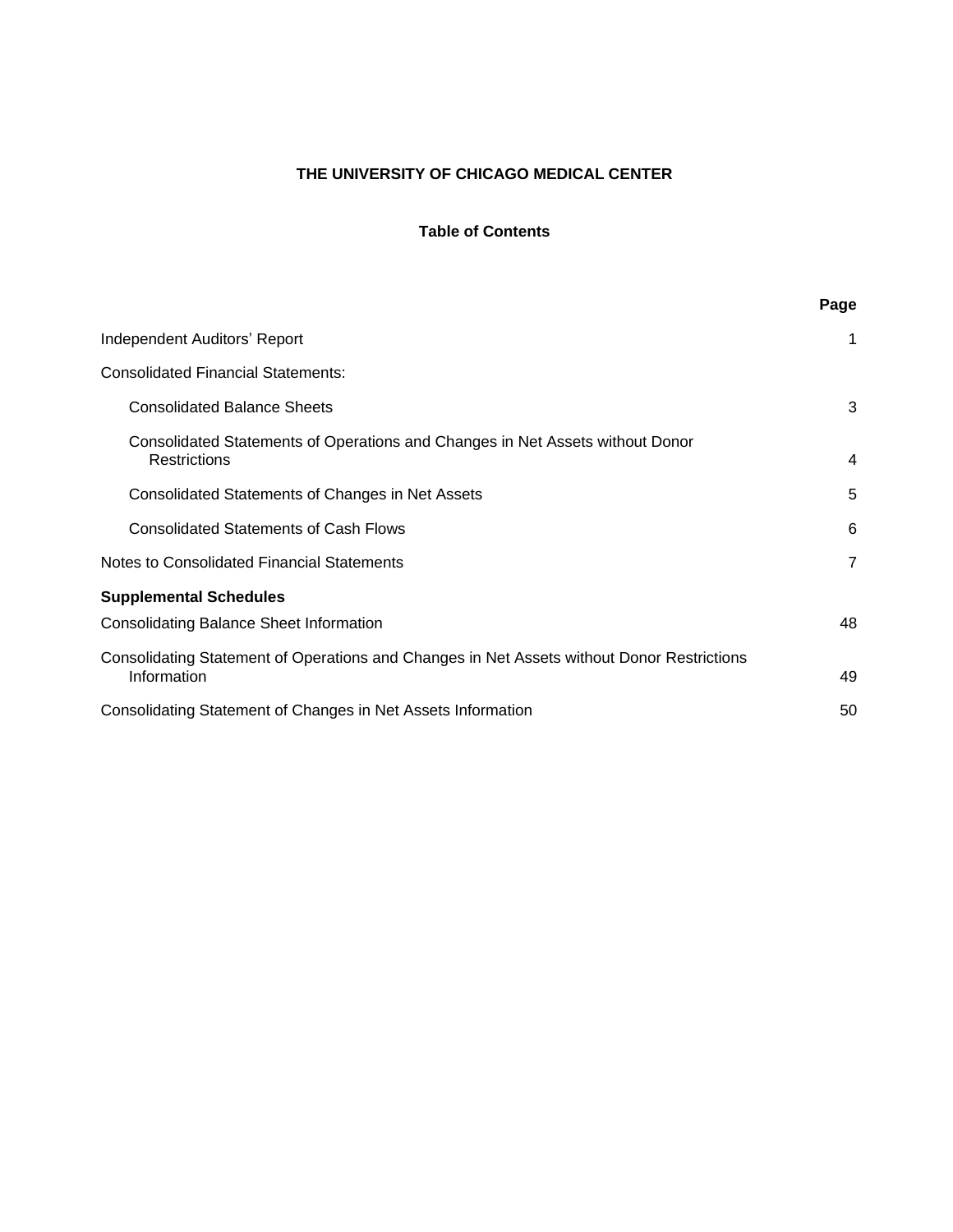

KPMG LLP Aon Center Suite 5500 200 E. Randolph Street Chicago, IL 60601-6436

#### **Independent Auditors' Report**

The Board of Trustees The University of Chicago Medical Center:

#### *Opinion*

We have audited the accompanying consolidated financial statements of The University of Chicago Medical Center, which comprise the consolidated balance sheets as of June 30, 2021 and 2020, and the related consolidated statements of operations and changes in net assets without donor restrictions, changes in net assets, and cash flows for the years then ended, and the related notes to the consolidated financial statements.

In our opinion, the accompanying consolidated financial statements present fairly, in all material respects, the financial position of The University of Chicago Medical Center as of June 30, 2021 and 2020, and the results of its consolidated and changes in net assets without donor restrictions, changes in net assets, and cash flows for the years then ended, in accordance with U.S. generally accepted accounting principles.

# *Basis for Opinion*

We conducted our audits in accordance with auditing standards generally accepted in the United States of America (GAAS). Our responsibilities under those standards are further described in the *Auditors' Responsibilities for the Audits of the Consolidated Financial Statements* section of our report. We are required to be independent of The University of Chicago Medical Center and to meet our other ethical responsibilities, in accordance with the relevant ethical requirements relating to our audits. We believe that the audit evidence we have obtained is sufficient and appropriate to provide a basis for our audit opinion.

#### *Responsibilities of Management for the Consolidated Financial Statements*

Management is responsible for the preparation and fair presentation of the consolidated financial statements in accordance with U.S. generally accepted accounting principles, and for the design, implementation, and maintenance of internal control relevant to the preparation and fair presentation of consolidated financial statements that are free from material misstatement, whether due to fraud or error.

In preparing the consolidated financial statements, management is required to evaluate whether there are conditions or events, considered in the aggregate, that raise substantial doubt about The University of Chicago Medical Center's ability to continue as a going concern for one year after the date that the consolidated financial statements are available to be issued.

#### *Auditors' Responsibilities for the Audits of the Consolidated Financial Statements*

Our objectives are to obtain reasonable assurance about whether the consolidated financial statements as a whole are free from material misstatement, whether due to fraud or error, and to issue an auditors' report that includes our opinion. Reasonable assurance is a high level of assurance but is not absolute assurance and therefore is not a guarantee that an audit conducted in accordance with GAAS will always detect a material misstatement when it exists. The risk of not detecting a material misstatement resulting from fraud is higher than for one resulting from error, as fraud may involve collusion, forgery, intentional omissions, misrepresentations, or the override of internal control. Misstatements are considered material if there is a substantial likelihood that, individually or in the aggregate, they would influence the judgment made by a reasonable user based on the consolidated financial statements.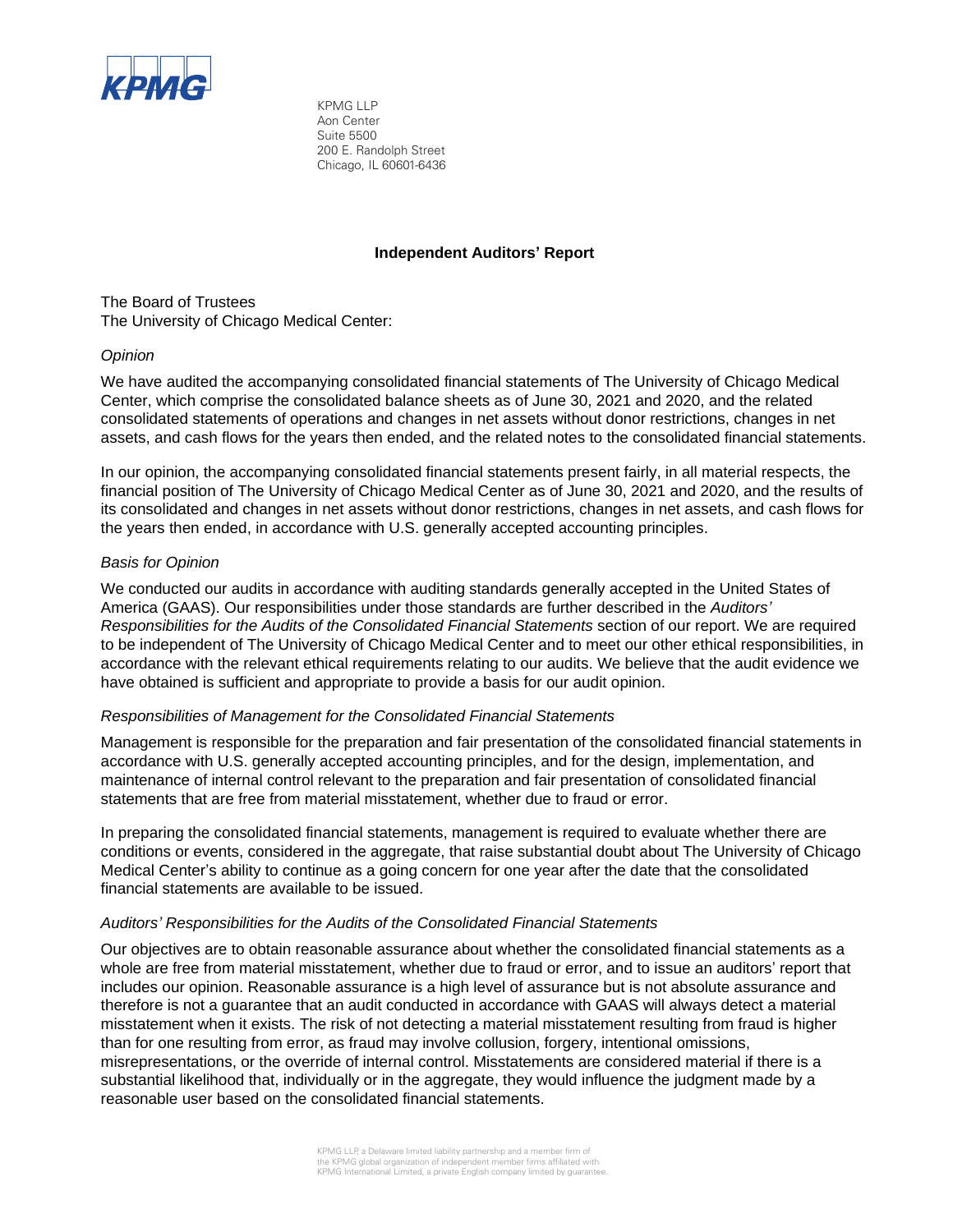

In performing an audit in accordance with GAAS, we:

- Exercise professional judgment and maintain professional skepticism throughout the audits.
- Identify and assess the risks of material misstatement of the consolidated financial statements, whether due to fraud or error, and design and perform audit procedures responsive to those risks. Such procedures include examining, on a test basis, evidence regarding the amounts and disclosures in the consolidated financial statements.
- Obtain an understanding of internal control relevant to the audit in order to design audit procedures that are appropriate in the circumstances, but not for the purpose of expressing an opinion on the effectiveness of The University of Chicago Medical Center's internal control. Accordingly, no such opinion is expressed.
- Evaluate the appropriateness of accounting policies used and the reasonableness of significant accounting estimates made by management, as well as evaluate the overall presentation of the consolidated financial statements.
- Conclude whether, in our judgment, there are conditions or events, considered in the aggregate, that raise substantial doubt about The University of Chicago Medical Center's ability to continue as a going concern for a reasonable period of time.

We are required to communicate with those charged with governance regarding, among other matters, the planned scope and timing of the audits, significant audit findings, and certain internal control related matters that we identified during the audits.

#### *Supplementary Information*

Our audits were conducted for the purpose of forming an opinion on the consolidated financial statements as a whole. The 2021 supplementary information included in schedules 1 through 3 is presented for purposes of additional analysis and is not a required part of the consolidated financial statements. Such information is the responsibility of management and was derived from and relates directly to the underlying accounting and other records used to prepare the consolidated financial statements. The information has been subjected to the auditing procedures applied in the audits of the consolidated financial statements and certain additional procedures, including comparing and reconciling such information directly to the underlying accounting and other records used to prepare the consolidated financial statements or to the consolidated financial statements themselves, and other additional procedures in accordance with auditing standards generally accepted in the United States of America. In our opinion, the information is fairly stated in all material respects in relation to the consolidated financial statements as a whole.

KPMG LLP

Chicago, Illinois October 29, 2021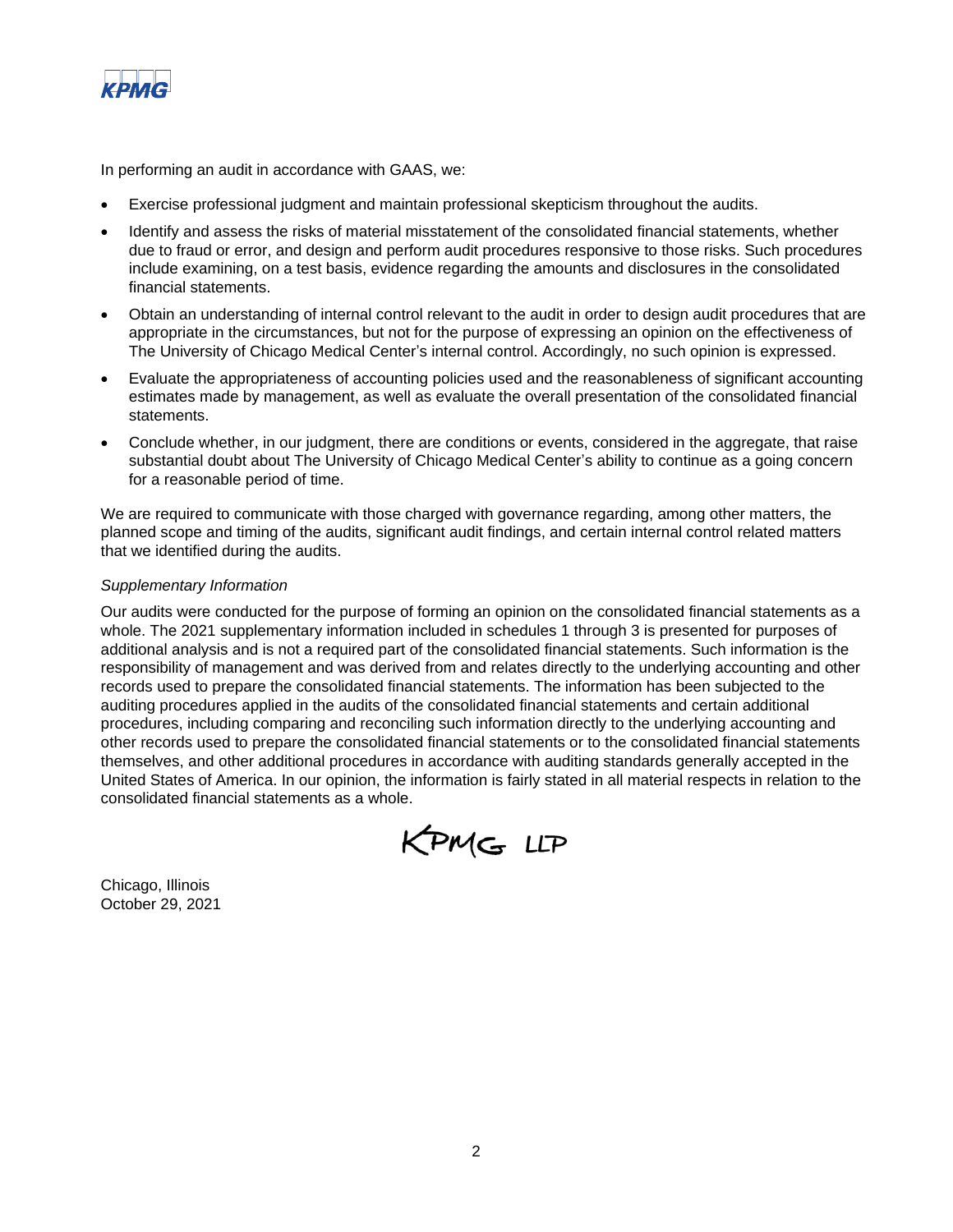# Consolidated Balance Sheets

#### June 30, 2021 and 2020

(In thousands)

| <b>Assets</b>                                                                                                                                                                                                                                                                                                       | 2021                                                            | 2020                                                           |
|---------------------------------------------------------------------------------------------------------------------------------------------------------------------------------------------------------------------------------------------------------------------------------------------------------------------|-----------------------------------------------------------------|----------------------------------------------------------------|
| Current assets:<br>Cash and cash equivalents<br>Patient accounts receivable<br>Current portion of investments limited to use<br>Current portion of malpractice self-insurance receivable<br>Current portion of pledges receivable                                                                                   | \$<br>184,639<br>437,141<br>247,395<br>16,809<br>2,289          | 538,725<br>333,676<br>58,500<br>14,508<br>1,177                |
| Prepaids, inventory, and other current assets                                                                                                                                                                                                                                                                       | 195,394                                                         | 176,998                                                        |
| Total current assets                                                                                                                                                                                                                                                                                                | 1,083,667                                                       | 1,123,584                                                      |
| Investments limited to use, less current portion<br>Property, plant, and equipment, net<br>Pledges receivable, less current portion<br>Malpractice self-insurance receivable, less current portion<br>Other assets, net                                                                                             | 1,722,327<br>1,509,150<br>5,708<br>90,598<br>122,867            | 1,227,624<br>1,558,348<br>1,521<br>81,091<br>108,664           |
| <b>Total assets</b>                                                                                                                                                                                                                                                                                                 | \$<br>4,534,317                                                 | 4,100,832                                                      |
| <b>Liabilities and Net Assets</b>                                                                                                                                                                                                                                                                                   |                                                                 |                                                                |
| Current liabilities:<br>Accounts payable and accrued expenses<br>Current portion of long-term debt<br>Current portion of other long-term liabilities<br>Estimated third-party payor settlements and Medicare Advance<br>Current portion of malpractice self-insurance liability<br>Due to University of Chicago     | \$<br>282,219<br>22,875<br>4,775<br>454,530<br>16,809<br>29,809 | 256,369<br>20,430<br>11,766<br>536,847<br>24,441<br>37,649     |
| Total current liabilities                                                                                                                                                                                                                                                                                           | 811,017                                                         | 887,502                                                        |
| Other liabilities:<br>Workers' compensation self-insurance liabilities, less current portion<br>Malpractice self-insurance liability, less current portion<br>Long-term debt, less current portion<br>Interest rate swap liability<br>Other long-term liabilities, less current portion<br><b>Total liabilities</b> | 8,604<br>168,640<br>937,757<br>147,362<br>145,633<br>2,219,013  | 9,441<br>135,029<br>966,406<br>193,907<br>112,769<br>2,305,054 |
|                                                                                                                                                                                                                                                                                                                     |                                                                 |                                                                |
| Net assets:<br>Without donor restrictions<br>With donor restrictions                                                                                                                                                                                                                                                | 2,169,780<br>145,524                                            | 1,684,093<br>111,685                                           |
| Total net assets                                                                                                                                                                                                                                                                                                    | 2,315,304                                                       | 1,795,778                                                      |
| Total liabilities and net assets                                                                                                                                                                                                                                                                                    | \$<br>4,534,317                                                 | 4,100,832                                                      |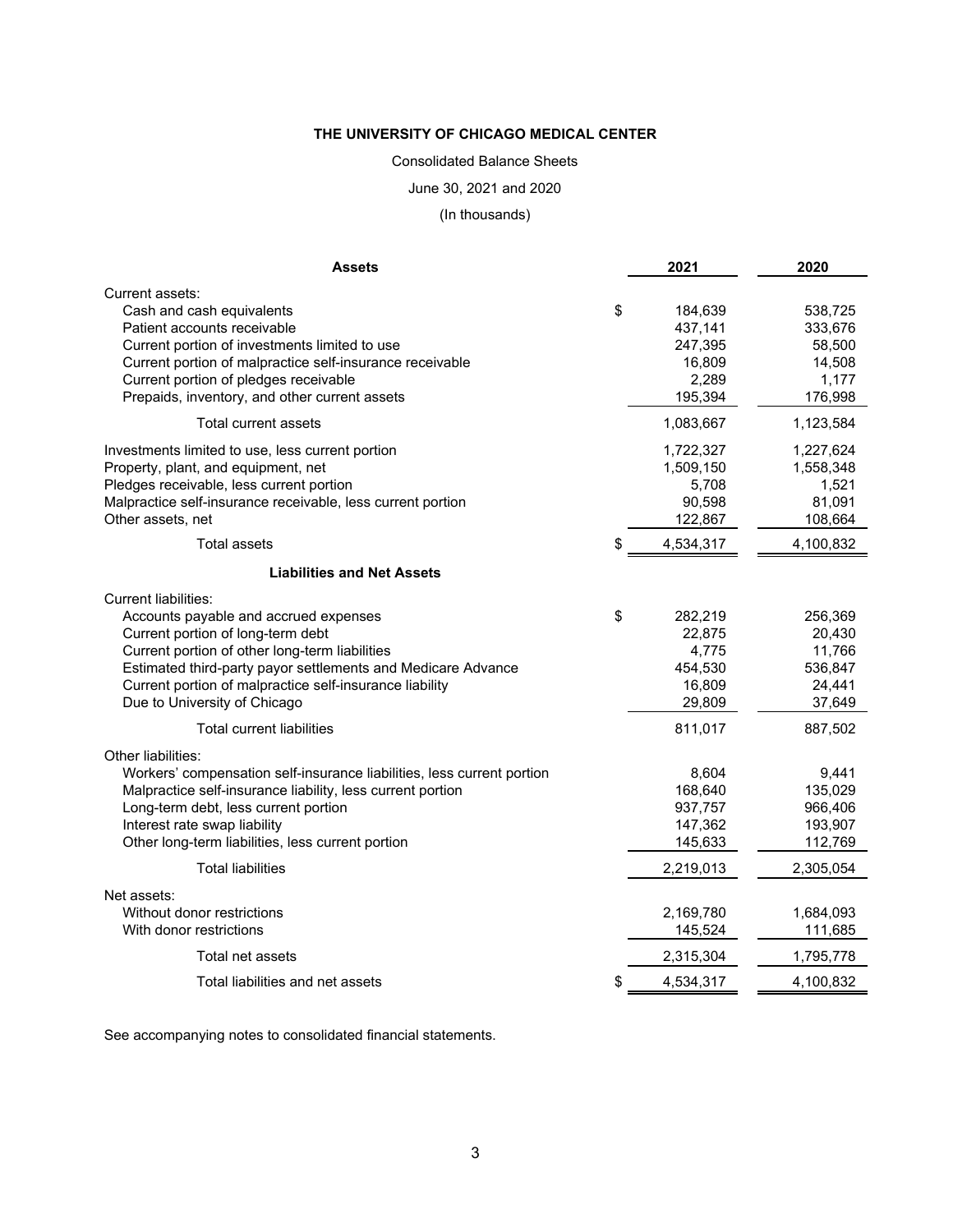# Consolidated Statements of Operations and Changes in Net Assets Without Donor Restrictions

# Years ended June 30, 2021 and 2020

# (In thousands)

|                                                                    | 2021      | 2020      |
|--------------------------------------------------------------------|-----------|-----------|
| Operating revenues:                                                |           |           |
| \$<br>Patient service revenue                                      | 2,331,509 | 2,049,957 |
| Other operating revenues and net assets released from              |           |           |
| restrictions used for operating purposes                           | 457,645   | 497,747   |
| Total operating revenues                                           | 2,789,154 | 2,547,704 |
| Operating expenses:                                                |           |           |
| Salaries, wages, and benefits                                      | 1,134,205 | 1,064,665 |
| Supplies and other                                                 | 944,587   | 860,110   |
| Physician services                                                 | 303,435   | 301,453   |
| Insurance                                                          | 39,603    | 30,055    |
| Interest                                                           | 39,743    | 42,257    |
| Medicaid provider tax                                              | 75,683    | 66,640    |
| Depreciation and amortization                                      | 132,707   | 131,609   |
| Total operating expenses                                           | 2,669,963 | 2,496,789 |
| Operating revenue in excess of expenses                            | 119,191   | 50,915    |
| Nonoperating gains and losses:                                     |           |           |
| Investment return, net                                             | 387,316   | 31,033    |
| Change in fair value of nonhedged derivative instruments           | 2,637     | (2,318)   |
| Derivative ineffectiveness on hedged derivative instruments        | 695       | (395)     |
| Other, net                                                         | (251)     | (3,677)   |
| Revenue and gains in excess of expenses and losses                 | 509,588   | 75,558    |
| Other changes in net assets without donor restrictions:            |           |           |
| Net asset transfers to University of Chicago                       | (71, 750) | (71, 750) |
| Change in accrued pension benefits other than net periodic         |           |           |
| benefit costs                                                      | 2,781     | (2,823)   |
| Effective portion of change in valuation of derivatives            | 44,967    | (53, 268) |
| Net assets released from restriction for capital purposes          | 125       | 5         |
| Distributions and other, net                                       | (24)      | (11)      |
| \$<br>Increase (decrease) in net assets without donor restrictions | 485,687   | (52, 289) |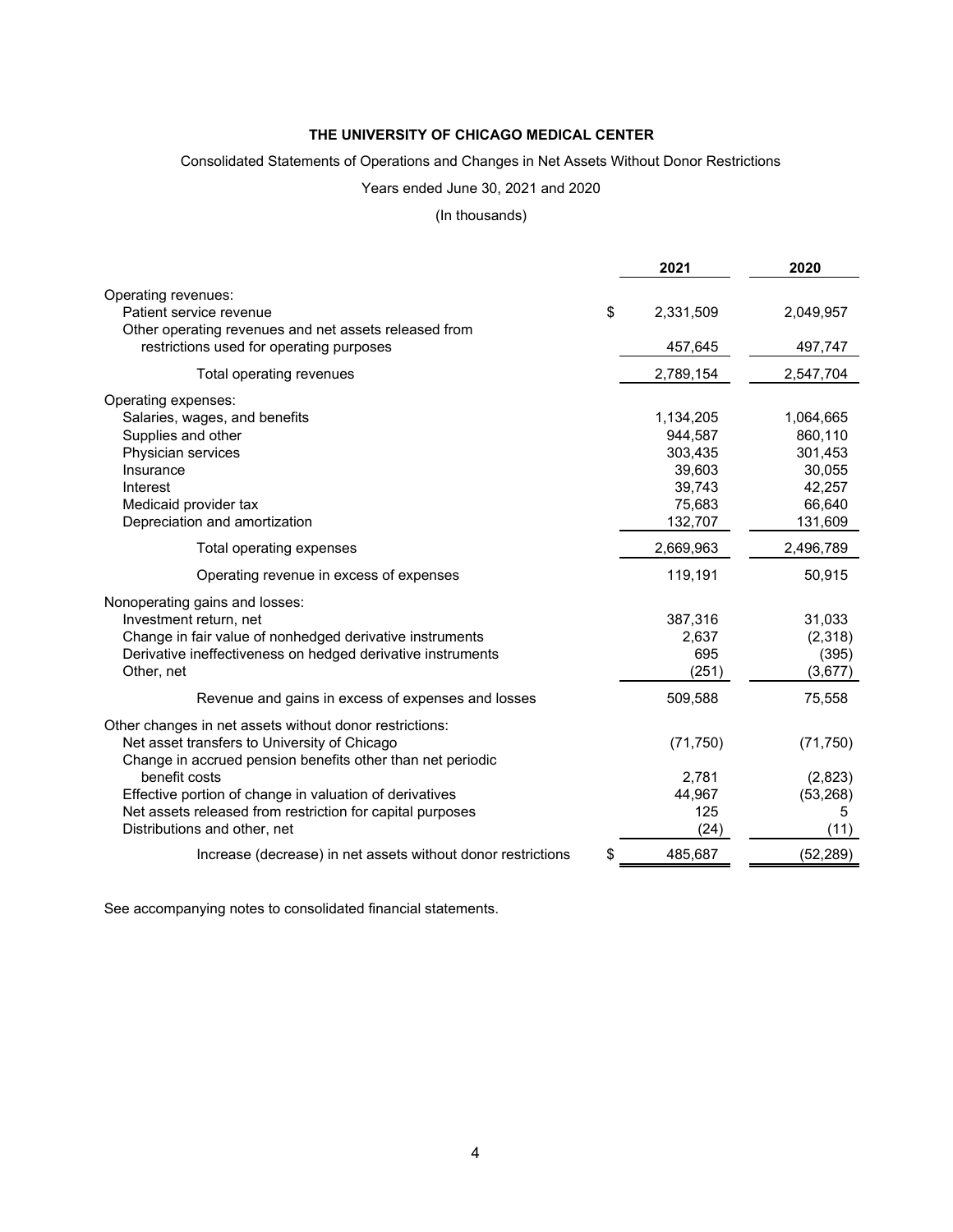Consolidated Statements of Changes in Net Assets

Years ended June 30, 2021 and 2020

(In thousands)

|                                                                   | 2021          | 2020      |
|-------------------------------------------------------------------|---------------|-----------|
| Net assets without donor restrictions:                            |               |           |
| Revenue and gains in excess of expenses and losses                | \$<br>509,588 | 75,558    |
| Net asset transfers to University of Chicago, net                 | (71, 750)     | (71, 750) |
| Change in accrued pension benefits other than net periodic        |               |           |
| benefit cost                                                      | 2,781         | (2,823)   |
| Effective portion of change in valuation of derivatives           | 44,967        | (53, 268) |
| Net assets released from restrictions for capital purposes        | 125           | 5         |
| Distributions and other, net                                      | (24)          | (11)      |
| Increase (decrease) in net assets without donor restrictions      | 485,687       | (52,289)  |
| Net assets with donor restrictions:                               |               |           |
| Contributions                                                     | 12,513        | 5,671     |
| Net assets released from restrictions used for operating purposes | (8,358)       | (8, 549)  |
| Investment return, net                                            | 29,809        | 1,477     |
| Net assets released from restrictions for capital purposes        | (125)         | (5)       |
| Increase (decrease) in temporarily restricted net assets          | 33,839        | (1,406)   |
| Change in net assets                                              | 519,526       | (53, 695) |
| Net assets at beginning of year                                   | 1,795,778     | 1,849,473 |
| Net assets at end of year                                         | 2,315,304     | 1,795,778 |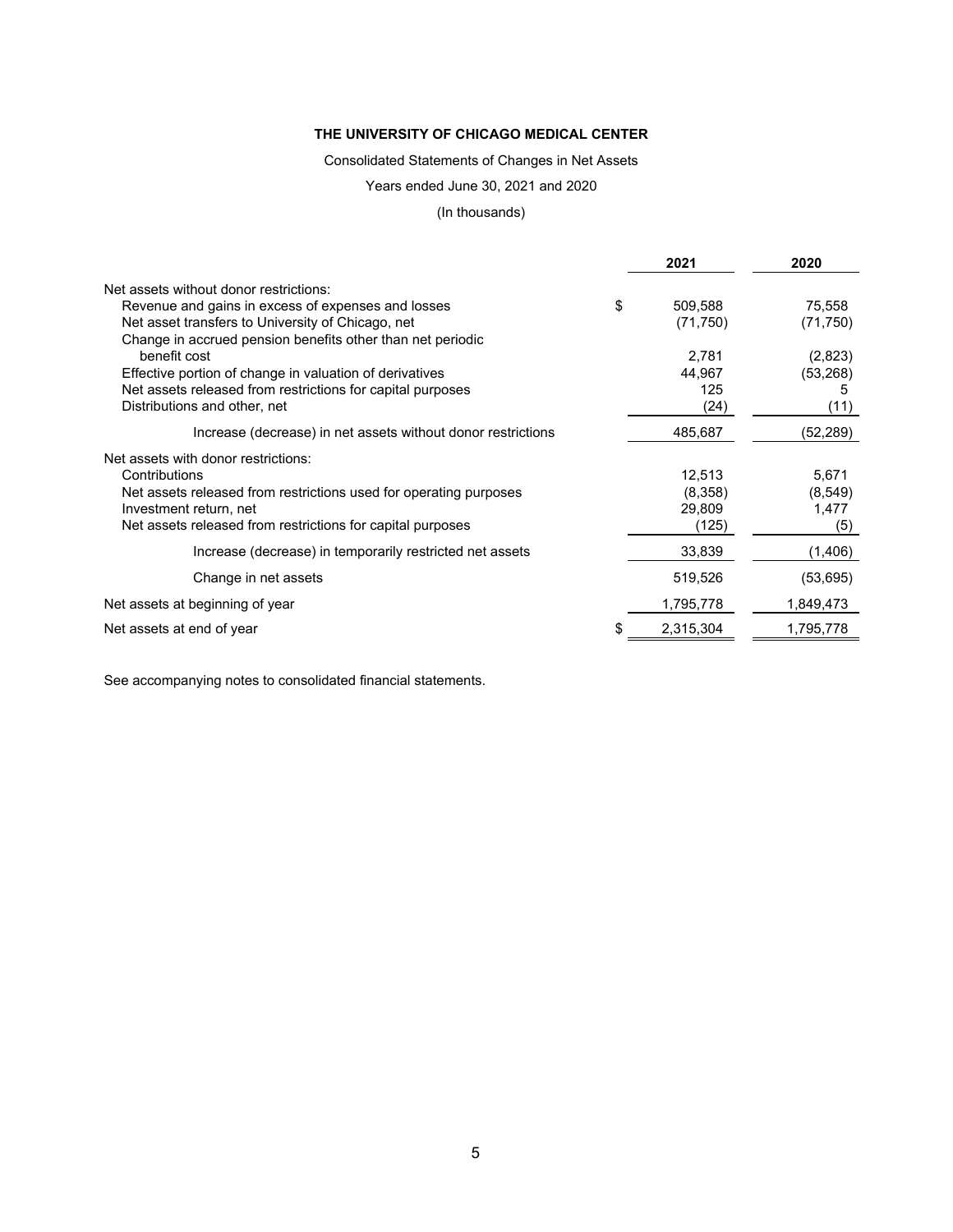Consolidated Statements of Cash Flows

Years ended June 30, 2021 and 2020

(In thousands)

|                                                                                                    | 2021                | 2020             |
|----------------------------------------------------------------------------------------------------|---------------------|------------------|
| Cash flows from operating activities:                                                              |                     |                  |
| Change in net assets                                                                               | \$<br>519,526       | (53, 695)        |
| Adjustments to reconcile change in net assets to net cash provided by operating                    |                     |                  |
| activities:                                                                                        |                     |                  |
| Net change in unrealized gains and losses on investments                                           | (312, 323)          | 19,902           |
| Net asset transfers to University of Chicago                                                       | 71,750              | 71,750           |
| Restricted contributions and investment return                                                     | (42, 322)           | (7, 148)         |
| Realized gains on investments                                                                      | (63, 889)           | (38, 505)        |
| Net change in valuation of derivatives                                                             | (46, 545)           | 57,721           |
| Change in accrued pension benefits other than net period benefit cost and other                    | (2,781)             | 2,823            |
| Loss on refinancing of long-term debt                                                              | (832)               | 2,347            |
| Loss on disposal of assets                                                                         | 235                 | 4,135            |
| Net assets released from restrictions for operations                                               | 8,358               | 8,549            |
| Payment of lease obligations                                                                       | (10, 814)           | (8, 383)         |
| Depreciation and amortization                                                                      | 132,707             | 131,609          |
| Changes in assets and liabilities:                                                                 |                     |                  |
| Patient accounts receivable                                                                        | (103, 465)          | 65,454           |
| Other assets, net                                                                                  | (38, 892)           | (8,719)          |
| Accounts payable and accrued expenses                                                              | 21,828              | 12,013           |
| Due to University of Chicago<br>Estimated settlements with third-party payors and Medicare Advance | (7, 840)            | 6,880<br>273,588 |
| Self-insurance liabilities                                                                         | (82, 317)<br>25,142 | 18,787           |
| Other liabilities                                                                                  | 36,767              | 27,642           |
|                                                                                                    |                     |                  |
| Net cash provided by operating activities                                                          | 104,293             | 586,750          |
| Cash flows from investing activities:                                                              |                     |                  |
| Purchases of property, plant, and equipment                                                        | (83, 744)           | (117, 654)       |
| Change in construction payables                                                                    | 4,022               | (3, 108)         |
| Purchases of investments                                                                           | (944, 485)          | (614, 131)       |
| Sales of investments                                                                               | 637,099             | 609,830          |
| Net cash used in investing activities                                                              | (387, 108)          | (125,063)        |
| Cash flows from financing activities:                                                              |                     |                  |
| Proceeds from issuance of long-term debt, including bond premium                                   | 47,270              | 128,360          |
| Additional repayment of long-term debt                                                             | (72, 642)           | (120, 640)       |
| Payments of finance/long-term lease obligation                                                     | (8, 113)            | (31, 653)        |
| Net asset transfers to University of Chicago, net                                                  | (71, 750)           | (71, 750)        |
| Net assets released from restriction for operations                                                | (8,358)             | (8, 549)         |
| Restricted contributions and investment return                                                     | 42,322              | 7,148            |
| Net cash used in financing activities                                                              | (71, 271)           | (97,084)         |
| Net (decrease) increase in cash and cash equivalents                                               | (354,086)           | 364,603          |
| Cash and cash equivalents:                                                                         |                     |                  |
| Beginning of year                                                                                  | 538,725             | 174,122          |
| End of year                                                                                        | \$<br>184,639       | 538,725          |
| Noncash transactions:                                                                              |                     |                  |
| Other assets included for right-of-use assets – operating leases as a result of adopting           |                     |                  |
| ASU No. 842, Leases                                                                                | \$<br>60.148        | 53.042           |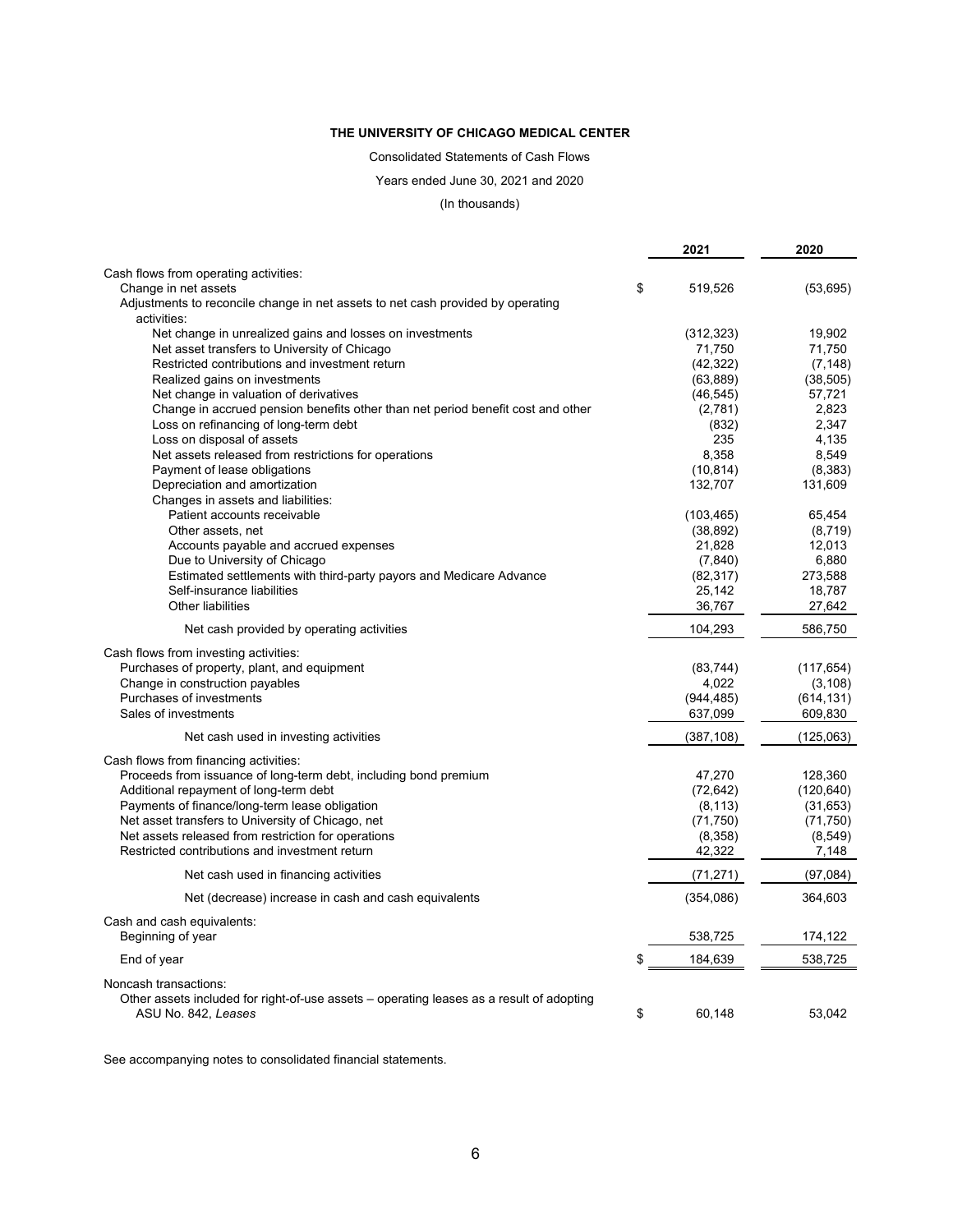Notes to Consolidated Financial Statements

June 30, 2021 and 2020

# **(1) Organization and Basis of Presentation**

The accompanying consolidated financial statements represent the accounts of The University of Chicago Medical Center and its affiliates (the System). The University of Chicago Medical Center (UCMC) is the parent of an integrated nonprofit healthcare organization, partnering with the University of Chicago Biological Sciences Division, the University of Chicago Pritzker School of Medicine, and the University of Chicago Physicians Group to provide world-class medical care in an academic setting. UCMC operates the Center for Care and Discovery, the Bernard Mitchell Hospital, the Chicago Lying-In Hospital, the University of Chicago Comer Children's Hospital, the Duchossois Center for Advanced Medicine, the University of Chicago Medicine Care Network, the UCM Community Health and Hospital Division, Inc. (CHHD), and various other outpatient clinics and treatment areas.

UCMC's Obligated Group includes the following entities: UCMC (excluding the University of Chicago Medicine Care Network, UCMC Title Holding Corporation, and UCMC Title Holding Corporation II NFP), Ingalls Health System, Ingalls Memorial Hospital, Ingalls Development Foundation, and Ingalls Home Care as presented in the supplemental consolidating schedules. Entities of UCMC that are included in the Non-Obligated Group are the University of Chicago Medicine Care Network, University of Chicago Medicine Medical Group, UCMC Title Holding Corporation, and UCMC Title Holding Corporation II NFP. Entities of CHHD that are included in the Non-Obligated Group are Ingalls Provider Group, Ingalls Care Network, Medcentrix, Ingalls Health Ventures, Ingalls Casualty Insurance, Trulen Insurance SPC Limited, and Ingalls Same Day Surgery. These are presented in the supplemental schedules as "Other Non-Obligated Group Entities" for purposes of consolidation.

The University of Chicago (the University), as the sole corporate member of UCMC, elects UCMC's Board of Trustees (the Board) and approves its bylaws. The UCMC president reports to the University's executive vice president for Medical Affairs. The relationship between UCMC and the University is defined in the Medical Center bylaws, an affiliation agreement, an operating agreement, and several leases. See note 4 for agreements and transactions with the University.

# **(2) Summary of Significant Accounting Policies**

#### *(a) Principles of Consolidation*

The consolidated financial statements of the System have been prepared on the accrual basis of accounting in accordance with U.S. generally accepted accounting principles. All significant intercompany accounts and transactions have been eliminated in consolidation.

# *(b) COVID-19 Pandemic*

On March 11, 2020, the World Health Organization designated COVID-19 as a global pandemic. Patient volumes and the related revenues for most of our services were significantly impacted in the last two weeks of the third quarter of fiscal year 2020 and continued to be impacted in the fourth quarter of 2020. Various policies were implemented by federal, state, and local governments in response to the COVID-19 pandemic that have caused many people to remain at home and forced the closure of or limitations on certain businesses, as well as suspended elective surgical procedures by healthcare facilities. While some of these restrictions have been eased across the U.S. and most states have lifted moratoriums on nonemergent procedures, some restrictions remain in place, and some state and local governments are reimposing certain restrictions due to increasing rates of COVID-19 cases.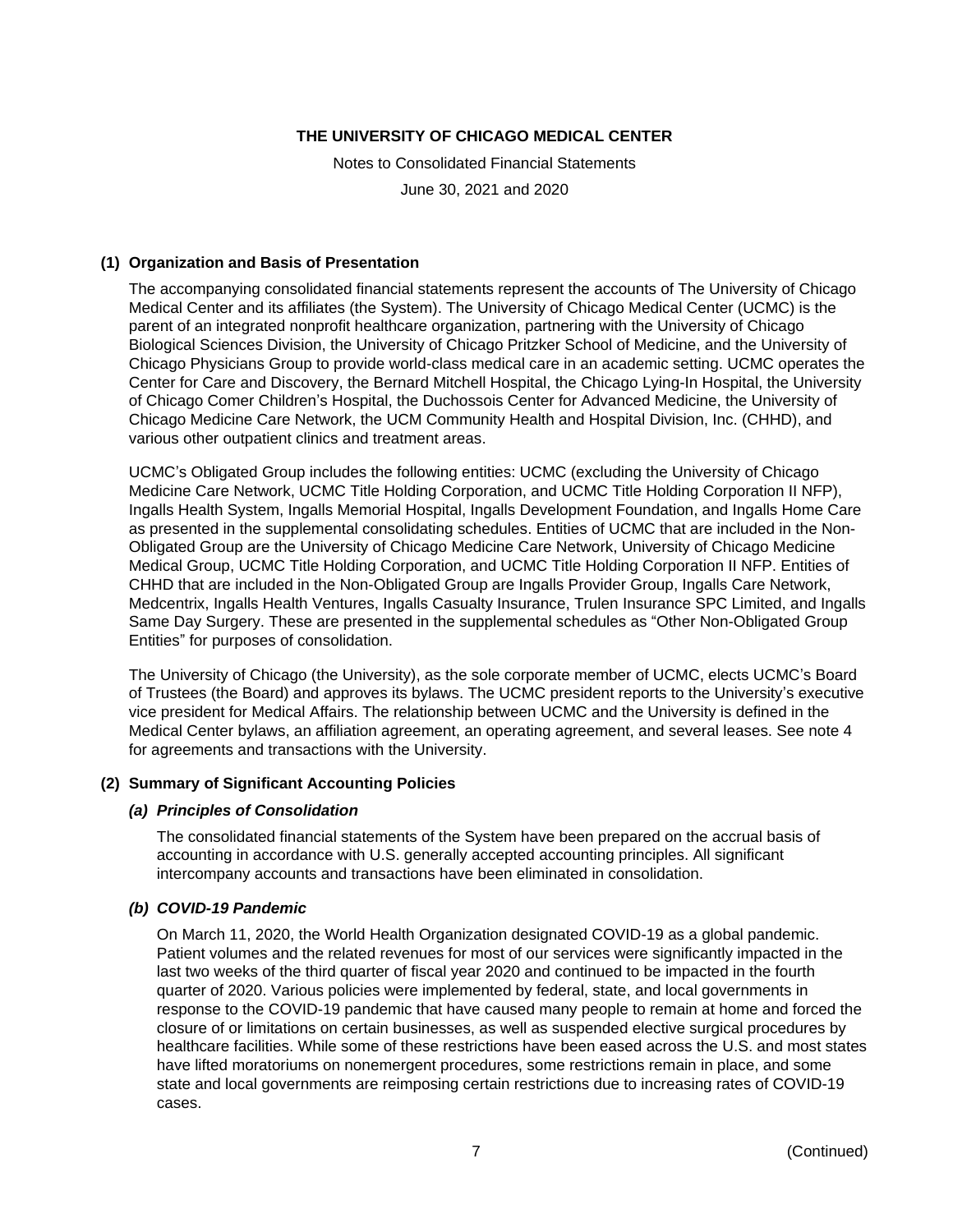Notes to Consolidated Financial Statements

June 30, 2021 and 2020

During fiscal year 2021 and 2020, the System received approximately \$11,136 and \$200,643, respectively, in general and targeted Provider Relief Fund distributions, as provided for under the Coronavirus Aid, Relief, and Economic Security (CARES) Act. Generally, these distributions from the Provider Relief Fund are not subject to repayment, provided the recipient is able to attest to and comply with the terms and conditions of the funding, including demonstrating that the distributions received have been used for healthcare-related expenses or lost revenue attributable to COVID-19. Such payments are accounted for as government grants and are recognized on a systematic and rational basis as other income once there is reasonable assurance that the applicable terms and conditions required to retain the funds will be met. Based on an analysis of the compliance and reporting requirements of the Provider Relief Fund and the impact of the pandemic on operating results through June 30, 2021, the System recognized through June 30, 2021 and 2020, \$61,802 and \$149,028, respectively, related to these general distribution funds as part of 'other operating revenue' in the consolidated statements of operations and changes in net assets without donor restrictions. The unrecognized amount of general distributions and targeted distributions are recorded as estimated third-party payor settlements and Medicare Advance in the consolidated balance sheets as of June 30, 2021 and 2020 of \$949 and \$51,615, respectively. The System will continue to monitor compliance with the terms and conditions of the Provider Relief Fund and the impact of the pandemic on our revenues and expenses. If the System is unable to attest to or comply with current or future terms and conditions, the ability to retain some or all of the distributions received may be impacted.

On June 11, 2021, the Department of Health and Human Services provided Post-Payment Notice of Reporting Requirements for providers that received funding under the CARES Act. The provisions within this notice provide new guidance on the reporting portal and requirements around healthcare related expenses attributable to COVID-19 and "lost revenue." The guidance provides for various reporting deadlines beginning September 30, 2021 for Period 1 with a 60-day grace period for compliance. The System anticipates meeting the requirements for reporting under the timelines provisioned.

In addition, during the fourth quarter of fiscal year 2020, the System received \$214,500 of accelerated Medicare payments under the Medicare Advanced Payment Program (APP). After 120 days of receipt, claims for services provided to Medicare beneficiaries will be applied against the advance payment balance. Any unapplied advance payment amounts must be paid in full within one year from receipt of the advance payments for acute care hospitals. As of June 30, 2021 and 2020, the System has recorded the APP payments as estimated third-party payor settlements and Medicare advance on the consolidated balance sheets of \$183,259 and \$214,500. On September 30, 2020, federal legislation extended the terms of APP payments such that any claims for services provided to Medicare beneficiaries will be applied against the advance payment balance beginning 365 days after receipt.

The CARES Act also provides for a deferral of payments of the employer portion of social security payroll tax incurred during the pandemic, allowing half of such payroll taxes to be deferred until December 2021 and the remaining half until December 2022. The System has deferred payroll taxes and recorded the deferral under the caption of accrued expenses on the consolidated balance sheets at June 30, 2021 for \$36,800. Additionally, the CARES Act provides for a payroll tax credit designed to encourage retention of employees during the pandemic. The System is evaluating its eligibility and related data for consideration of the employee retention credit.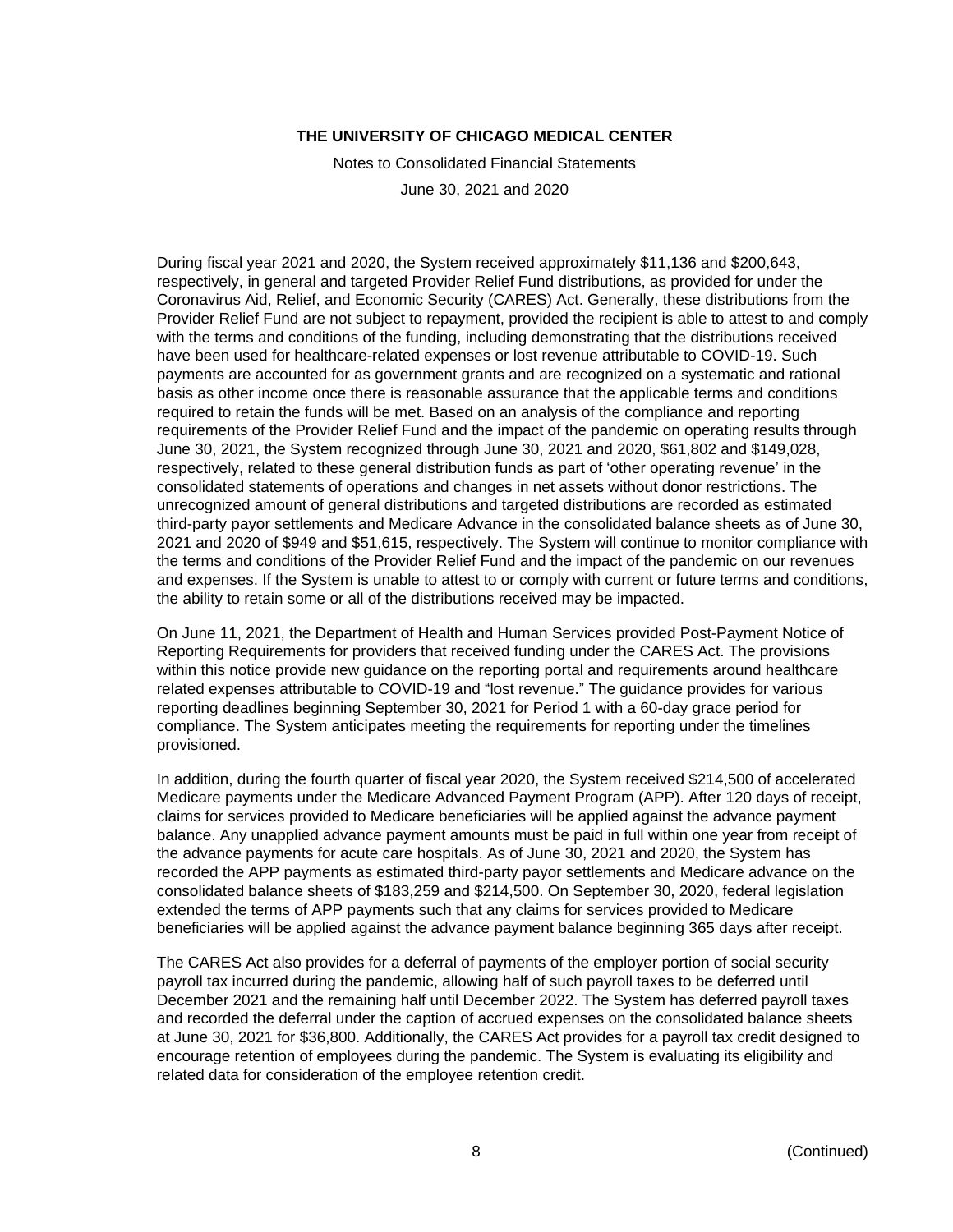Notes to Consolidated Financial Statements

June 30, 2021 and 2020

#### *(c) Adoption of New Accounting Standards*

In March 2020, the Financial Accounting Standards Board issued Accounting Standards Update (ASU) 2020-04, *Reference Rate Reform (Topic 848): Facilitation of the Effects of Reference Rate Reform on Financial Reporting*. The amendments provide optional guidance for a limited time to ease the potential burden in accounting for reference rate reform. The new guidance provides optional expedients and exceptions for applying U.S. GAAP to contracts, hedging relationships and other transactions affected by reference rate reform if certain criteria are met. The amendments apply only to contracts and hedging relationships that reference London Interbank Rate (LIBOR) or another reference rate expected to be discontinued due to reference rate reform. These amendments are effective immediately and may be applied prospectively to contract modifications made and hedging relationships entered into or evaluated on or before December 31, 2022. The Organization adopted this ASU in March 2020 and the adoption did not have a significant impact on the Organization's consolidated financial statements.

#### *(d) Use of Estimates*

The preparation of consolidated financial statements in conformity with U.S. generally accepted accounting principles requires management to make estimates and assumptions that affect the reported amounts of assets and liabilities and disclosure of contingent assets and liabilities at the date of the consolidated financial statements. Estimates also affect the reported amounts of revenue and expenses during the reporting period. Actual results could differ from those estimates.

#### *(e) Community Benefits*

The System's policy is to treat patients in immediate need of medical services without regard to their ability to pay for such services, including patients transferred from other hospitals under the provisions of the Emergency Medical Treatment and Active Labor Act. UCMC also accepts patients through the Perinatal and Pediatric Trauma Networks without regard to their ability to pay for services.

The System developed a Financial Assistance Policy (the Policy) under which patients are offered discounts of up to 100% of charges on a sliding scale. The Policy is based both on income as a percentage of the Federal Poverty Level guidelines and the charges for services rendered. The Policy also contains provisions that are responsive to those patients subject to catastrophic healthcare expenses. Since the System does not pursue collection of these amounts, they are not reported as patient service revenue. The estimated cost of providing care under this Policy, along with the unreimbursed cost of government sponsored indigent healthcare programs, unreimbursed cost to support education, clinical research, and other community programs for the years ended June 30, 2021 and 2020, are reported in note 6.

#### *(f) Fair Value of Financial Instruments*

Fair value is defined as the price that the System would receive upon selling an asset or pay to settle a liability in an orderly transaction among market participants.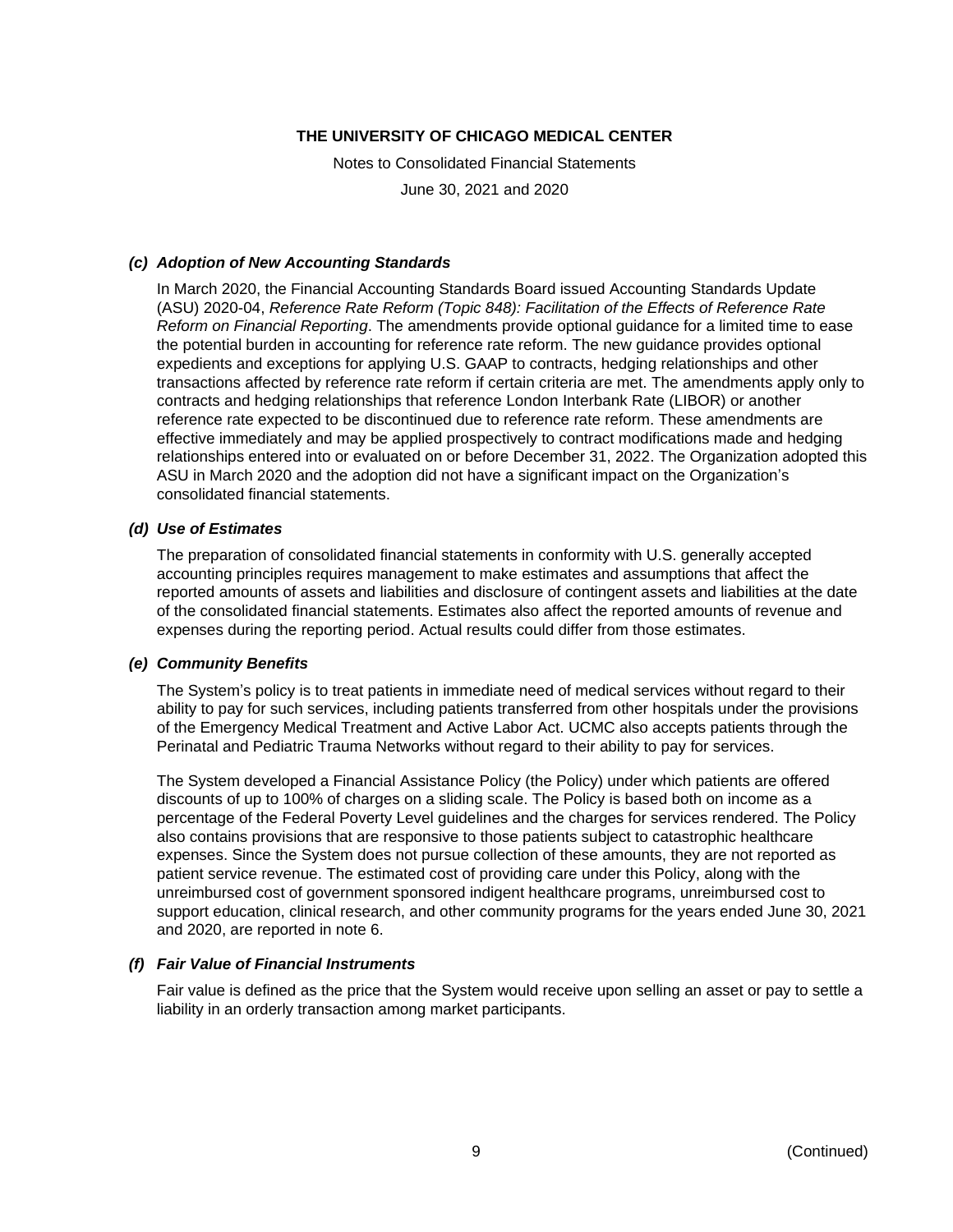Notes to Consolidated Financial Statements

June 30, 2021 and 2020

The System uses a framework for measuring fair value that includes a hierarchy that categorizes and prioritizes the sources used to measure and disclose fair value. This hierarchy is broken down into three levels based on inputs that market participants would use in valuing the financial instruments based on market data obtained from sources independent of the System. Inputs refer broadly to the assumptions that market participants would use in pricing the asset, including assumptions about risk. Inputs may be observable or unobservable. Observable inputs are inputs that reflect the assumptions market participants would use in pricing the asset developed based on market data obtained from sources independent of the reporting entity. Unobservable inputs are inputs that reflect the reporting entity's own assumptions about the assumptions market participants would use in pricing the asset developed based on the best information available. The three-tier hierarchy of inputs is summarized in the three broad levels as follows:

Level 1 – Quoted market prices in active markets for identical investments

Level 2 – Inputs other than quoted prices for similar investments in active markets, quoted prices for identical or similar investments in markets that are not active, or inputs other than quoted prices that are observable, including model-based valuation techniques

Level 3 – Valuation techniques that use significant inputs that are unobservable because they trade infrequently or not at all.

#### *(g) Cash and Cash Equivalents*

Cash equivalents include U.S. Treasury notes, commercial paper, and corporate notes with original maturities of three months or less, excluding investments whose use is limited. Cash equivalents held by investment managers are treated as investing activity in the consolidated statements of cash flows.

#### *(h) Inventory*

The System values inventories at the lower of cost or market using the first-in, first-out method.

#### *(i) Investments*

Investments are classified as trading securities. As such, investment return (including realized or changes in unrealized gains and losses on investments, interest, and dividends) is included in excess of revenue and gains over expenses and losses unless the income is restricted by donor or law.

Investments are recorded in the consolidated financial statements at estimated fair value. If an investment is held directly by an entity and an active market with quoted prices exists, the market price of an identical security is used as reported fair value. Reported fair values for shares in mutual funds are based on share prices reported by the funds as of the last business day of the fiscal year. The System's interests in alternative investment funds, such as private debt, private equity, real estate, natural resources, and absolute return, are generally reported at the net asset value (NAV) reported by the fund managers, which is used as a practical expedient to estimate the fair value, unless it is probable that all or a portion of the investment will be sold for an amount different from NAV. As of June 30, 2021 and 2020, the System had no plans to sell investments at amounts different from NAV.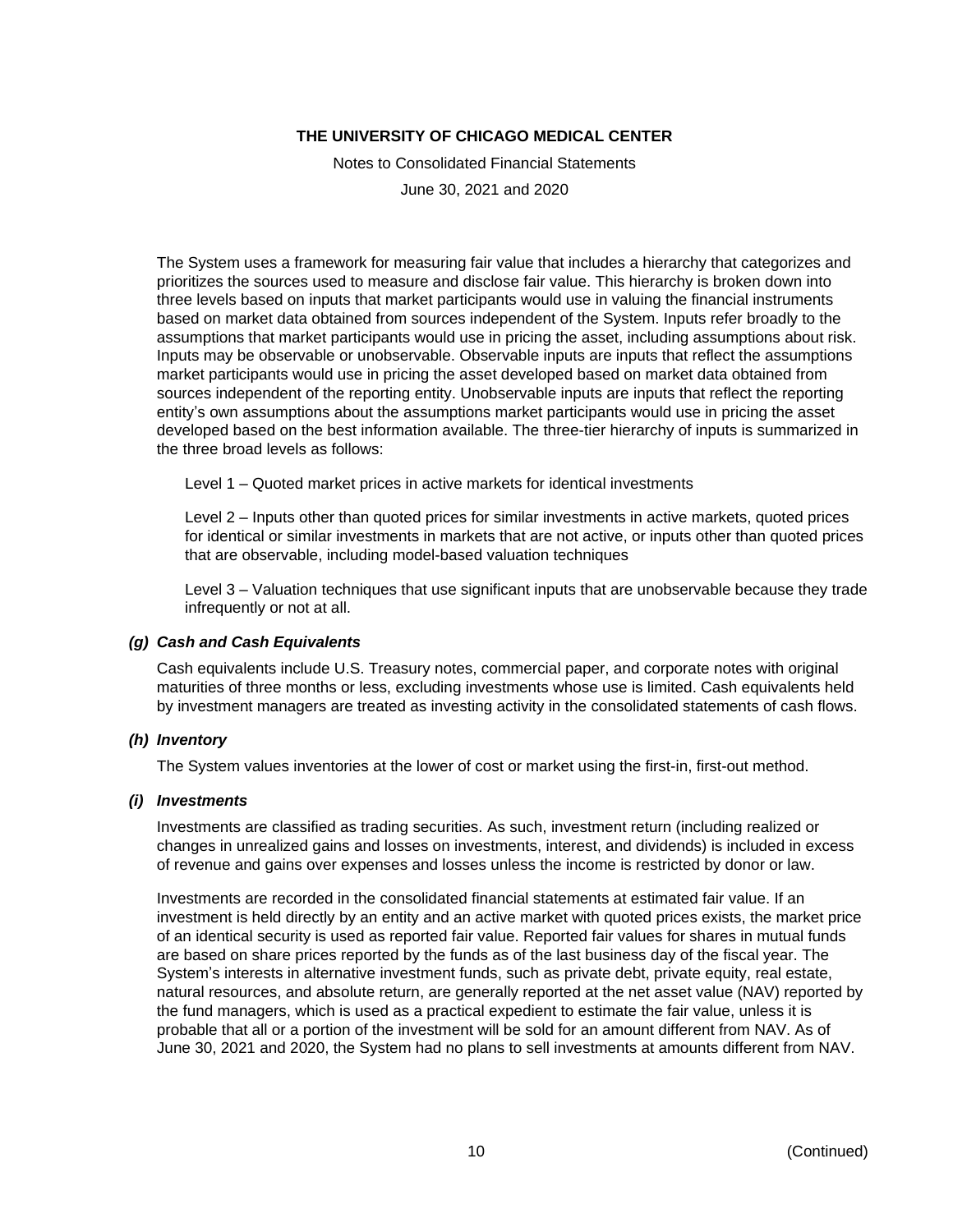Notes to Consolidated Financial Statements

June 30, 2021 and 2020

A significant portion of the System's investments are part of the University's Total Return Investment Pool (TRIP). The System accounts for its investments in TRIP on the fair value method based on its share of the underlying securities and, accordingly, records the investment activity as if the System owned the investments directly using the fair value option election. The University does not engage directly in unhedged speculative investments; however, the Board of the University has authorized the use of derivative investments to adjust market exposure within asset class ranges.

A summary of the inputs used in valuing the System's investments as of June 30, 2021 and 2020 is included in note 7.

# *(j) Investments Limited as to Use*

Investments limited as to use primarily include assets held by trustees under debt and other agreements and designated assets set aside by the Board for future capital improvements and other specific purposes, over which the Board retains control and may at its discretion subsequently use for other purposes. Investments limited as to use also include investments held under swap collateral posting requirements, investments under the workers' compensation self-insurance trust funds, and investments whose use is restricted by donors. Investments limited as to use are reported as net assets without donor restrictions. Investments whose use is restricted by donors are reported as net assets with donor restrictions.

#### *(k) Derivative Instruments*

The System accounts for derivatives and hedging activities in accordance with Accounting Standards Codification (ASC) Topic 815, *Derivatives and Hedging*, which requires that all derivative instruments be recorded as either assets or liabilities in the consolidated balance sheets at their respective fair values.

For hedging relationships, the System formally documents the hedging relationship and its risk management objective and strategy for understanding the hedge, the hedging instrument, the nature of the risk being hedged, how the hedging investment's effectiveness in offsetting the hedged risk will be assessed, and a description of the method for measuring ineffectiveness. This process includes linking all derivatives that are presented as cash flow hedges to specific assets and liabilities in the consolidated balance sheets.

#### *(l) Property, Plant and Equipment*

Property, plant, and equipment are reported on the basis of cost, less accumulated depreciation and amortization. Depreciation is calculated using the straight-line method over their estimated useful lives, which generally range from three to eighty years. Interest costs incurred during the period of construction of capital assets are capitalized as a component of the cost of acquiring those assets.

Gifts of long-lived assets with explicit restrictions by donors that specify how the assets are to be used and gifts of cash or other assets that must be used to acquire long-lived assets are reported as restricted contributions. Absent explicit donor stipulations about how long those long-lived assets must be maintained, expirations of donor restrictions are reported when the donated or acquired long-lived assets are placed in service.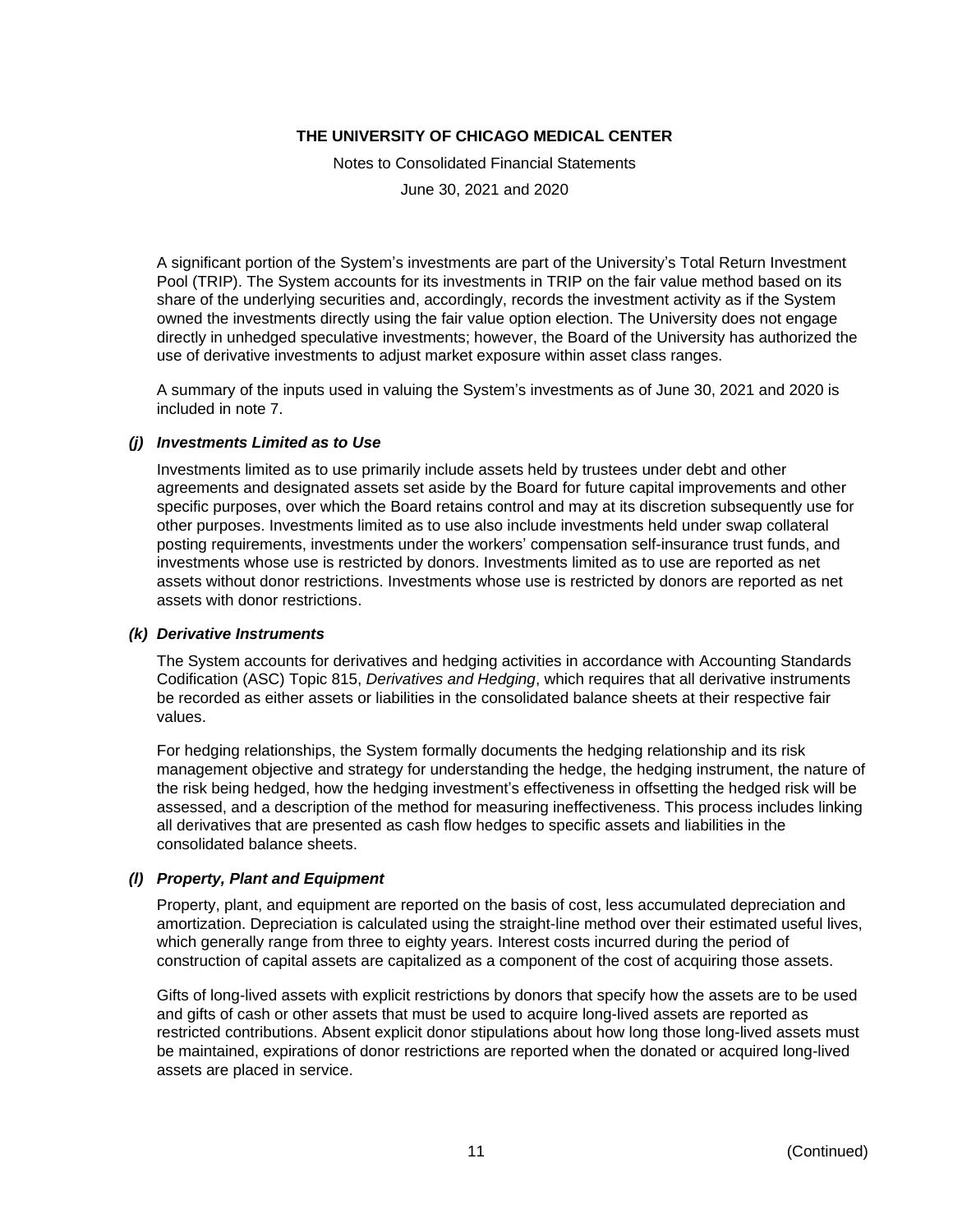Notes to Consolidated Financial Statements

June 30, 2021 and 2020

The System periodically assesses the recoverability of long-lived assets (including property, plant, and equipment) when indications of potential impairment based on estimated, undiscounted future cash flows exist. Management considers factors, such as current results, trends, and future prospects, in addition to other economic factors, in determining whether there is an impairment of the asset. There were no impairments of long-lived assets during 2021 or 2020.

#### *(m) Leases*

ROU assets for operating leases are recorded in other assets, net and the corresponding liability is recorded between current portion of other long-term liabilities and other long-term liabilities, less current portion. ROU assets for financing leases are presented as property, plant, and equipment (net) on the consolidated balance sheets and the corresponding liability is presented between current portion of other long-term liabilities and other long-term liabilities, net of current portion.

The System determines if an arrangement is or contains a lease at contract inception.

For operating leases, the lease liability is initially measured at the present value of the unpaid lease payments at the lease commencement date; it is subsequently measured at the present value of the unpaid lease payments. For finance leases, the lease liability is initially measured in the same manner and date as for operating leases and is subsequently measured at amortized cost using the effective-interest method.

Key estimates and judgments include how the System determines (1) the discount rate it uses to discount the unpaid lease payments to present value, (2) lease term, and (3) lease payments.

ASC Topic 842 requires a lessee to discount its unpaid lease payments using the interest rate implicit in the lease or, if that rate cannot be readily determined, its incremental borrowing rate. The System has elected to use the risk-free rate, which is the rate of a U.S. Treasury security for a period comparable to the lease term.

The ROU asset is initially measured at cost, which primarily comprises the initial amount of the lease liability. Lease expense for lease payments is recognized on a straight-line basis over the lease term.

For finance leases, the ROU asset is amortized using the straight-line method from the lease commencement date to the earlier of the end of its useful life or the end of the lease term unless the lease transfers ownership of the underlying asset to the System or the System is reasonably certain to exercise an option to purchase the underlying asset. In those cases, the ROU asset is amortized over the useful life of the underlying asset. Amortization of the ROU asset is recognized and presented separately from interest expense on the lease liability.

The System monitors for events or changes in circumstances that require a reassessment of one of its leases.

#### *(n) Net Assets*

Net assets are classified into two classes of net assets: without donor restrictions and with donor restrictions. Descriptions of the two net asset categories and the types of transactions affecting each category follows: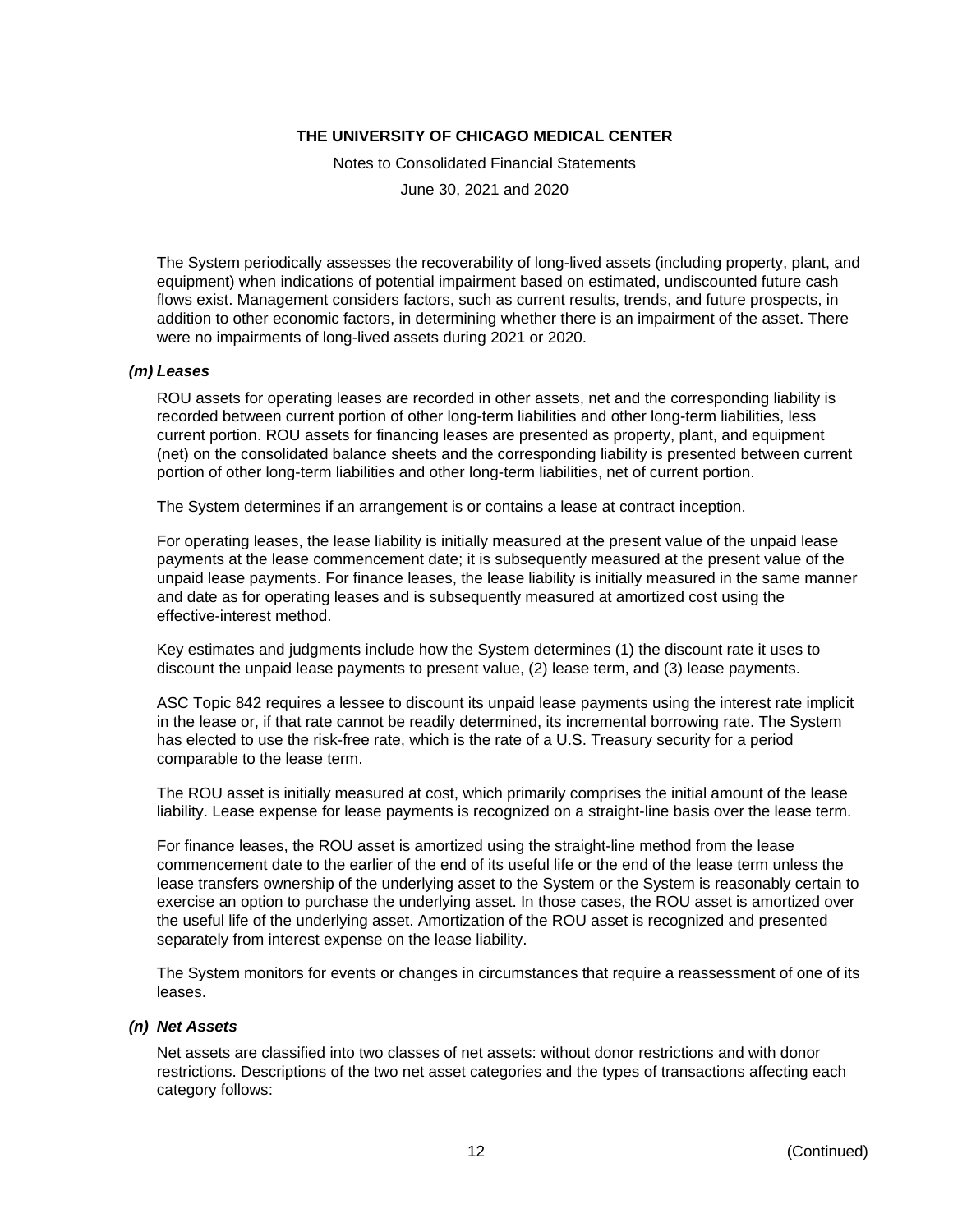Notes to Consolidated Financial Statements

June 30, 2021 and 2020

Without Donor Restrictions – Net assets that are not subject to donor-imposed restrictions. Items that affect this net asset category principally consist of fees for service and related expenses associated with the core activities of the System: patient care and provision of healthcare services. In addition to these exchange transactions, changes in this category of net assets include investment returns on "funds functioning as endowment" funds, actuarial adjustments to self-insurance liabilities, changes in postretirement benefit obligations, and other types of philanthropic support. The philanthropic support includes gifts without restriction, board-designated funds functioning as endowment, and restricted gifts whose donor-imposed restrictions were met during the fiscal year, as well as previously restricted gifts and grants for buildings and equipment that have been placed in service.

With Donor Restrictions – Net assets subject to donor-imposed restrictions that will be met either by actions of the System or the passage of time. Items that affect this net asset category are gifts for which donor-imposed restrictions have not been met in the year of receipt, including gifts and grants for buildings and equipment not yet placed in service; endowment, annuity, and life income gifts; pledges and investment returns on "true" endowment funds, and endowments where the principal may be expended upon the passage of a stated period of time (term endowments). Expirations of restrictions on net assets with donor restrictions, including reclassification of restricted gifts and grants for buildings and equipment when the associated long-lived asset is placed in service, are reported as net assets released from restrictions.

Also included in net assets with donor restrictions are net assets subject to donor-imposed restrictions to be maintained permanently by the System, including gifts and pledges wherein donors stipulate that the principal/corpus of the gift be held in perpetuity and that only the income be made available for program operations. Other permanently restricted items in this net asset category include annuity and life income gifts for which the ultimate purpose of the proceeds is permanently restricted.

The description of amounts classified as donor restricted net assets (endowments only) as of June 30, 2021 and 2020 is as follows:

|                                                                   |                  | Time<br>restricted | 2021    |
|-------------------------------------------------------------------|------------------|--------------------|---------|
|                                                                   | <b>Perpetual</b> | by law             | Total   |
| Restricted for pediatric healthcare                               | \$<br>4,440      | 21,770             | 26,210  |
| Restricted for adult healthcare<br>Restricted for educational and | 4.438            | 69,466             | 73.904  |
| scientific programs                                               | 10,052           | 4.524              | 14,576  |
|                                                                   | \$<br>18.930     | 95,760             | 114,690 |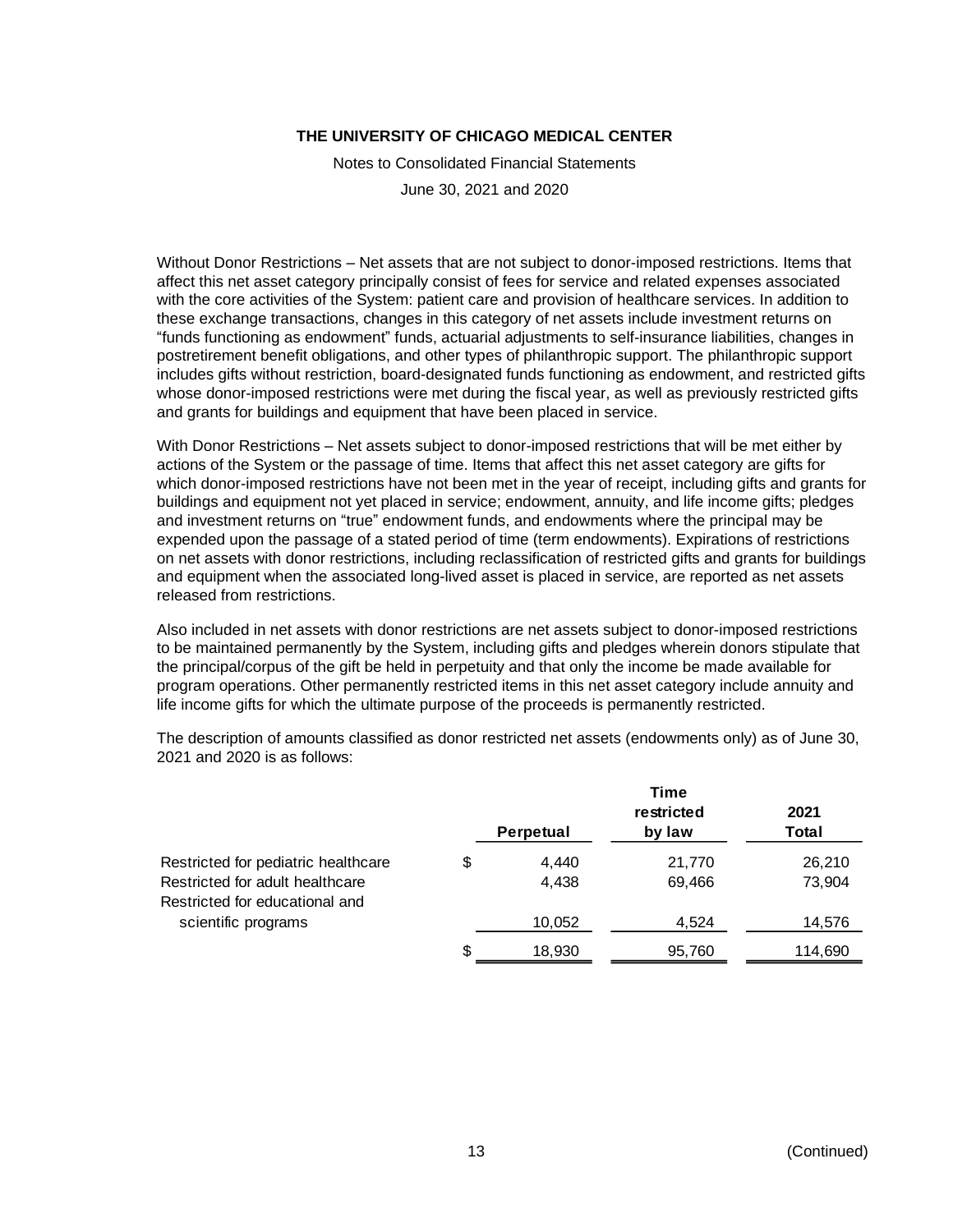Notes to Consolidated Financial Statements

June 30, 2021 and 2020

|                                     |                  | Time       |        |
|-------------------------------------|------------------|------------|--------|
|                                     |                  | restricted | 2020   |
|                                     | <b>Perpetual</b> | by law     | Total  |
| Restricted for pediatric healthcare | \$<br>4,023      | 17,093     | 21,116 |
| Restricted for adult healthcare     | 4,061            | 56,337     | 60,398 |
| Restricted for educational and      |                  |            |        |
| scientific programs                 | 9,196            | 2,589      | 11,785 |
|                                     | \$<br>17,280     | 76,019     | 93,299 |

The endowment component of net assets without donor restrictions comprises of amounts designated by the Board to function as endowment, which amounted to \$1,339,160 and \$911,642 included within investments limited to use as of June 30, 2021 and 2020, respectively.

In addition to endowments, the System has \$30,834 and \$18,386, respectively, of other restricted net assets at June 30, 2021 and 2020.

#### *(o) Consolidated Statements of Operations and Changes in Net Assets Without Donor Restrictions*

All activities of the System deemed by management to be ongoing, major, and central to the provision of healthcare services are reported as operating revenue and expenses.

The consolidated statements of operations and changes in net assets without donor restrictions includes revenue and gains in excess of expenses and losses. Changes in net assets without donor restrictions that are excluded from revenue and gains in excess of expenses and losses include net asset transfers to the University, contributions of long-lived assets released from restrictions (including assets acquired using contributions, which by donor restriction were to be used for acquisition of System assets), net assets released from restriction for capital purchases, the effective portion of changes in the valuation of derivatives, change in accrued pension benefits other than net periodic benefit costs, and other, net.

#### *(p) Patient Service Revenue, Accounts Receivable, Charity Care, and Third-Party Settlements*

#### *(i) Patient Service Revenues*

Gross charges are retail charges and generally do not reflect what the System is ultimately paid and, therefore, are not displayed in the consolidated statements of operations and changes in net assets without donor restrictions. The System is typically paid amounts that are negotiated with insurance companies or are set by the government. Gross charges are used to calculate Medicare outlier payments and to determine certain elements of payment under managed care contracts (such as stop-loss payments). Because Medicare requires that gross charges be the same for all patients (regardless of payor category), gross charges are what is charged to all patients prior to the application of discounts and allowances.

The System recognizes revenue in the period in which it satisfies the performance obligations under contracts by transferring the services to its customers. The performance obligations for patient contracts are generally completed when the patients are discharged, which generally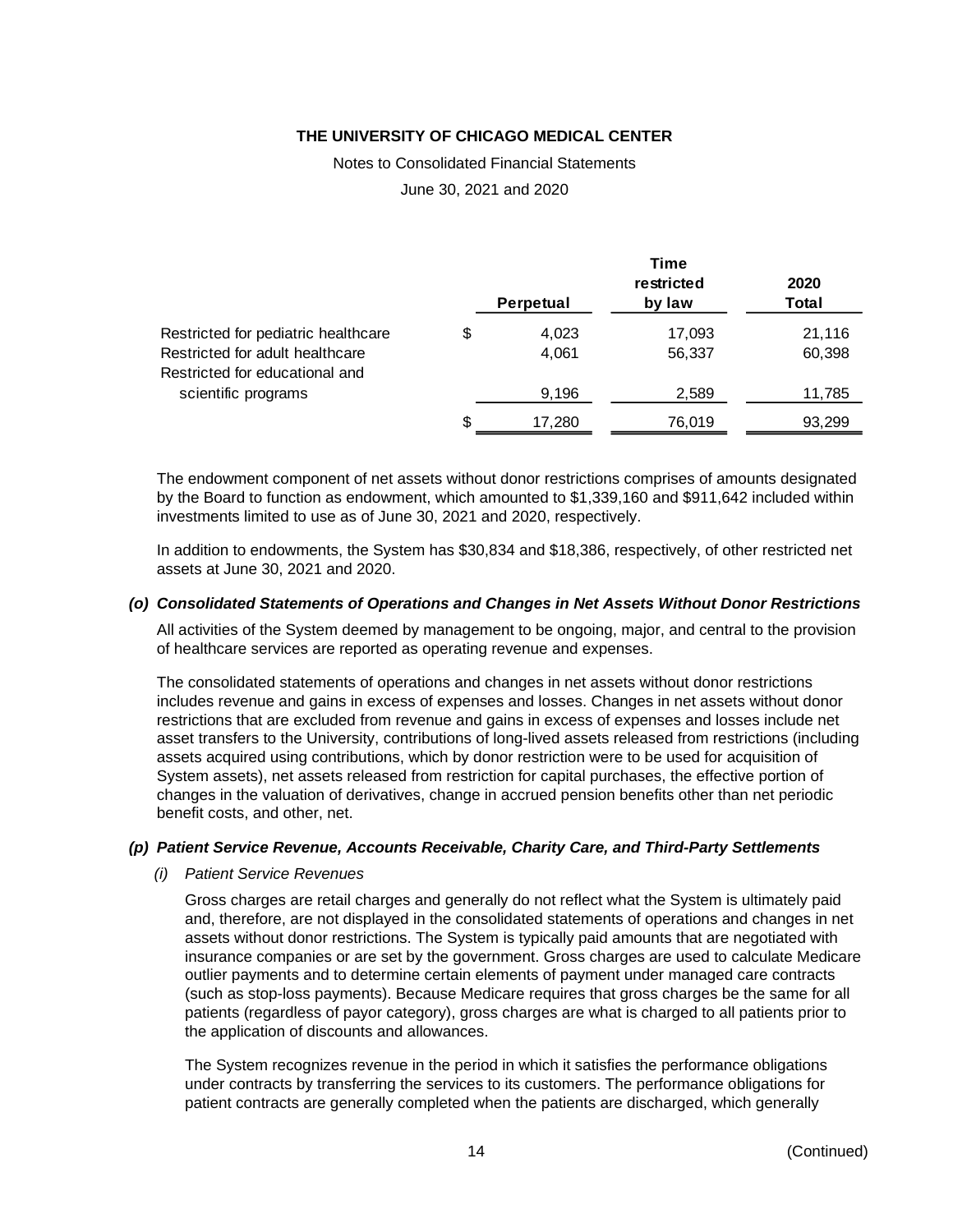Notes to Consolidated Financial Statements

June 30, 2021 and 2020

occurs within days or weeks of the end of the reporting period. In accordance with ASC Topic 606, *Revenue from Contracts with Customers*, the System does not adjust the promised amount of consideration from patients and third-party payors for the effects of a significant financing component due to the expectation that the period between the time the service is provided to a patient and the time that the patient or a third-party payor pays for that service will be one year or less. Revenues are recognized in the amounts to which it expects to be entitled, which are the transaction prices allocated to the distinct services.

The System has agreements with governmental and other third-party payors that provide for payments to the System at amounts different from established charges. Payment arrangements for major third-party payors may be based on prospectively determined rates, reimbursed cost, discounted charges, per diem payments, or other methods. The transaction price is determined based on gross charges for services provided, reduced by explicit price concessions provided to third-party payors, discounts provided to uninsured patients in accordance with the Financial Assistance Program, and implicit price concessions provided primarily to uninsured patients. The estimates of explicit price concessions and discounts are based on contractual agreements, discount policies, and historical experience. The estimates of implicit price concessions are based on historical collection experience with these classes of patients using the portfolio approach.

#### *(ii) Charity Care*

The System provides charity care to patients who meet the criteria for charity care as published in their Financial Assistance Policy. Patients who qualify are provided care without charge or at amounts less than established rates. System policy is not to pursue collection of amounts determined to qualify as charity care; therefore, they do not report these amounts in patient service revenues. Patient advocates from the System screen patients in the hospital to determine whether those patients meet eligibility requirements for financial assistance programs. They also expedite the process of applying for government programs.

#### *(iii) Third-Party Settlements*

Revenues under the traditional fee-for-service Medicare and Medicaid programs are based primarily on prospective payment systems. Retrospectively determined cost-based revenues under these programs, which were more prevalent in earlier periods, and certain other payments, such as Indirect Medical Education, Direct Graduate Medical Education, disproportionate share hospital, and bad debt expense reimbursement, which are based on the hospitals' cost reports, are estimated using historical trends and current factors. Cost report settlements under these programs are subject to audit by Medicare and Medicaid auditors and administrative and judicial review, and it can take several years until final settlement of such matters is determined and completely resolved. Because the laws, regulations, instructions, and rule interpretations governing Medicare and Medicaid reimbursement are complex and change frequently, the estimates recorded could change by material amounts.

The System has an estimation process for recording Medicare patient service revenue and estimated cost report settlements. As a result, the System records accruals to reflect the expected final settlements on our cost reports. For filed cost reports, the System records the accrual based on those cost reports and subsequent activity and records a valuation allowance against those cost reports based on historical settlement trends. The accrual for periods for which a cost report is yet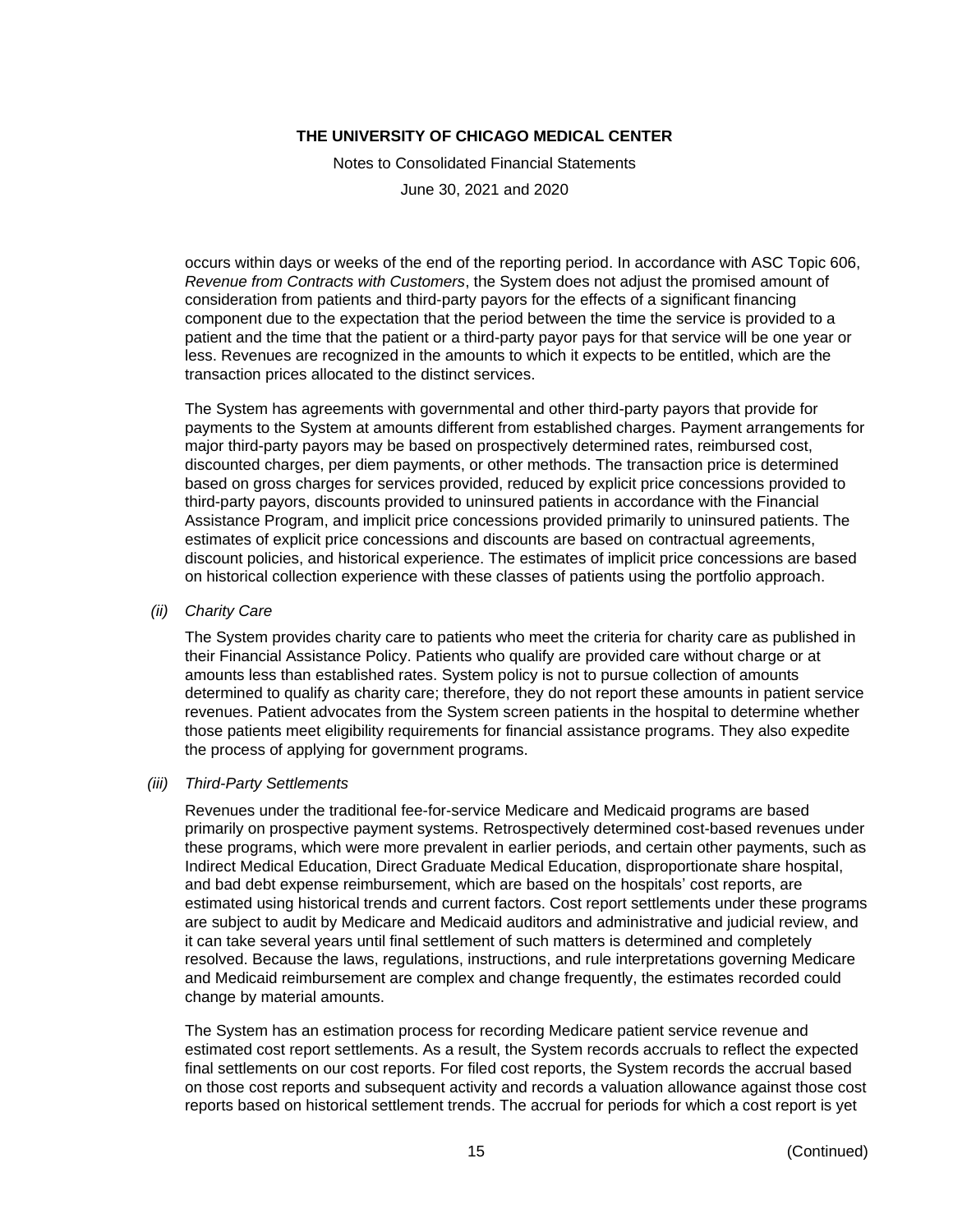Notes to Consolidated Financial Statements

June 30, 2021 and 2020

to be filed is recorded based on estimates of what are expected to report on the filed cost reports, and a corresponding valuation allowance is recorded as previously described. Cost reports generally must be filed within five months after the end of the annual cost reporting period. After the cost report is filed, the accrual and corresponding valuation allowance may need to be adjusted.

Settlements with third-party payors for retroactive revenue adjustments due to audits, reviews, or investigations are considered variable consideration and are included in the determination of the estimated transaction price for providing patient care using the most likely outcome method. These settlements are estimated based on the terms of the payment agreement with the payor, correspondence from the payor and historical settlement activity, including an assessment to ensure that it is probable that a significant reversal in the amount of cumulative revenue recognized will not occur when the uncertainty associated with the retroactive adjustment is subsequently resolved. Estimated settlements are adjusted in future periods as adjustments become known (that is, new information becomes available), or as years are settled or are no longer subject to such audits, reviews, and investigations. Adjustments from the finalization of prior years' cost reports and other third-party settlement estimates resulted in an increase in patient service revenues of \$4,035 and \$9,152, for the years ended June 30, 2021 and 2020, respectively.

# *(q) Hospital Assessment Program/Medicaid Provider Tax*

The Illinois Hospital Assessment Program and the Enhanced Illinois Hospital (collectively referred to herein as HAP) have been approved by CMS through December 31, 2022. Under HAP, the state receives additional federal Medicaid funds for the state's healthcare system administered by the Illinois Department of Healthcare and Family Services. In 2021, reimbursement under the HAP resulted in a net increase of \$83,757 in operating income, which includes \$159,439 in Medicaid payments included in patient service revenue offset by \$75,682 in Medicaid provider tax expense. In 2020, reimbursement under HAP resulted in a net increase of \$72,489 in operating income, which includes \$139,129 in Medicaid payments included in patient service revenue offset by \$66,640 in Medicaid provider tax expense.

#### *(r) Other Revenue*

Other operating revenue includes revenue from nonpatient care services, clinical space rental revenue, contributions both unrestricted in nature and those released from restriction to support operating activities, related grant income, premium and capitation revenues, and other miscellaneous income.

Premium and capitation revenues are received and recognized as revenue ratably over the period for which the enrolled member is entitled to healthcare services. The timing of the System's performance may differ from the timing of the payment received, which may result in the recognition of a contract asset or a contract liability. The System has no material contract assets or liabilities at June 30, 2021 relating to premium and capitation revenue.

Revenue from grants is recognized in accordance with ASC Subtopic 958-605, *Not-for-profit entities – Revenue recognition*, as other operating revenue, when the conditions of the contributions are substantially met.

Revenue from nongrant sources is generally recognized at point of service for these transactions in accordance with ASC Topic 606, *Revenue from Contracts with Customers*.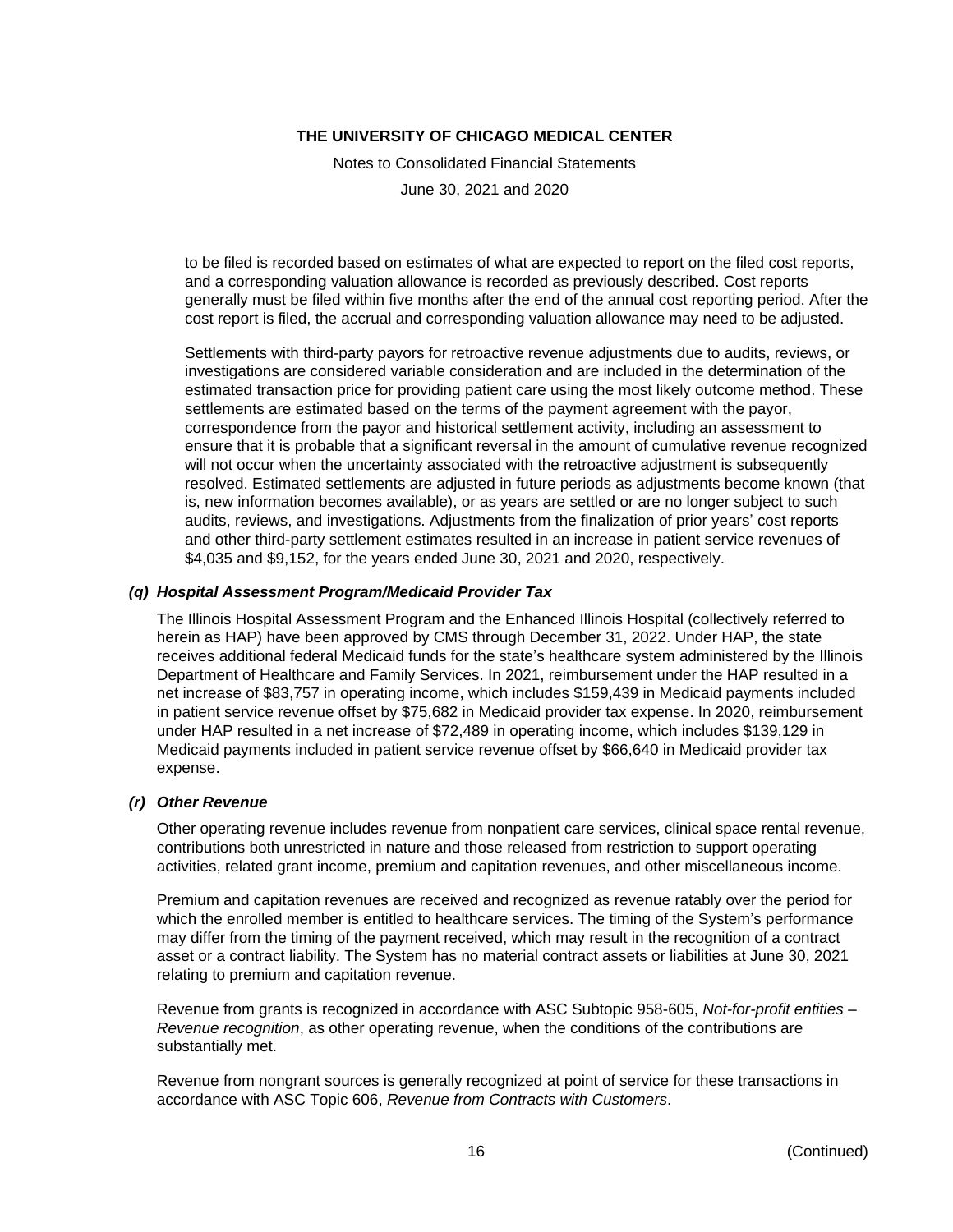Notes to Consolidated Financial Statements

June 30, 2021 and 2020

#### *(s) Income Taxes*

The System applies ASC Topic 740, *Income Taxes*, which clarifies the accounting for uncertainty in income taxes recognized in a company's financial statements. ASC Topic 740 prescribes a more likely than not recognition threshold and measurement attribute for the financial statement recognition and measurement of a tax position taken or expected to be taken. Under ASC Topic 740, tax positions are evaluated for recognition, derecognition, and measurement using consistent criteria and provide more information about the uncertainty in income tax assets and liabilities. As of June 30, 2021 and 2020, the System does not have an asset or liability recorded for unrecognized tax positions.

UCMC and CHHD Obligated Groups comprise subsidiaries that are not-for-profit corporations as described in Section 501(c)(3) of the Internal Revenue Code (the Code) and therefore exempt from federal income taxes on related income pursuant to Section 501(a) of the Code. UCMC and CHHD Non-Obligated Groups consist of several not-for-profit and taxable entities, including University of Chicago Medicine Care Network, LLC; Ingalls Captive Insurance, Ltd; Trulen Insurance SPC Limited; Medcentrix, Inc.; Ingalls Same Day Surgery; and Ingalls Provider Group (IPG), which are taxable entities under applicable sections of the Code.

Deferred income taxes on the taxable entities of the Non-Obligated Groups are recognized for the tax consequences of "temporary differences" by applying enacted statutory tax rates applicable to future years to differences between the consolidated financial statement carrying amounts and the tax bases of existing assets and liabilities. As of June 30, 2021 and 2020, the UCMC and CHHD Non-Obligated groups have deferred tax assets primarily relating to net operating losses (NOL) of \$17,763 and \$16,431, respectively; however, it has a full valuation allowance as management believes that it was not more likely than not that the results of future operations would generate sufficient taxable income to realize the NOL.

#### *(t) Subsequent Events*

In connection with the preparation of the consolidated financial statements and in accordance with ASC Topic 855, *Subsequent Events*, the System evaluated events and transactions through October 29, 2021, the date the consolidated financial statements were issued, noting no subsequent events requiring recording or disclosure in the consolidated financial statements or related notes to the consolidated financial statements other than the items noted within the notes to the consolidated financial statements.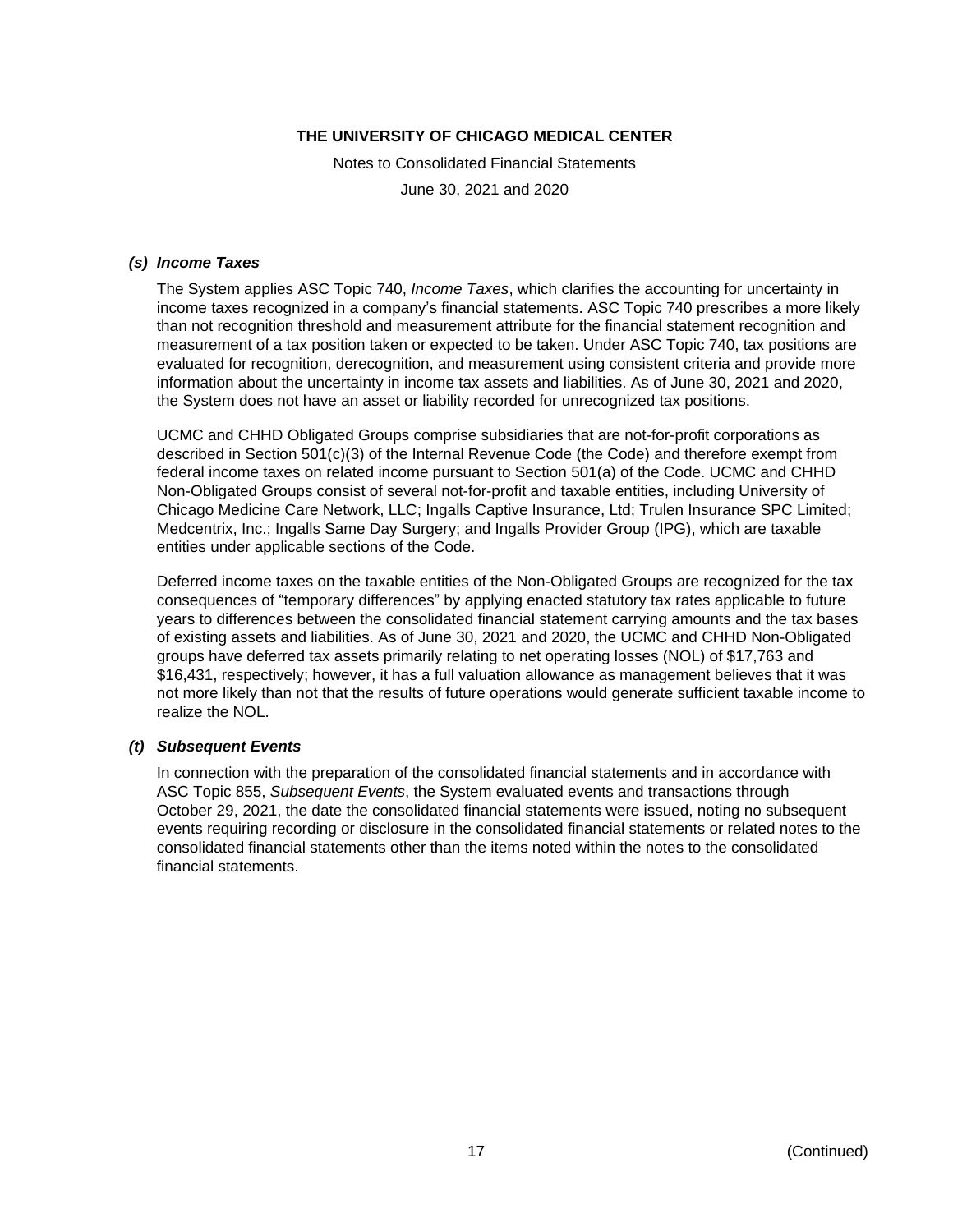Notes to Consolidated Financial Statements

June 30, 2021 and 2020

# **(3) Financial Assets and Liquidity Resources**

As of June 30, financial assets and liquidity resources available within one year for general expenditure, such as operating expenses, scheduled principal payments on debt, and capital construction costs not financed with debt, were as follows:

|                                                  | 2021          | 2020      |
|--------------------------------------------------|---------------|-----------|
| Financial assets:                                |               |           |
| Cash and cash equivalents                        | \$<br>425,799 | 538,725   |
| Patient accounts receivable                      | 437,141       | 333,676   |
| Total financial assets available within one year | 862,940       | 872,401   |
| Liquidity resources:                             |               |           |
| Bank lines of credit                             | 100,000       | 200,000   |
| Total financial assets and liquidity resources   |               |           |
| available within one year                        | \$<br>962,940 | 1,072,401 |

The System's cash flows have seasonal variations during the year attributable to patient service reimbursement from the State of Illinois, payments from patients and insurance. As discussed in note 10(d), to manage liquidity, the System maintains lines of credit with financial institutions to potentially draw funds as needed during the year to manage cash flows. As of June 30, 2021, amounts outstanding under lines of credit amounted to \$0. Included in cash and cash equivalents as presented above, as of June 30, 2021, the System has \$241,160 of cash held in current portion of investment, limited to use, \$1,339,160 in funds functioning as endowment and \$248,687 of CHHD investments, all available for general expenditure upon Board approval, of which \$880,953 is liquid within 12 months. As of June 30, 2020, the System has \$911,642 in funds functioning as endowment and \$209,450 of CHHD investments, all available for general expenditure upon Board approval, of which \$682,595 is liquid within 12 months.

# **(4) Agreements and Transactions with the University**

The affiliation agreement with the University provides, among other things, that all members of the medical staff will have academic appointments in the University. The affiliation agreement has an initial term of 40 years ending October 1, 2026 unless sooner terminated by mutual consent or as a result of a continuing breach of a material obligation therein or in the operating agreement. The affiliation agreement automatically renews for additional successive 10-year terms following expiration of the initial term, unless either party provides the other with at least two years' prior written notice of its election not to renew.

The operating agreement, as amended, provides, among other things, that the University provides UCMC the right to use and operate certain facilities. The operating agreement is coterminous with the affiliation agreement.

The lease agreements provide, among other things, that UCMC will lease from the University certain of the healthcare facilities and land that UCMC operates and occupies. The lease agreements are coterminous with the affiliation agreement.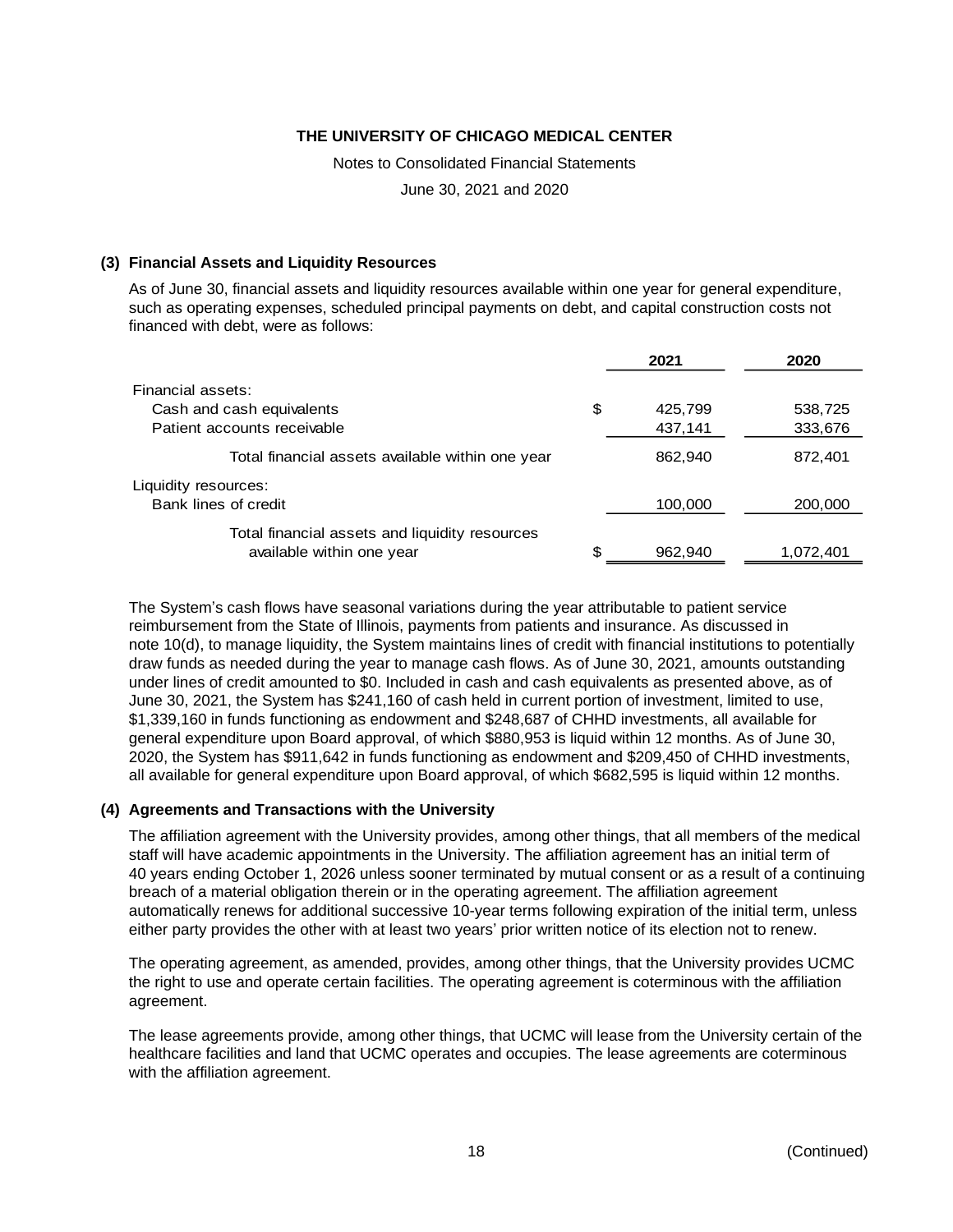Notes to Consolidated Financial Statements

June 30, 2021 and 2020

UCMC purchases various services from the University, including certain employee benefits, utilities, security, telecommunications, and insurance. In addition, certain UCMC accounting records are maintained by the University. During the years ended June 30, 2021 and 2020, the University charged UCMC \$34,857 and \$32,392, respectively, for utilities, security, telecommunications, insurance, and overhead.

The University's Division of Biological Sciences provides physician services to UCMC. In 2021 and 2020, UCMC recorded \$271,561 and \$271,868, respectively, in expense related to these services.

UCMC's Board adopted a plan of support under which it would provide annual net asset transfers to the University for support of academic programs in biology and medicine. All commitments under this plan are subject to the approval of UCMC's Board and do not represent legally binding commitments until that approval. Unpaid portions of commitments approved by the UCMC Board are reflected as current liabilities. UCMC recorded net asset transfers of \$71,750 in both 2021 and 2020 for this support.

#### **(5) Patient Service Revenue and Patient Receivables**

The System has agreements with third-party payors that provide for reimbursement at amounts different from their established rates. A summary of the reimbursement methodologies with major third-party payors is as follows:

# *(a) Medicare*

The System is paid for various services rendered to Medicare program beneficiaries under prospectively determined rates. These rates vary according to patient classification systems that are based on clinical, diagnostic, and other factors. The prospectively determined rates are not subject to retroactive adjustment. The System's classification of patients under the prospective payment systems and the appropriateness of the patients' admissions are subject to validation reviews.

Other services rendered to Medicare beneficiaries are reimbursed based on a combination of prospectively determined rates and cost reimbursement methodologies. For the cost reimbursement, the System is reimbursed at a tentative rate with final settlement determined after submission of annual cost reports by the System and audits by the Medicare fiscal intermediary. UCMC's Medicare reimbursement reports through June 30, 2014 have been audited by the Medicare fiscal intermediary. CHHD's Medicare reimbursement reports through September 30, 2014 have been audited by the Medicare fiscal intermediary.

# *(b) Medicaid*

The System is paid for inpatient acute care services rendered to Medicaid program beneficiaries under prospectively determined rates per discharge. For inpatient acute care services, payment rates vary according to a patient classification system that is based on clinical, diagnostic, and other factors. Medicaid outpatient services are reimbursed based on fee schedules. Medicaid reimbursement methodologies may be subject to periodic adjustment, as well as to changes in existing payment levels and rates, based on the amount of funding available to the State of Illinois Medicaid program and any such changes could have a significant effect on the System's revenue.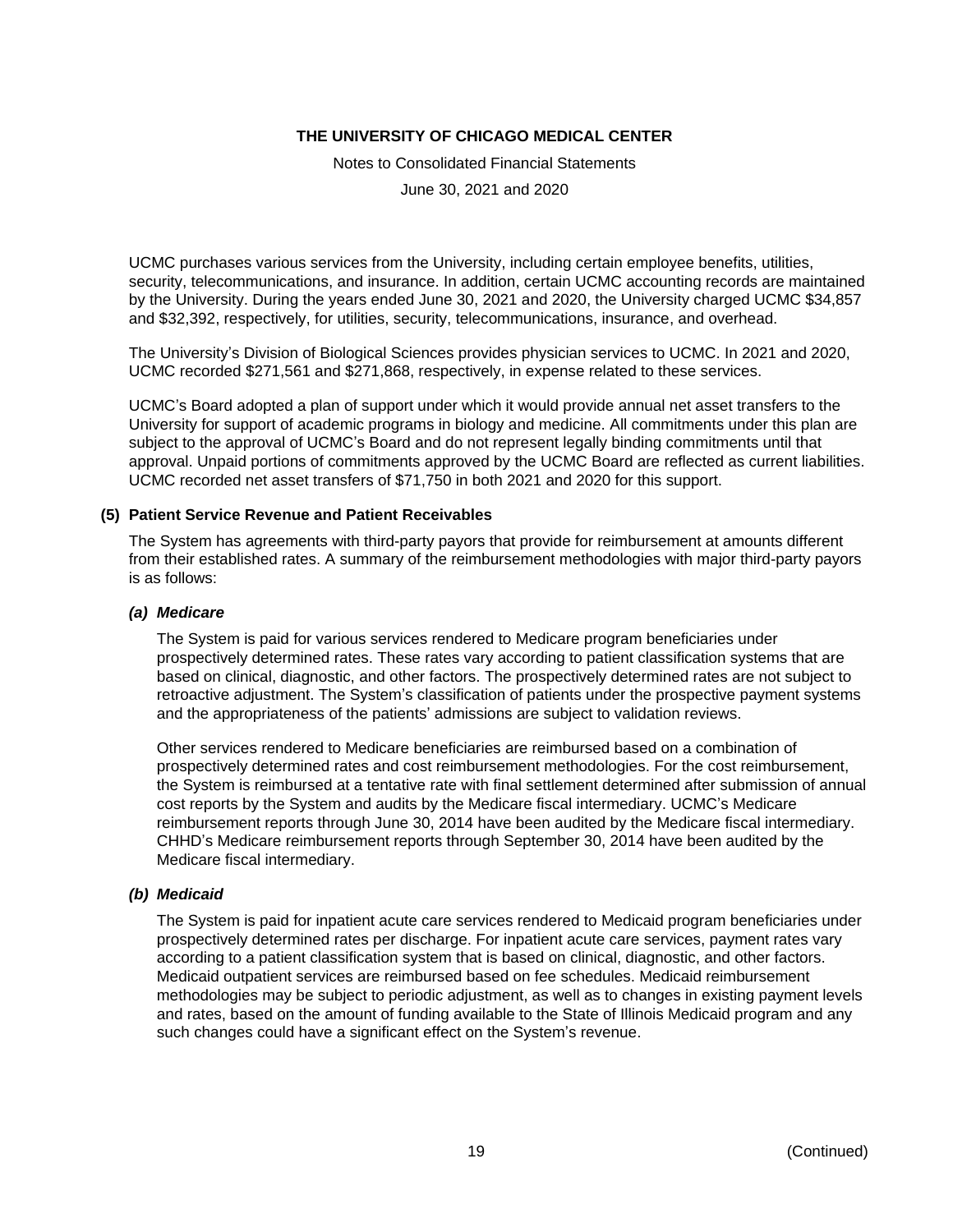Notes to Consolidated Financial Statements

June 30, 2021 and 2020

#### *(c) Blue Cross*

The System also participates as a provider of healthcare services under reimbursement agreements with Blue Cross under its indemnity program. The provisions of the agreements stipulate that services will be reimbursed at a tentative reimbursement rate and that final reimbursement for these services is determined after the submission of an annual cost report by the System and a review by Blue Cross. UCMC's and CHHD's Blue Cross reimbursement reports for 2019 and prior years have been reviewed by Blue Cross.

#### *(d) Other*

The System has also entered into payment agreements with certain commercial insurance carriers, health maintenance organizations, and preferred provider organizations. The basis for payment under these agreements is negotiated by the System and includes prospectively determined rates per discharge, discounts from established charges, and prospectively determined per diem rates.

Patient service revenue recognized in the period from these major payor sources are as follows:

|                         |   | 2021      | 2020      |
|-------------------------|---|-----------|-----------|
| Medicare                | S | 675,959   | 610,312   |
| Medicaid                |   | 580,336   | 467,352   |
| Managed care            |   | 1,066,617 | 962,261   |
| Patients and other      |   | 8,597     | 10,032    |
| Patient service revenue | S | 2,331,509 | 2,049,957 |

Patient service revenue recognized in the period by type of service is as follows:

|                            |    | 2021      | 2020      |
|----------------------------|----|-----------|-----------|
| Inpatient                  | \$ | 1,248,492 | 1,117,235 |
| Outpatient/Ambulatory care |    | 984.841   | 912,195   |
| Physician services         |    | 98,176    | 20,527    |
|                            | S  | 2,331,509 | 2,049,957 |

The mix of receivables from patients and third-party payors as of June 30, 2021 and 2020 is as follows:

|                    | 2021    | 2020    |
|--------------------|---------|---------|
| Medicare           | 22.5 %  | 23.5%   |
| Medicaid           | 31.7    | 31.8    |
| Managed care       | 44.4    | 42.0    |
| Patients and other | 1.4     | 2.7     |
|                    | 100.0 % | 100.0 % |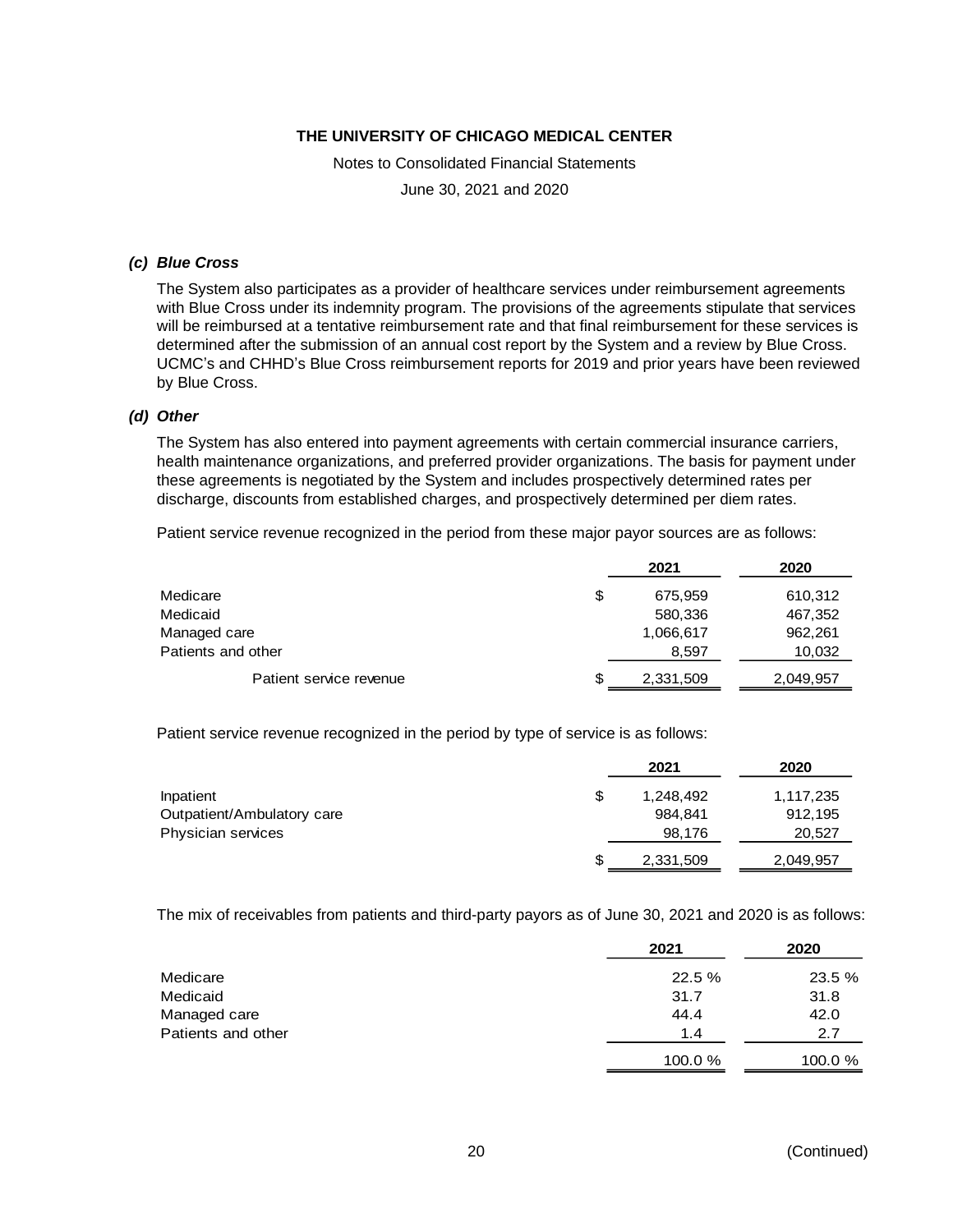Notes to Consolidated Financial Statements

June 30, 2021 and 2020

#### **(6) Community Benefits**

The following is a summary of the System's unreimbursed cost of providing care, as defined under its Financial Assistance Policy, along with the unreimbursed cost of government-sponsored indigent healthcare programs, unreimbursed cost to support education, clinical research, and other community programs for the years ended June 30, 2021 and 2020:

|                                                             | 2021          | 2020    |
|-------------------------------------------------------------|---------------|---------|
| Uncompensated care:                                         |               |         |
| Medicaid sponsored indigent healthcare                      | \$<br>110,336 | 140,705 |
| Medicare sponsored indigent healthcare - cost report        | 142,125       | 163,249 |
| Medicare sponsored indigent healthcare - physician services | 87,584        | 43,786  |
| Medicare prior year adjustment                              | (2, 465)      |         |
| Total uncompensated care                                    | 337,580       | 347,740 |
| Charity care                                                | 31,282        | 47,033  |
|                                                             | 368,862       | 394,773 |
| Unreimbursed education and research:                        |               |         |
| Education (unaudited)                                       | 66,774        | 62,066  |
| Research (unaudited)                                        | 48,000        | 48,000  |
| Total unreimbursed education and research                   | 114,774       | 110,066 |
| Total community benefits                                    | \$<br>483,636 | 504,839 |
|                                                             |               |         |

The System determines the costs associated with providing charity care by aggregating the applicable direct and indirect costs, including salaries, wages and benefits, supplies, and other operating expenses, to determine a cost-to-charge ratio. The cost to charge ratio is applied to the charity care gross charges to calculate the charity care amount reported above. The System has not amended its financial assistance policies in 2021.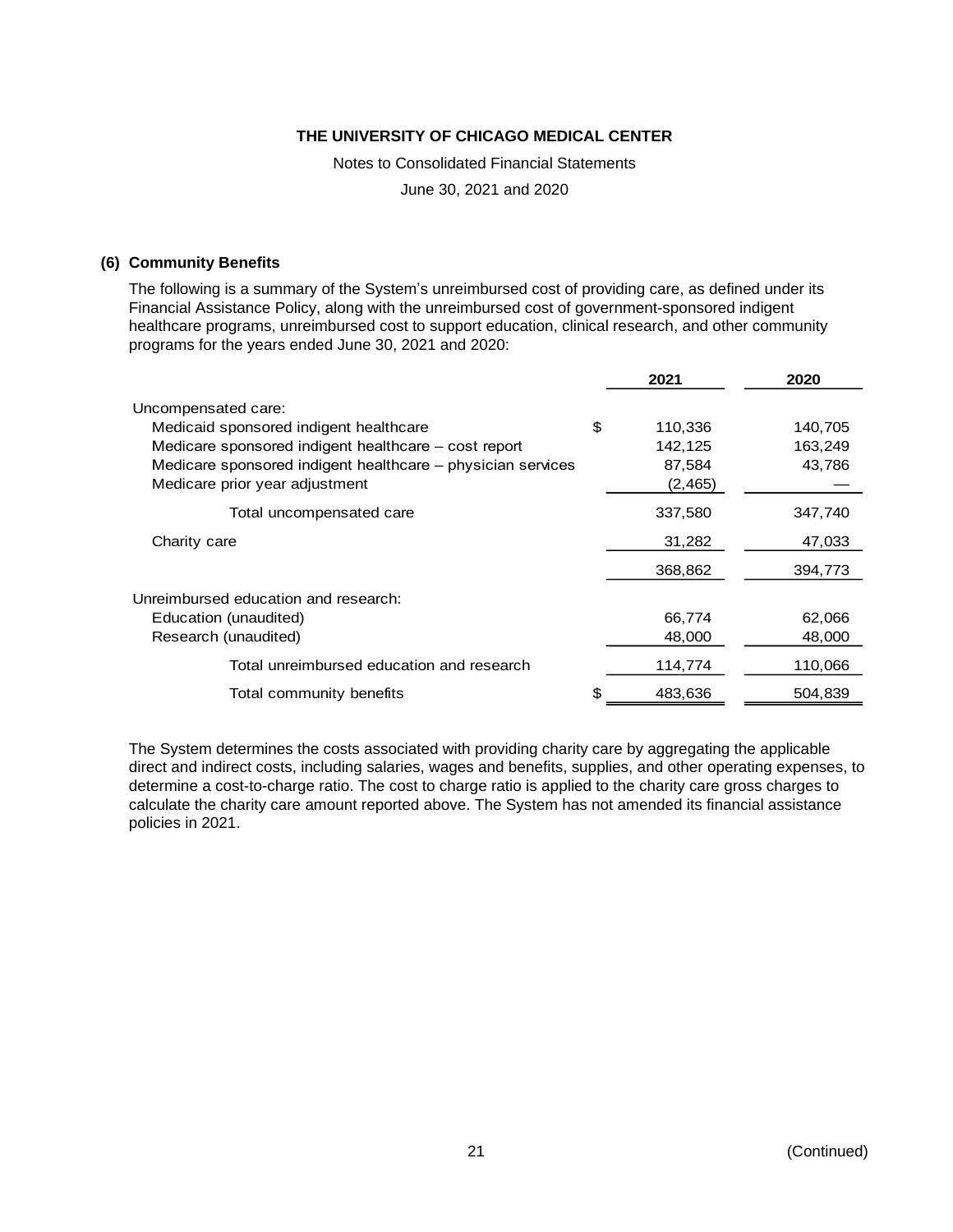Notes to Consolidated Financial Statements

June 30, 2021 and 2020

#### **(7) Investments Limited as to Use**

The composition of investments limited as to use is as follows at June 30, 2021 and 2020:

|                                    | Separately<br>invested | <b>TRIP</b> | <b>Other</b> | Total     | 2020      |
|------------------------------------|------------------------|-------------|--------------|-----------|-----------|
| Investments carried at fair value: |                        |             |              |           |           |
| Cash equivalents                   | \$<br>284              | 26,347      | 242,296      | 268,927   | 197,179   |
| Global public equities             | 46,316                 | 491,928     |              | 538,244   | 366,091   |
| Private debt                       |                        | 61,525      |              | 61,525    | 50,082    |
| Private equity:                    |                        |             |              |           |           |
| U.S. venture capital               | 161                    | 151,524     |              | 151,685   | 73,706    |
| U.S. corporate finance             |                        | 70,791      |              | 70,791    | 40,391    |
| International                      |                        | 168,427     |              | 168,427   | 87,384    |
| Real assets:                       |                        |             |              |           |           |
| Real estate                        |                        | 72,146      |              | 72,146    | 56,175    |
| Natural resources                  |                        | 70,406      |              | 70,406    | 51,808    |
| Absolute return:                   |                        |             |              |           |           |
| Equity oriented                    |                        | 155,678     |              | 155,678   | 71,163    |
| Global macro/relative value        |                        |             |              |           | 31,161    |
| Multistrategy                      |                        | 86,199      |              | 86,199    | 60,177    |
| Credit oriented                    |                        | 71,734      |              | 71,734    | 39,622    |
| Protection oriented                |                        | 36,193      |              | 36,193    | 19,072    |
| Fixed income:                      |                        |             |              |           |           |
| U.S. Treasuries, including TIPS    |                        | 76,315      |              | 76.315    | 57,011    |
| Other fixed income                 | 105,846                |             |              | 105,846   | 4         |
| Other:                             |                        |             |              |           |           |
| Beneficial interests in trust      |                        |             | 10,715       | 10,715    | 9,085     |
| Funds in trust                     |                        |             | 24,891       | 24,891    | 76,013    |
| <b>Total investments</b>           | \$<br>152,607          | 1,539,213   | 277,902      | 1,969,722 | 1,286,124 |

Investments classified as other consist of construction and debt proceeds to pay interest, donor restricted investments in beneficial interests in trusts, workers' compensation, self-insurance, and trustee-held funds. Investments limited as to use are classified as current assets to the extent that they are available to meet current liabilities. Investments are presented in the consolidated financial statements as follows:

|                                                                                                   | 2021                 | 2020                |
|---------------------------------------------------------------------------------------------------|----------------------|---------------------|
| Current portion of investments limited to use<br>Investments limited to use, less current portion | 247.395<br>1,722,327 | 58,500<br>1,227,624 |
| Total investments limited to use                                                                  | 1,969,722            | 1,286,124           |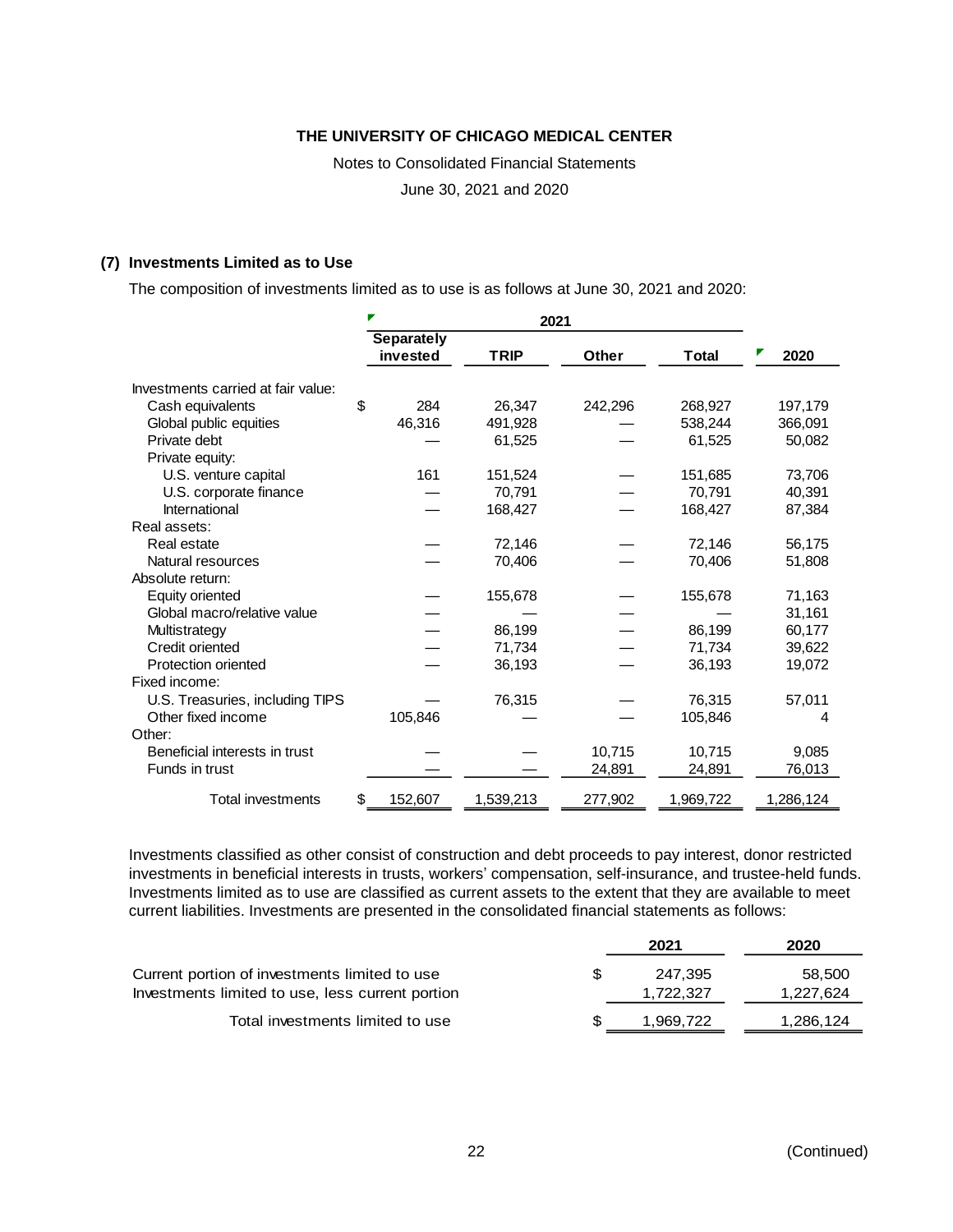Notes to Consolidated Financial Statements

June 30, 2021 and 2020

A summary of investments limited as to use for the years ended June 30 is as follows:

|                                                       |                 | 2021        |           |           |  |  |
|-------------------------------------------------------|-----------------|-------------|-----------|-----------|--|--|
|                                                       | <b>UCMC</b>     | <b>CHHD</b> | Total     | 2020      |  |  |
| Investments limited as to use:                        |                 |             |           |           |  |  |
| By the Board for capital<br>improvements/restrictions |                 |             |           |           |  |  |
| by donors                                             | \$<br>135,558   | 28,900      | 164,458   | 195,163   |  |  |
| Funds held by custodian/trustee                       |                 |             |           |           |  |  |
| under indenture agreements                            | 115             |             | 115       | 145       |  |  |
| Funds held by trustee for                             |                 |             |           |           |  |  |
| self-insurance                                        | 5,985           | 12,671      | 18,656    | 20,769    |  |  |
| Collateral for interest rate swap                     | 6,120           |             | 6,120     | 55.100    |  |  |
| Working capital account - not                         |                 |             |           |           |  |  |
| limited as to use                                     | 241,160         |             | 241,160   |           |  |  |
| TRIP investments                                      | 1,308,711       | 230,502     | 1,539,213 | 1,014,947 |  |  |
| Total investments                                     |                 |             |           |           |  |  |
| limited to use                                        | \$<br>1,697,649 | 272,073     | 1,969,722 | 1,286,124 |  |  |

The composition of unrestricted investment return, net is as follows for the years ended June 30:

|                                                              |   | <b>UCMC</b> | <b>CHHD</b> | Total   | 2020     |
|--------------------------------------------------------------|---|-------------|-------------|---------|----------|
| Interest and dividend income, net<br>Realized gains on sales | S | 9.246       | 1,858       | 11.104  | 12.430   |
| of securities, net                                           |   | 53,425      | 10.464      | 63.889  | 38,505   |
| Change in unrealized gains                                   |   |             |             |         |          |
| and losses on securities, net                                |   | 255,768     | 56,555      | 312,323 | (19,902) |
|                                                              | S | 318,439     | 68,877      | 387,316 | 31,033   |

Outside of TRIP, UCMC also invests in private equity limited partnerships. As of June 30, 2021, UCMC has commitments of \$1,681 remaining to fund private equity limited partnerships.

#### *Fair Value of Financial Instruments*

The overall investment objective of the System is to invest its assets in a prudent manner that will achieve a long-term rate of return sufficient to fund a portion of its annual operating activities and increase investment value after inflation. The System diversifies its investments among various asset classes incorporating multiple strategies and external investment managers, including the University Investment Office. Major investment decisions for investments held in TRIP and managed by the University are authorized by the University Board of Trustee's Investment Committee, which oversees the University's investment program in accordance with established guidelines.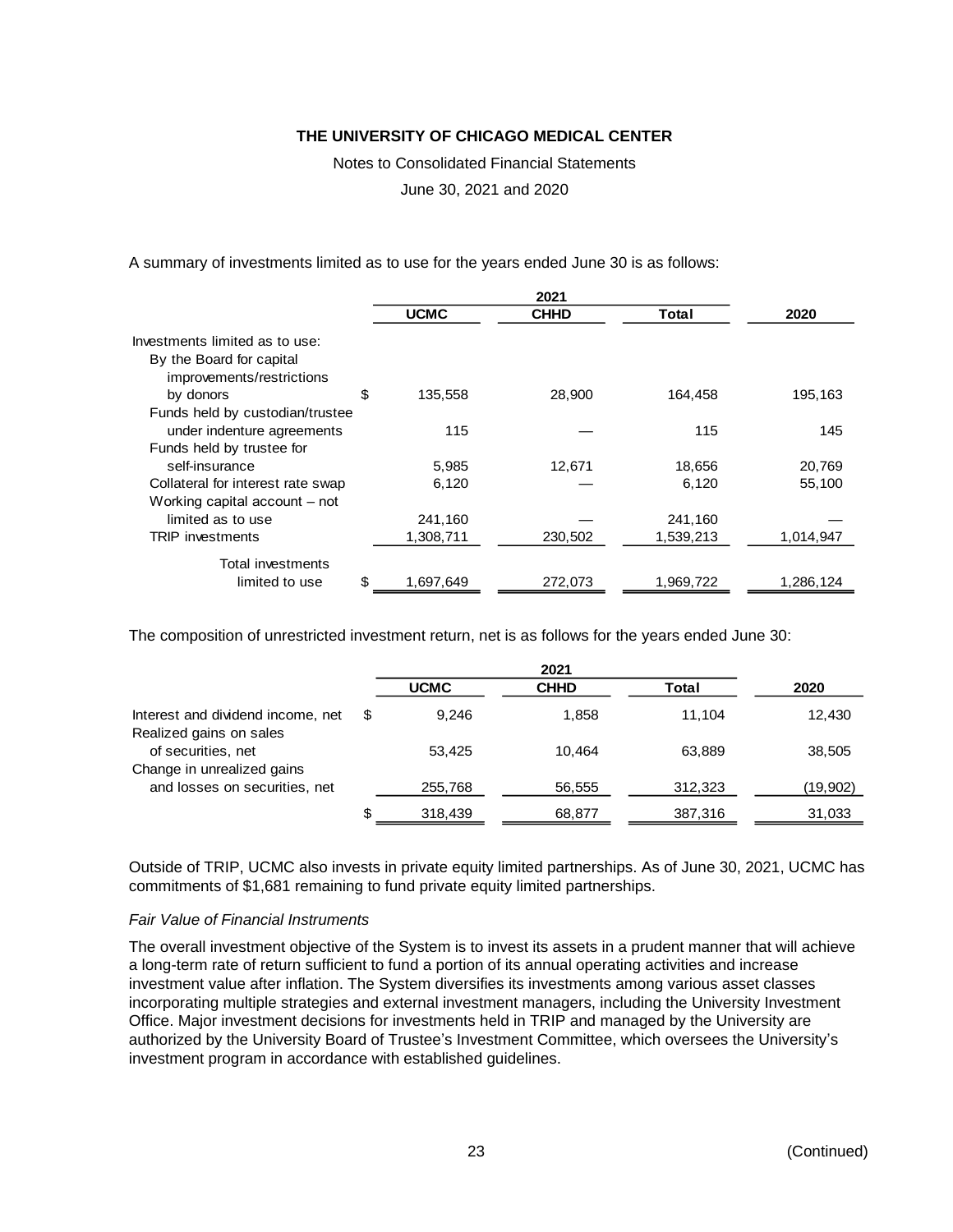Notes to Consolidated Financial Statements

June 30, 2021 and 2020

The carrying amount reported in the consolidated balance sheets for the following approximates fair value because of the short maturities of these instruments: cash and cash equivalents, patient accounts receivable, accounts payable and accrued expenses, and estimated payables under third-party reimbursement programs. Cash equivalent investments include cash equivalents and fixed-income investments, with original maturities of three months or less, which are valued based on quoted market prices in active markets. The majority of these investments are held in U.S. money market accounts. Global public equity investments consist of separate accounts, commingled funds, and limited partnerships. Securities held in separate accounts and daily traded commingled funds are generally valued based on quoted market prices in active markets. Commingled funds with monthly liquidity are valued based on independently determined NAV. Limited partnership interests in equity-oriented funds are valued based upon NAV provided by external fund managers.

Investments in private debt, private equity, real estate, and natural resources are in the form of limited partnership interests, which typically invest in private securities for which there is no readily determinable market value. In these cases, market value is determined by external managers based on a combination of discounted cash flow analysis, industry comparables, and outside appraisals. Where private equity, real estate, and natural resources managers hold publicly traded securities, these securities are generally valued based on market prices. The value of the limited partnership interests is held at the manager's reported NAV, unless information becomes available indicating the reported NAV may require adjustment. The methods used by managers to assess the NAV of these external investments vary by asset class. The University's Investment Office monitors the valuation methodologies and practices of managers on behalf of the System.

The absolute return portfolio comprises investments of limited partnership interests in hedge funds and drawdown private equity style partnerships whose managers have the authority to invest in various asset classes at their discretion, including the ability to invest long and short. The majority of the underlying holdings are marketable securities. The remainder of the underlying holdings is held in marketable securities that trade infrequently or in private investments, which are valued by the manager on the basis of an appraised value, discounted cash flow, industry comparables, or some other method. Most hedge funds that hold illiquid investments designate them in special side pockets, which are subject to special restrictions on redemption.

Fixed-income investments consist of directly held actively traded treasuries, separately managed accounts, commingled funds, and bond mutual funds that hold securities, the majority of which have maturities greater than one year. These are valued based on quoted market prices in active markets.

Beneficial interests in trusts represent restricted investments that are assets held by third-party trustees for beneficial interests in perpetual trusts, comprising equities, fixed-income securities, and money market funds.

Funds in trust investments consist primarily of project construction funds and workers' compensation trust funds. Funds in trust comprise 1% cash and cash equivalents and 99% fixed income investments at June 30, 2021 and comprise 1% cash and cash equivalents, 95% fixed income investments, and 4% equity investments at June 30, 2020.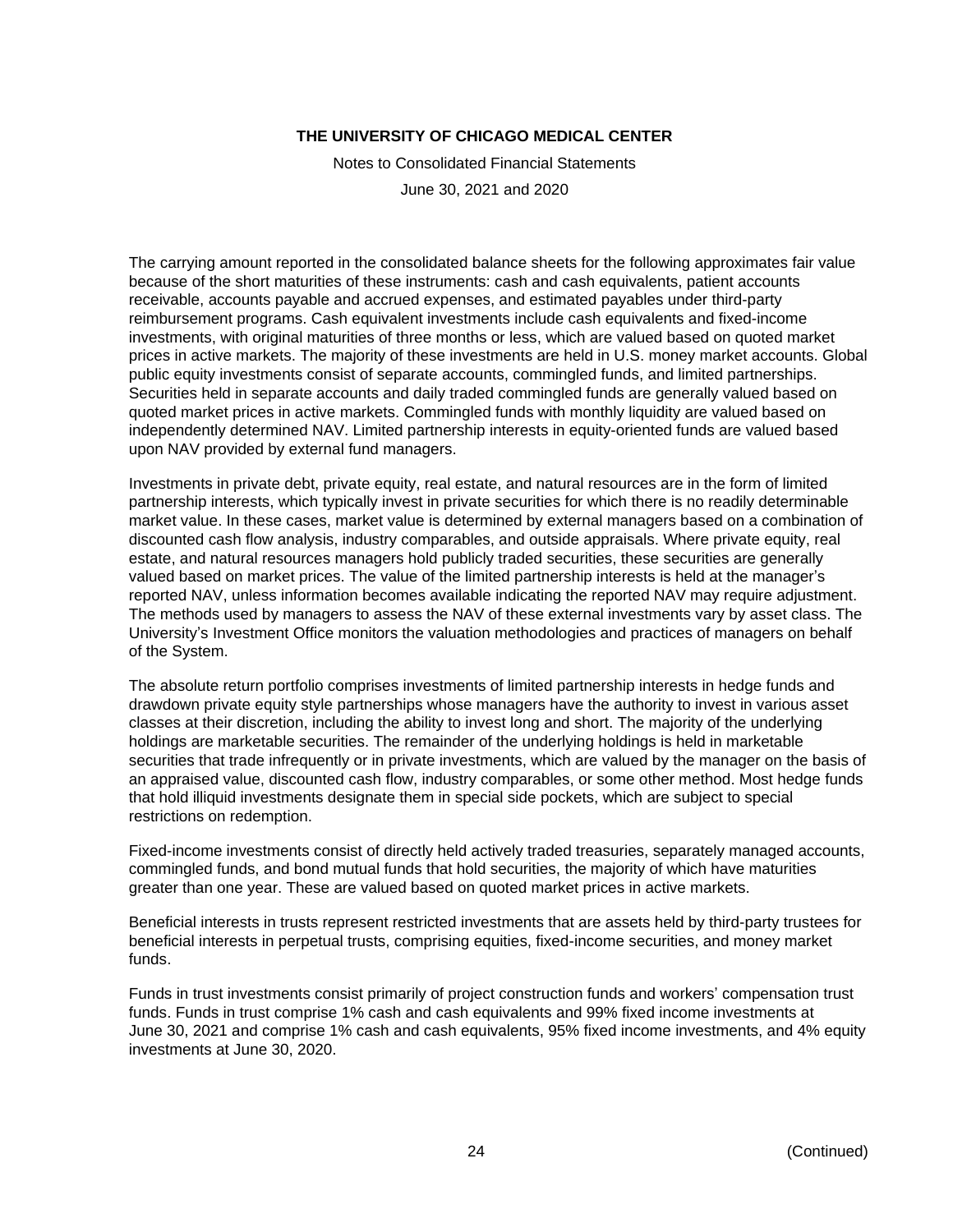Notes to Consolidated Financial Statements

June 30, 2021 and 2020

The System believes that the reported amount of its investments is a reasonable estimate of fair value as of June 30, 2021 and 2020. Because of the inherent uncertainties of valuation, these estimated fair values may differ significantly from values that would have been used had a ready market existed. Assets and liabilities recorded at fair value as of June 30, 2021 and 2020 were as follows:

| <b>Assets</b>                 | Quoted<br>prices in<br>active<br>markets<br>(Level 1) | <b>Significant</b><br>other<br>observable<br>inputs<br>(Level 2) | Significant<br>unobservable<br>inputs<br>(Level 3) | 2021<br>Total<br>fair value |
|-------------------------------|-------------------------------------------------------|------------------------------------------------------------------|----------------------------------------------------|-----------------------------|
| Cash and cash equivalents     | \$<br>184,639                                         |                                                                  |                                                    | 184,639                     |
| Investments:                  |                                                       |                                                                  |                                                    |                             |
| Cash equivalents              | 268,927                                               |                                                                  |                                                    | 268,927                     |
| Global public equities        | 138,138                                               |                                                                  |                                                    | 138,138                     |
| Real assets:                  |                                                       |                                                                  |                                                    |                             |
| Real estate                   | 14,440                                                |                                                                  |                                                    | 14,440                      |
| Fixed income:                 |                                                       |                                                                  |                                                    |                             |
| U.S. Treasuries,              |                                                       |                                                                  |                                                    |                             |
| including TIPS                | 76,315                                                |                                                                  |                                                    | 76,315                      |
| Other fixed income            | 105,846                                               |                                                                  |                                                    | 105,846                     |
| <b>Restricted investments</b> |                                                       |                                                                  | 10,715                                             | 10,715                      |
| Funds in trust                | 12,219                                                | 12,671                                                           |                                                    | 24,890                      |
| Investments measured at net   |                                                       |                                                                  |                                                    |                             |
| asset value <sup>1</sup>      |                                                       |                                                                  |                                                    | 1,330,451                   |
| <b>Total investments</b>      |                                                       |                                                                  |                                                    |                             |
| at fair value                 | 800,524                                               | 12,671                                                           | 10,715                                             | 2,154,361                   |
| Other assets                  | 10,177                                                |                                                                  |                                                    | 10,177                      |
| <b>Total assets</b>           |                                                       |                                                                  |                                                    |                             |
| at fair value                 | \$<br>810,701                                         | 12,671                                                           | 10,715                                             | 2,164,538                   |
|                               |                                                       |                                                                  |                                                    |                             |
| <b>Liabilities</b>            |                                                       |                                                                  |                                                    |                             |
| Interest rate swap payable    | \$                                                    | 147,362                                                          |                                                    | 147,362                     |
| <b>Total liabilities at</b>   |                                                       |                                                                  |                                                    |                             |
| fair value                    | \$                                                    | 147,362                                                          |                                                    | 147,362                     |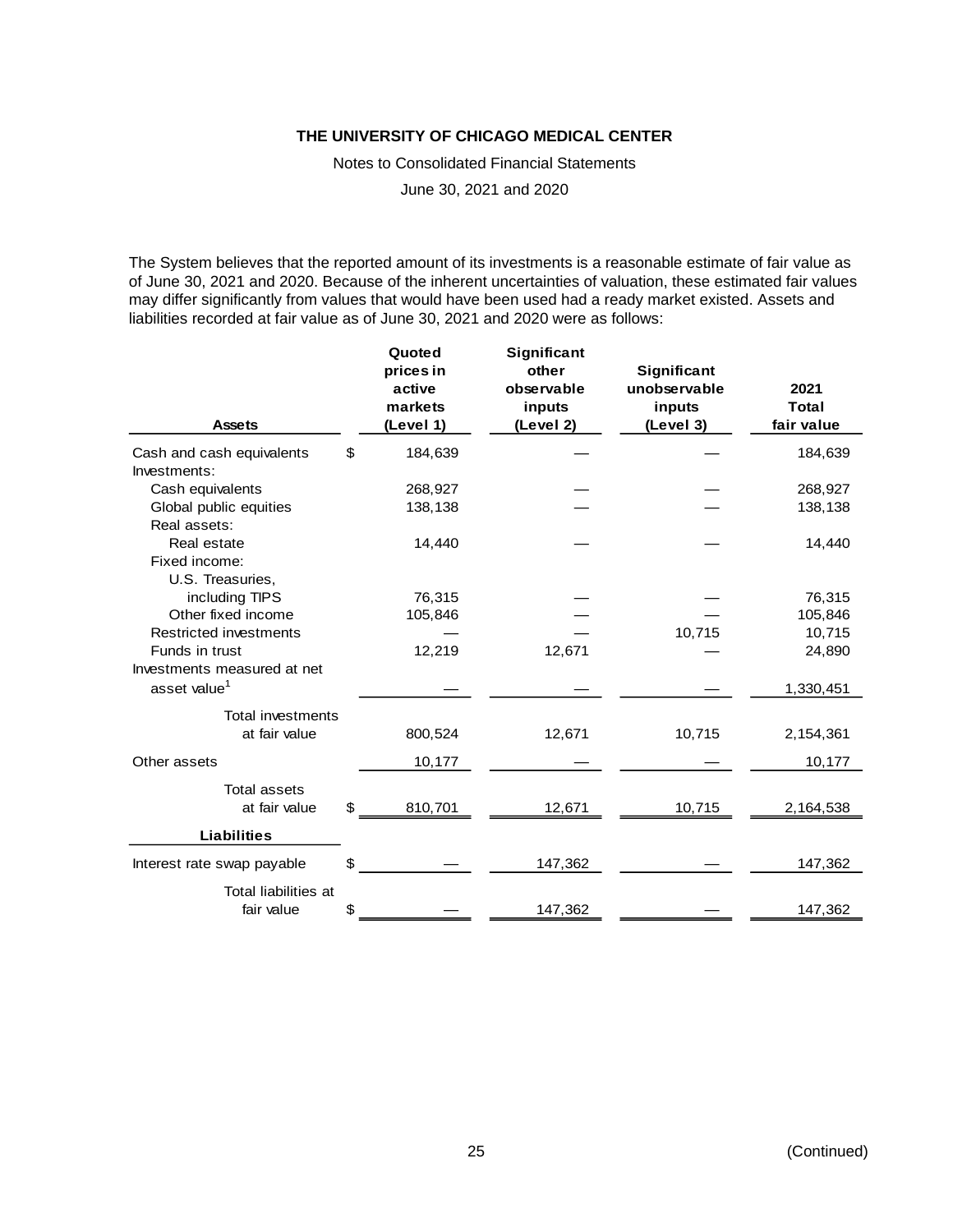Notes to Consolidated Financial Statements

June 30, 2021 and 2020

|                                                  | Quoted<br>prices in<br>active | Significant<br>other<br>observable | Significant<br>unobservable |               |
|--------------------------------------------------|-------------------------------|------------------------------------|-----------------------------|---------------|
| <b>Assets</b>                                    | markets<br>(Level 1)          | inputs<br>(Level 2)                | inputs<br>(Level 3)         | 2020<br>Total |
|                                                  |                               |                                    |                             |               |
| Cash and cash equivalents<br>Investments:        | \$<br>538,725                 |                                    |                             | 538,725       |
| Cash equivalents                                 | 197,179                       |                                    |                             | 197,179       |
| Global public equities<br>Real assets:           | 97,864                        |                                    |                             | 97,864        |
| Real estate<br>Fixed income:<br>U.S. Treasuries, | 10,270                        |                                    |                             | 10,270        |
| including TIPS                                   | 57,011                        |                                    |                             | 57,011        |
| Other fixed income                               | 4                             |                                    |                             | 4             |
| <b>Restricted investments</b>                    |                               |                                    | 9,085                       | 9,085         |
| Funds in trust                                   | 61,411                        | 14,603                             |                             | 76,014        |
| Investments measured at NAV                      |                               |                                    |                             | 838,697       |
| Total investments                                |                               |                                    |                             |               |
| at fair value                                    | 962,464                       | 14,603                             | 9,085                       | 1,824,849     |
| Other assets                                     | 8,343                         |                                    |                             | 8,343         |
| <b>Total assets</b><br>at fair value             | \$<br>970,807                 | 14,603                             | 9,085                       | 1,833,192     |
| <b>Liabilities</b>                               |                               |                                    |                             |               |
| Interest rate swap payable                       | \$                            | 193,907                            |                             | 193,907       |
| Total liabilities at<br>fair value               | \$                            | 193,907                            |                             | 193,907       |

<sup>1</sup> Certain investments that are measured at fair value using the NAV per share (or its equivalent) practical expedient have not been categorized in the fair value hierarchy. The fair value amounts presented in this table are intended to permit reconciliation of the fair value hierarchy to the amounts presented in the consolidated balance sheets.

During 2021, there were no transfers between investment between Levels 2 and 3. The interest rate swap arrangement has inputs, which can generally be corroborated by market data and is, therefore classified within Level 2.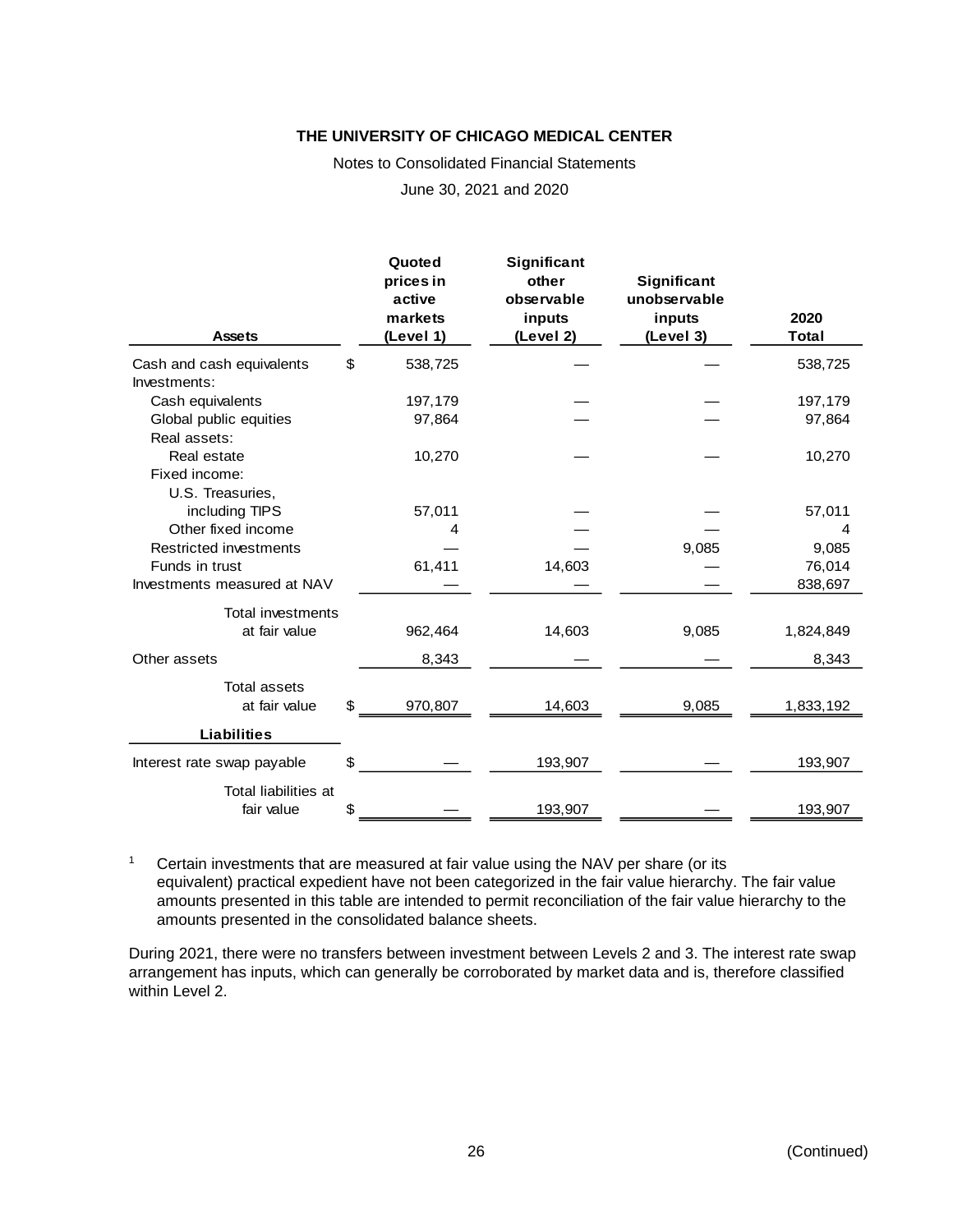Notes to Consolidated Financial Statements

June 30, 2021 and 2020

The following table presents activity for the year ended June 30, 2021 for assets measured at fair value using unobservable inputs classified in Level 3:

|                                                                    |   | Level 3<br>rollforward |
|--------------------------------------------------------------------|---|------------------------|
| Beginning fair value<br>Change in unrealized gains and losses, net | S | 9,085<br>1,630         |
| Ending fair value                                                  |   | 10.715                 |

In addition, investment securities are exposed to various risks, such as interest rate, credit, and overall market volatility. Due to the level of risk associated with certain investment securities, it is reasonably possible that changes in the values of the System's investments could occur in the next term and that such changes could materially affect the amounts reported in the consolidated financial statements. The methods described above may produce a fair value calculation that may not be indicative of net realizable value or reflective of future fair values. Furthermore, while the System believes its valuation methods are appropriate and consistent with other market participants, the use of different methodologies or assumptions to determine the fair value of certain financial instruments could result in a different estimate of fair value at the reporting date.

The significant unobservable inputs used in the fair value measurement of the System's long-lived partnership investments include a combination of cost, discounted cash flow analysis, industry comparables, and outside appraisals. Significant changes in any inputs used by investment managers in determining NAVs in isolation would result in a significant change in fair value measurement.

The System has made investments in various long-lived partnerships and, in other cases, has entered into contractual agreements that may limit its ability to initiate redemptions due to notice periods, lockups, and gates. Details on typical redemption terms by asset class and type of investment are provided below:

|                         | Remaining<br>life | <b>Redemption terms</b>                                     | <b>Redemption restrictions</b><br>and terms                                                                                                  |
|-------------------------|-------------------|-------------------------------------------------------------|----------------------------------------------------------------------------------------------------------------------------------------------|
| Cash                    | N/A               | Daily                                                       | None                                                                                                                                         |
| Global public equities: |                   |                                                             |                                                                                                                                              |
| Commingled funds        | N/A               | Daily to triennial with notice<br>periods of 2 to 180 days  | Lock up provisions for up to 2 years;<br>some investments have a portion<br>of capital held in side pockets<br>with no redemptions permitted |
| Partnerships            | N/A               | Monthly to triennial with notice<br>periods of 7 to 90 days | Lock up provisions for up to 3 years;<br>some investments have a portion<br>of capital held in side pockets<br>with no redemptions permitted |
| Separate accounts       | N/A               | Daily with notice periods of<br>1 to 90 days                | None                                                                                                                                         |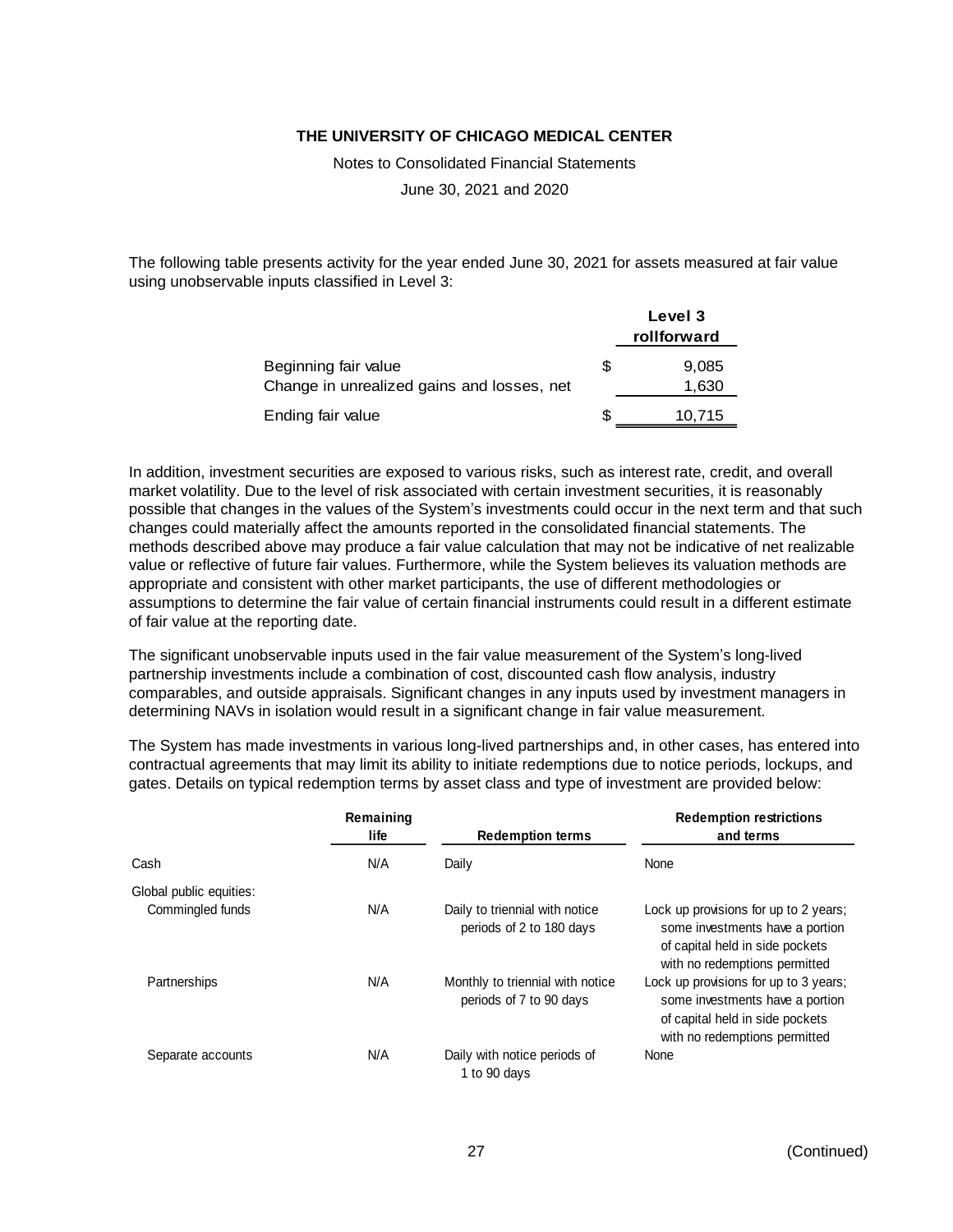#### Notes to Consolidated Financial Statements

June 30, 2021 and 2020

|                                       | Remaining<br>life    | <b>Redemption terms</b>                                            | <b>Redemption restrictions</b><br>and terms                                                                                                    |
|---------------------------------------|----------------------|--------------------------------------------------------------------|------------------------------------------------------------------------------------------------------------------------------------------------|
| Private debt:                         |                      |                                                                    |                                                                                                                                                |
| Drawdown partnerships<br>Partnerships | 1 to 11 years<br>N/A | Redemptions not permitted<br>Redemptions not permitted             | N/A<br>Capital held in side pockets with no<br>redemptions permitted                                                                           |
| Mutual bond and equity<br>funds       | N/A                  | Daily to monthly with notice<br>periods of 1 to 30 days            | None                                                                                                                                           |
| Real estate funds                     | N/A                  | Quarterly with notice periods<br>of 45 to 90 days                  | None                                                                                                                                           |
| Funds of funds                        | N/A                  | Monthly to quarterly with notice<br>periods of 15 to 185 days      | None                                                                                                                                           |
| Private equity:                       |                      |                                                                    |                                                                                                                                                |
| Drawdown partnerships                 | 1 to 21 years        | Redemptions not permitted                                          | N/A                                                                                                                                            |
| Separate accounts                     | N/A                  | Daily with notice period of 1 day                                  | None                                                                                                                                           |
| Partnerships                          | N/A                  | Semiannual with notice period<br>of 90 days                        | A portion of capital is held in side<br>pockets with no redemptions<br>permitted                                                               |
| Real estate:                          |                      |                                                                    |                                                                                                                                                |
| Drawdown partnerships                 | 1 to 16 years        | Redemptions not permitted                                          | N/A                                                                                                                                            |
| Separate accounts                     | N/A                  | Daily with notice period of 5 days                                 | None                                                                                                                                           |
| Natural resources:                    |                      |                                                                    |                                                                                                                                                |
| Drawdown partnerships                 | 1 to 17 years        | Redemptions not permitted                                          | N/A                                                                                                                                            |
| Commingled funds                      | N/A                  | Daily with notice period of 1 day                                  | None                                                                                                                                           |
| Absolute return:                      |                      |                                                                    |                                                                                                                                                |
| Commingled funds                      | N/A                  | Daily to triennial with notice<br>periods of 1 to 122 days         | Lock p provisions for up to three years<br>some investments have a portion<br>of capital held in side pockets<br>with no redemptions permitted |
| Drawdown partnerships                 | 1 to 4 years         | Redemptions not permitted                                          | N/A                                                                                                                                            |
| Partnerships                          | N/A                  | Quarterly to triennial with<br>notice periods of 45 to<br>180 days | Lock up provisions for up to five years<br>some investments have a portion<br>of capital held in side pockets<br>with no redemptions permitted |
| Fixed income:                         |                      |                                                                    |                                                                                                                                                |
| Commingled funds                      | N/A                  | Weekly to monthly with notice<br>periods of 5 to 10 days           | None                                                                                                                                           |
| Separate accounts                     | N/A                  | Daily to monthly with notice<br>periods of 1 to 30 days            | None                                                                                                                                           |
| Funds in trust                        | N/A                  | Daily                                                              | None                                                                                                                                           |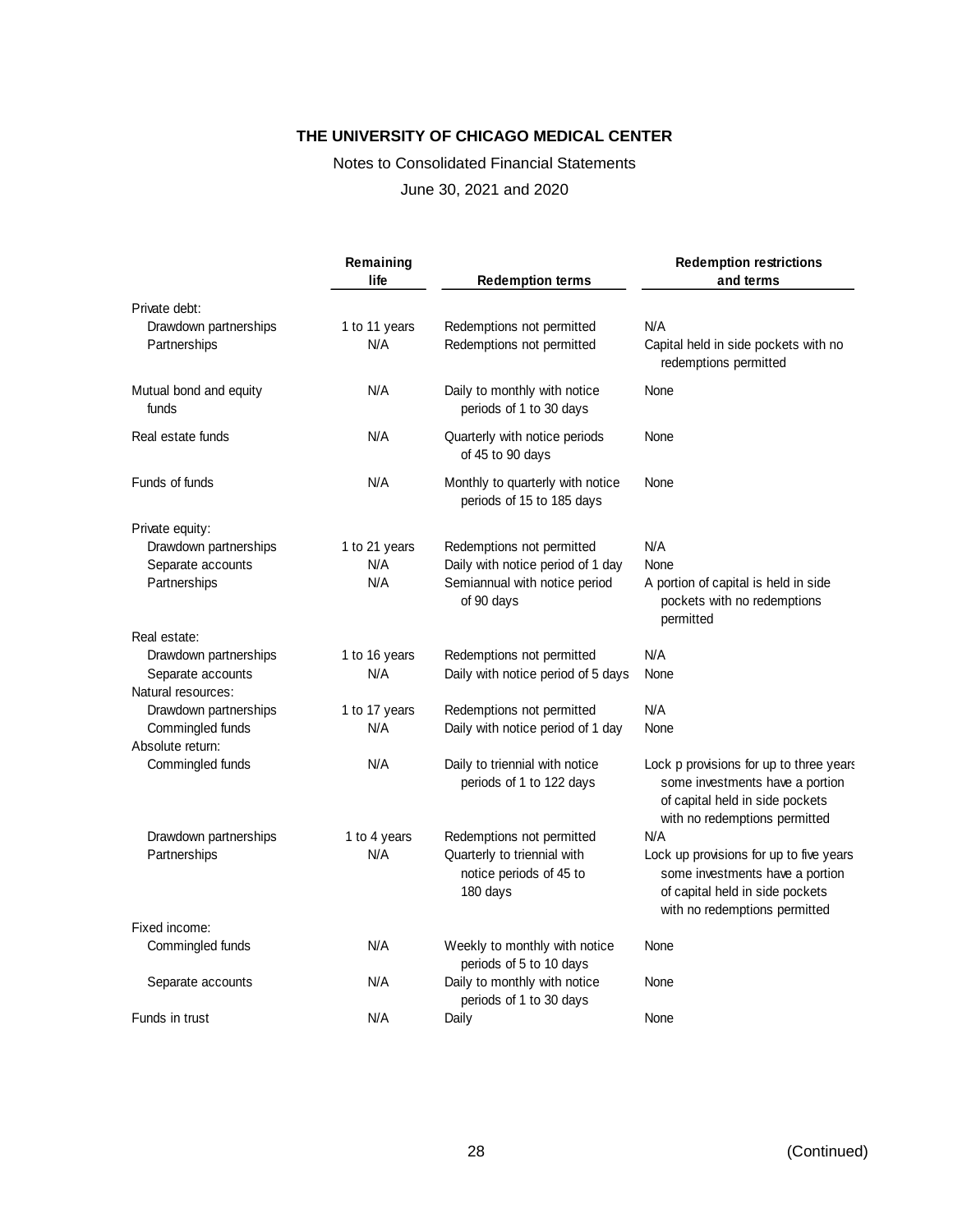Notes to Consolidated Financial Statements

June 30, 2021 and 2020

#### **(8) Endowments**

The System's endowment consists of individual donor-restricted endowment funds and board-designated endowment funds for a variety of purposes plus the following where the assets have been designated for endowment: pledges receivable, split interest agreements, and other net assets. The endowment includes both donor-restricted endowment funds and funds designated by the Board to function as endowments. The net assets associated with endowment funds, including funds designated by the Board to function as endowments, are classified and reported based on the existence or absence of donor-imposed restrictions.

Illinois is governed by the Uniform Prudent Management of Institutional Funds Act (UPMIFA). The Board of UCMC has interpreted UPMIFA as sustaining the preservation of the original gift as of the gift date of the donor-restricted endowment funds absent explicit donor stipulations to the contrary. As a result of this interpretation, the System classifies as net assets with donor restrictions (a) the original value of gifts donated to the permanent endowment, (b) the original value of subsequent gifts to the permanent endowment, and (c) accumulations to the permanent endowment made in accordance with the direction of the applicable donor gift instrument at the time the accumulation is added to the fund.

The System has beneficial interests in trusts. The System has recorded its share of the principal of the trusts as net assets with donor restrictions. Distributions from the trusts are recorded within net assets without restrictions if unrestricted; otherwise, they are classified as net assets with donor restrictions until appropriated for expenditure. In some instances, the historical costs basis of the funds is not available as the System received the shares in 1929. The fair value of assets associated with individual donor-restricted endowment funds may fall below the amount of the original donation as a result of unfavorable market conditions. There were no such deficiencies at June 30, 2021 and 2020, respectively.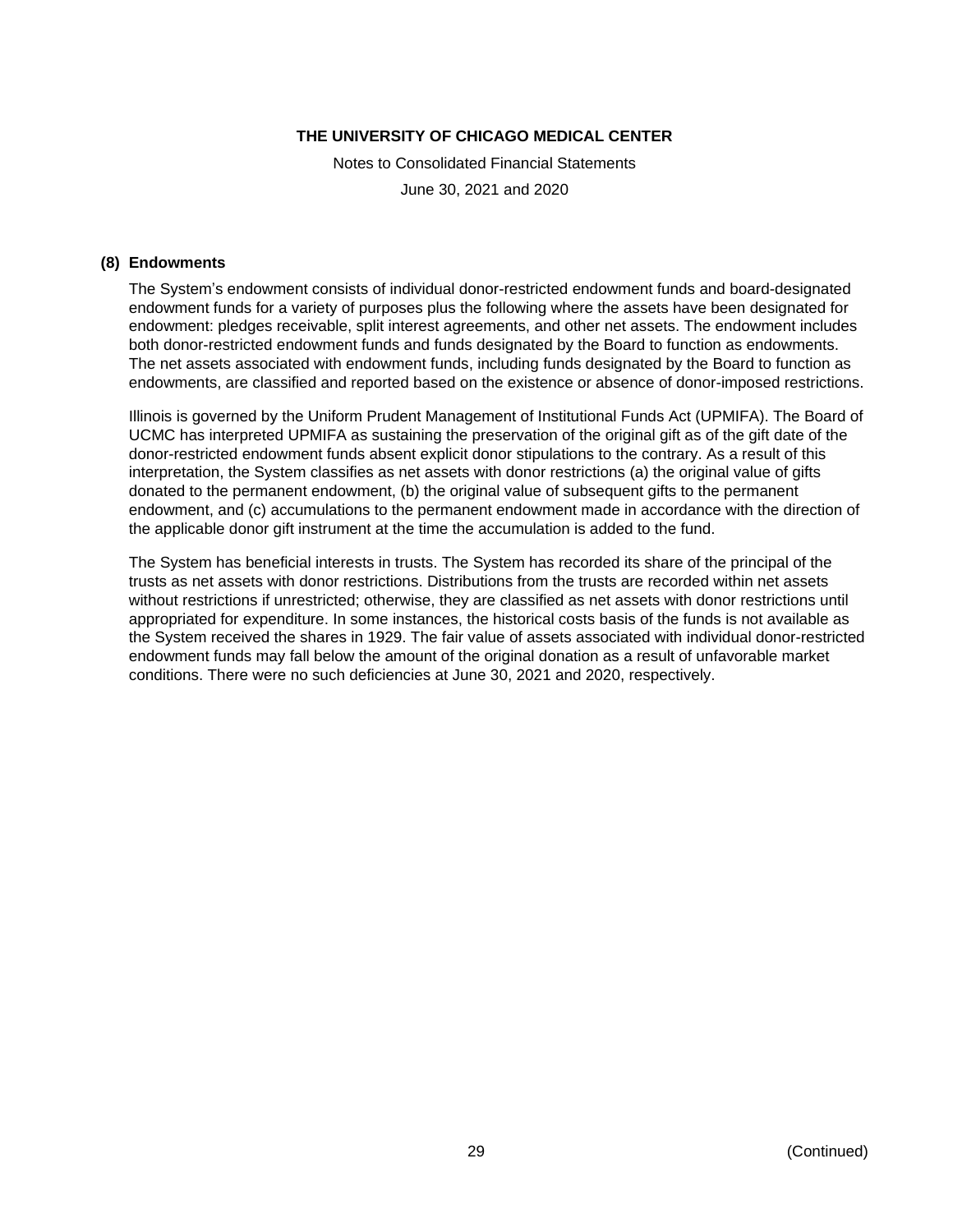Notes to Consolidated Financial Statements

June 30, 2021 and 2020

The System has the following donor-restricted endowment activities during the years ended June 30, 2021 and 2020 delineated by net asset class:

|                                                                                                        | 2021 |                      |                     |                  |
|--------------------------------------------------------------------------------------------------------|------|----------------------|---------------------|------------------|
|                                                                                                        |      | <b>Without Donor</b> | <b>With Donor</b>   |                  |
|                                                                                                        |      | <b>Restrictions</b>  | <b>Restrictions</b> | Total            |
| Changes in the fair value of endowment investments:<br>Investment return:                              |      |                      |                     |                  |
| Endowment yield (interest and dividends)<br>Net appreciation (realized and unrealized)                 | \$   | 9,246                | 679                 | 9,925            |
| on investments                                                                                         |      | 309,193              | 29,110              | 338,303          |
| Investment return, net of payout                                                                       |      | 318,439              | 29,789              | 348,228          |
| Endowment payout                                                                                       |      | (53, 673)            | (8, 416)            | (62,089)         |
| Net investment return                                                                                  |      | 264,766              | 21,373              | 286,139          |
| Other changes in endowment investments:<br>Gifts and pledge payments received in cash<br>Other changes |      | 157,589<br>5,163     | 18                  | 157,607<br>5,163 |
| Total other changes in endowment<br>investments                                                        |      | 162,752              | 18                  | 162,770          |
| Net change in endowment investments                                                                    |      | 427,518              | 21,391              | 448,909          |
| Endowment investments at:                                                                              |      |                      |                     |                  |
| Beginning of year                                                                                      |      | 911,642              | 93,299              | 1,004,941        |
| End of year                                                                                            | \$   | 1,339,160            | 114,690             | 1,453,850        |
| Investments by type of fund:<br>Donor-restricted "true" endowment:                                     |      |                      |                     |                  |
| Historical gift value                                                                                  | \$   |                      | 18,930              | 18,930           |
| Appreciation                                                                                           |      |                      | 95,760              | 95,760           |
| Board-designated "funds functioning as endowment"                                                      |      | 1,339,160            |                     | 1,339,160        |
| Total $-$ as above                                                                                     | \$   | 1,339,160            | 114,690             | 1,453,850        |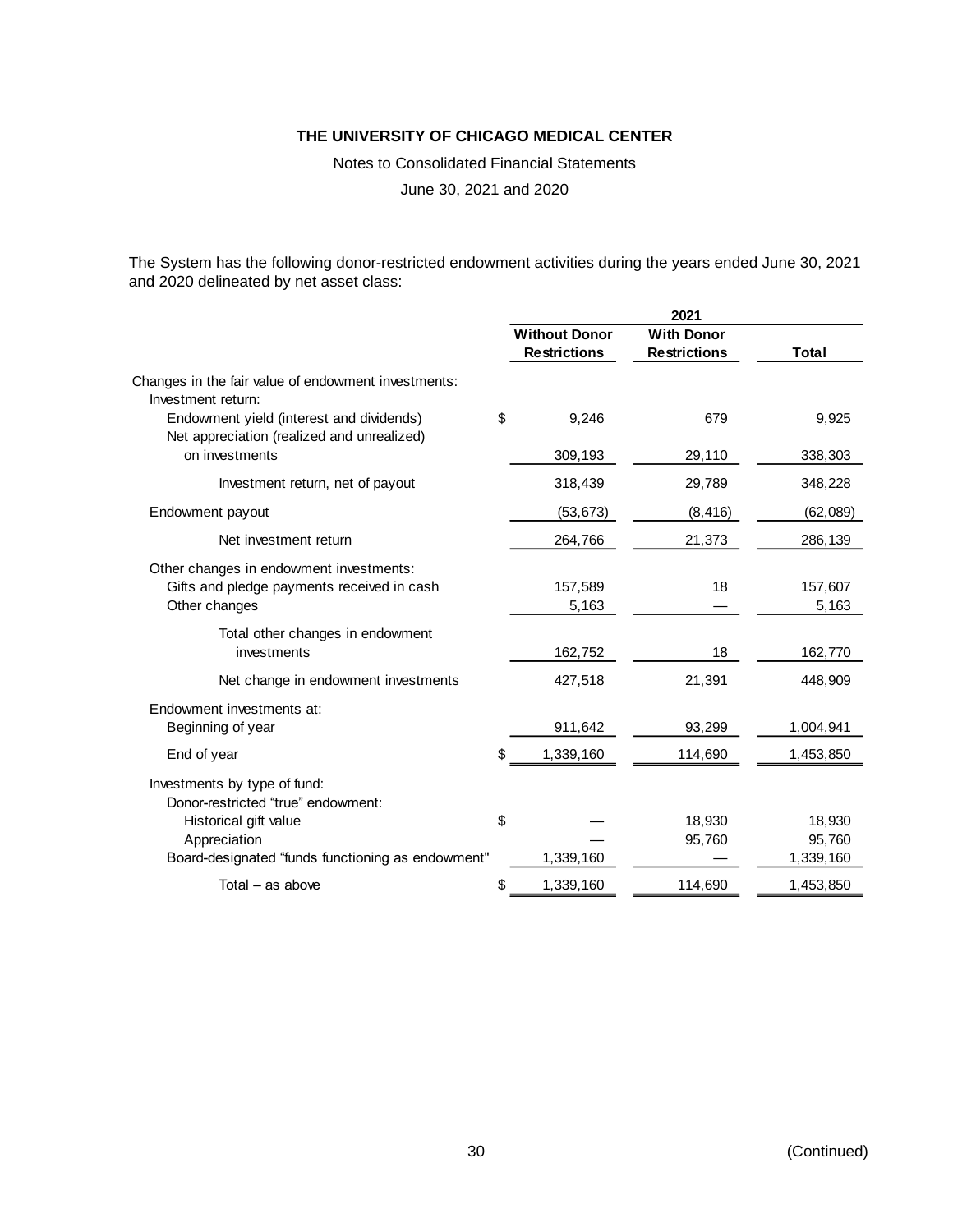Notes to Consolidated Financial Statements

June 30, 2021 and 2020

|                                                                                        | 2020                 |                     |                   |  |
|----------------------------------------------------------------------------------------|----------------------|---------------------|-------------------|--|
|                                                                                        | <b>Without Donor</b> | <b>With Donor</b>   |                   |  |
|                                                                                        | <b>Restrictions</b>  | <b>Restrictions</b> | Total             |  |
| Changes in the fair value of endowment investments:<br>Investment return:              |                      |                     |                   |  |
| Endowment yield (interest and dividends)<br>Net appreciation (realized and unrealized) | \$<br>10,250         | 676                 | 10,926            |  |
| on investments                                                                         | 13,533               | 802                 | 14,335            |  |
| Investment return, net of payout                                                       | 23,783               | 1,478               | 25,261            |  |
| Endowment payout                                                                       | (48, 014)            | (3,883)             | (51, 897)         |  |
| Net investment return                                                                  | (24, 231)            | (2, 405)            | (26, 636)         |  |
| Other changes in endowment investments:                                                |                      |                     |                   |  |
| Gifts and pledge payments received in cash                                             | 8,302                | 10                  | 8,312             |  |
| Other changes                                                                          | 4,000                |                     | 4,000             |  |
| Total other changes in endowment                                                       |                      |                     |                   |  |
| investments                                                                            | 12,302               | 10                  | 12,312            |  |
| Net change in endowment investments                                                    | (11, 929)            | (2, 395)            | (14, 324)         |  |
| Endowment investments at:                                                              |                      |                     |                   |  |
| Beginning of year                                                                      | 923,571              | 95,694              | 1,019,265         |  |
| End of year                                                                            | \$<br>911,642        | 93,299              | 1,004,941         |  |
| Investments by type of fund:                                                           |                      |                     |                   |  |
| Donor-restricted "true" endowment:                                                     |                      |                     |                   |  |
| Historical gift value                                                                  | \$                   | 17,280              | 17,280            |  |
| Appreciation<br>Board-designated "funds functioning as endowment"                      | 911,642              | 76,019              | 76,019<br>911,642 |  |
|                                                                                        |                      |                     |                   |  |
| Total $-$ as above                                                                     | \$<br>911,642        | 93,299              | 1,004,941         |  |

#### *Investment and Spending Policies*

The System has adopted endowment investment and spending policies that attempt to provide a predictable stream of funding to programs supported by its endowment while seeking to maintain the purchasing power of endowment assets. The System expects its endowment funds to provide an average rate of return of approximately 7-8% annually. To achieve its long-term rate of return objectives, the System relies on a total return strategy in which investment returns are achieved through both capital appreciation (realized and unrealized gains) and current yield (interest and dividends). Actual returns in any given year may vary from this amount.

For endowments invested in TRIP, the Board of the System has adopted the University's method to be used to appropriate endowment funds for expenditure, including following the University's payout formula. The University utilizes the total return concept in allocating endowment income. In accordance with the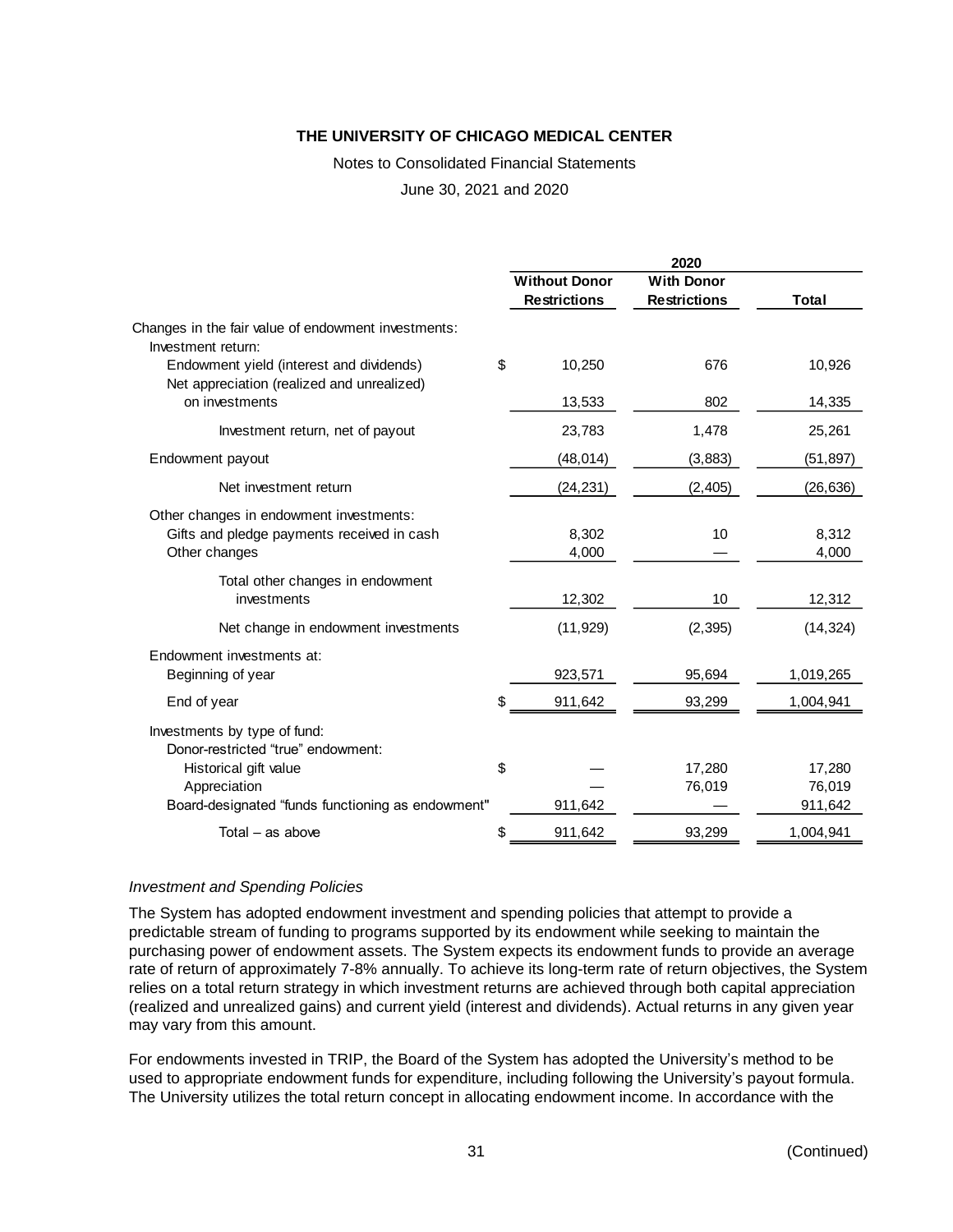Notes to Consolidated Financial Statements

June 30, 2021 and 2020

University's total return objective, between 4.5% and 5.5% of a 12-quarter moving average of the fair value of endowment investments, lagged by one year, is available each year for expenditure in the form of endowment payout. The exact payout percentage, which is set each year by the Board with the objective of a 5% average payout over time, was 5.5% for the fiscal years ended June 30, 2021 and 2020. If endowment income received is not sufficient to support the total return objective, the balance is provided from capital gains. If income received is in excess of the objective, the balance is reinvested in the endowment.

For endowments invested apart from TRIP, the System calculates a payout of 4% annually on a rolling 24-month average market value. In establishing this policy, the Board considered the expected long-term rate of return on its endowment.

# **(9) Property, Plant, and Equipment**

The components of property, plant, and equipment as of June 30 are as follows:

|                                           | 2021         | 2020          |
|-------------------------------------------|--------------|---------------|
| Land and land rights                      | \$<br>55,610 | 55,610        |
| Buildings and improvements                | 1,941,958    | 1,914,984     |
| Equipment                                 | 779,917      | 753,017       |
| Construction in progress                  | 35,712       | 21,759        |
|                                           | 2,813,197    | 2,745,370     |
| Less accumulated depreciation             | (1,304,047)  | (1, 187, 022) |
| Total property, plant, and equipment, net | 1,509,150    | 1,558,348     |

The cost of buildings that are jointly used by the University and the System is allocated based on the lease provisions. In addition, land and land rights include \$15,400 and \$17,200 for 2021 and 2020, respectively, which represents the unamortized portion of initial lease payments made to the University.

Capitalized interest costs in 2021 and 2020 were approximately \$751 and \$500, respectively. Construction in progress consists of various routine capital improvements and renovation projects. As of June 30, 2021, the System had total contractual commitments associated with ongoing capital projects of approximately \$5,300.

# **(10) Long-Term Debt**

The long-term debt of both UCMC and CHHD is issued pursuant to the second Amended and Restated Master Trust Indenture (MTI) dated as of June 1, 2019, as subsequently amended and supplemented. The Obligated Group Members are UCMC, CHHD, Ingalls Memorial Hospital, Ingalls Home Care, and Ingalls Development Foundation. Each series of bonds is collateralized by the unrestricted receivables of the obligated Group Members and subject to certain restrictions under the MTI.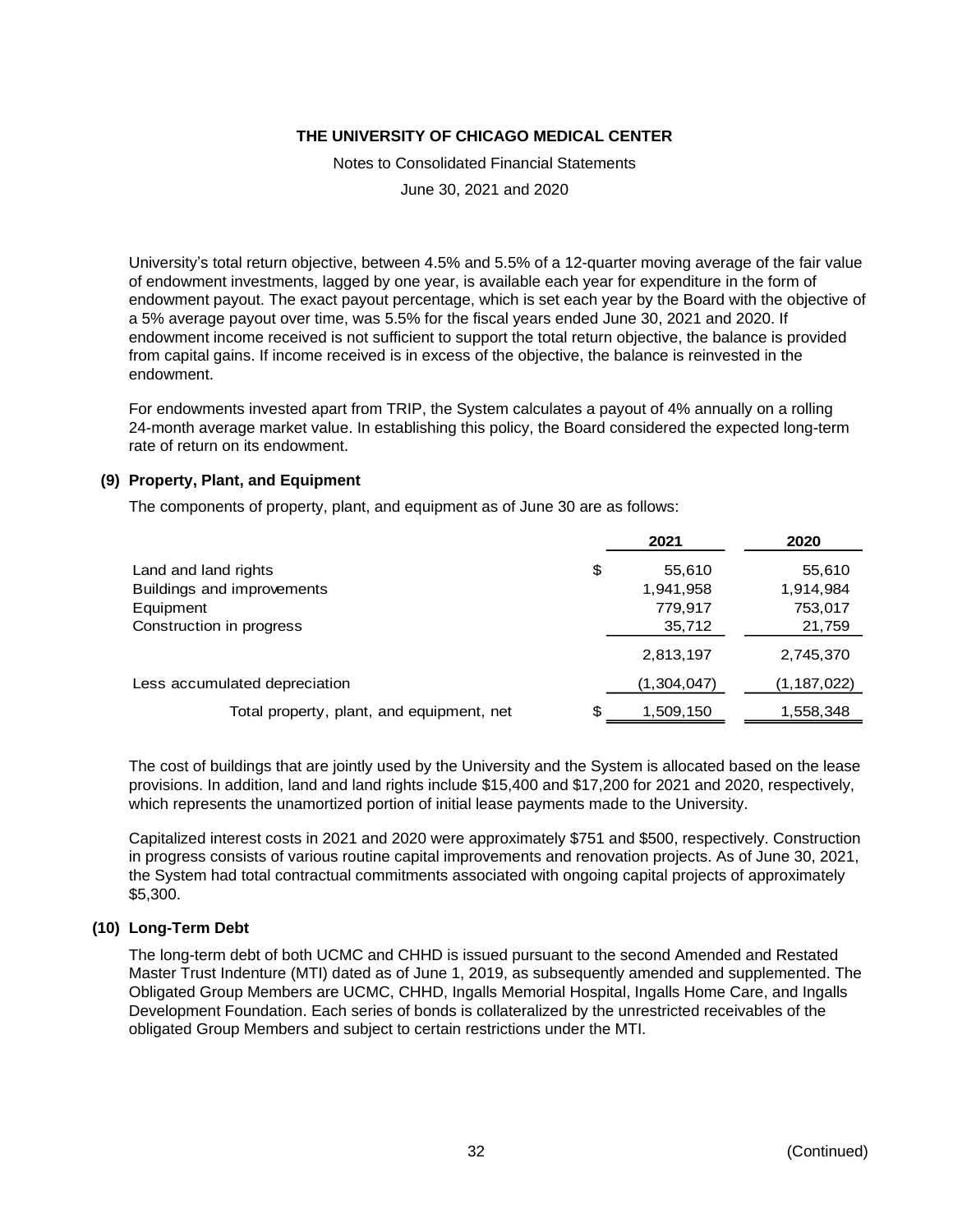Notes to Consolidated Financial Statements

June 30, 2021 and 2020

Long-term debt at June 30, 2021 and 2020 consists of the following:

|                                                                  | <b>Fiscal year</b> |               |              |           |
|------------------------------------------------------------------|--------------------|---------------|--------------|-----------|
|                                                                  | maturity           | Interest rate | 2021         | 2020      |
| University of Chicago Medical Center:                            |                    |               |              |           |
| Fixed rate:                                                      |                    |               |              |           |
| Illinois Finance Authority:                                      |                    |               |              |           |
| Series 2009A (2009B bonds paid off 08-15-20)                     | 2022               | 5.0%          | \$<br>12,795 | 71,970    |
| Series 2009D1 and 2009D2 (Synthetically fixed rate)              | 2044               | 3.9           | 70,000       | 70,000    |
| Series 2009E1 and 2009E2 (Synthetically fixed rate)              | 2044               | 3.9           | 70,000       | 70,000    |
| Series 2010A and 2010B (Synthetically fixed rate)                | 2045               | 3.9           | 92,500       | 92,500    |
| Series 2011A and 2011B (Synthetically fixed rate)                | 2045               | 3.9           | 92,500       | 92,500    |
| Series 2015A                                                     | 2029               | 5.0           | 21,895       | 21,895    |
| Series 2016A                                                     | 2027               | 5.0           | 22,830       | 22,830    |
| Series 2016B                                                     | 2042               | 5.0           | 164,490      | 164,490   |
| Series 2020A                                                     | 2026               | 2.5           | 47,270       |           |
| Teachers Insurance and Annuity Association of<br>America (TIAA): |                    |               |              |           |
| Series 2017A                                                     | 2047               | 4.4           | 30,000       | 30,000    |
| New York Life:                                                   |                    |               |              |           |
| Series 2019E fixed rate taxable                                  | 2042               | 2.7           | 60,645       | 63,645    |
| Unamortized premium                                              |                    |               | 15,276       | 18,073    |
| Total fixed rate                                                 |                    |               | 700,201      | 717,903   |
| Variable rate:                                                   |                    |               |              |           |
| Series 2013A                                                     | 2050               | 2.5           | 66,963       | 68,403    |
| Illinois Educational Facilities Authority (IEFA)                 | 2038               | 1.1           | 59,028       | 62,590    |
| Total variable rate                                              |                    |               | 125,991      | 130,993   |
| Unamortized debt issuance costs                                  |                    |               | (4,607)      | (4,891)   |
| Less current portion of long-term debt                           |                    |               | (17, 358)    | (16, 625) |
|                                                                  |                    |               |              |           |
| Total UCMC long-term portion of debt, less                       |                    |               |              |           |
| current portion                                                  |                    |               | 804,227      | 827,380   |
| UCMC Title Holding Corporation:                                  |                    |               |              |           |
| Fixed rate:                                                      |                    |               |              |           |
| Brownfield Revitalization 40 - Promissory note A                 | 2024               | 1.5%          | 4.850        | 4.850     |
| Urban Development Fund XLVI - Promissory note A                  | 2024               | 1.5           | 4,576        | 4,850     |
| Urban Development Fund LI - Promissory note A                    | 2024               | 1.8           | 6,500        | 6,500     |
| Citi NMTC - QLICI                                                | 2032               | 1.2           | 3,476        | 3,476     |
| Citi NMTC - QLICI                                                | 2032               | 1.2           | 1,620        | 1,620     |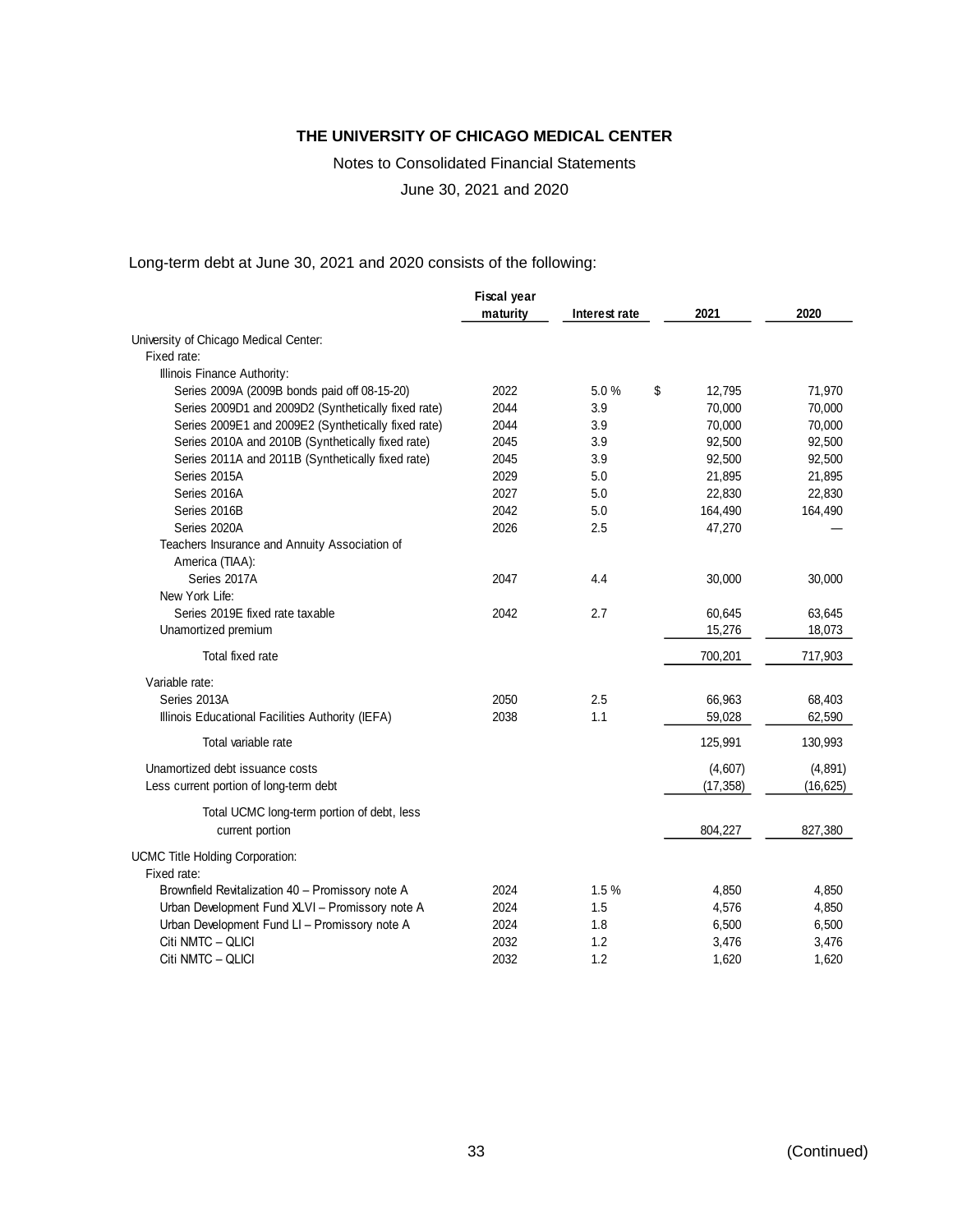#### Notes to Consolidated Financial Statements

June 30, 2021 and 2020

|                                            | <b>Fiscal year</b><br>maturity | Interest rate | 2021          | 2020      |
|--------------------------------------------|--------------------------------|---------------|---------------|-----------|
| URP QLICI - Loan A                         | 2047                           | 1.0%          | \$<br>7,334   | 7,334     |
| URP QLICI - Loan B                         | 2047                           | 1.0           | 2,666         | 2,666     |
| SCORE QLICI - Loan A                       | 2047                           | 1.0           | 4,176         | 4,176     |
| SCORE QLICI - Loan B                       | 2047                           | 1.0           | 1,704         | 1,704     |
| CNI QLICI - Loan A                         | 2047                           | 1.0           | 3,455         | 3,455     |
| CNI QLICI - Loan B                         | 2047                           | 1.0           | 1,545         | 1,545     |
| Total UCMC Title Holding Corporation debt  |                                |               | 41,902        | 42,176    |
| Less current portion                       |                                |               | (1,862)       | (275)     |
| Title holding company LT portion           |                                |               | 40,040        | 41,901    |
| Total UCMC debt, excluding current portion |                                |               | \$<br>844,267 | 869,281   |
| Community Health and Hospital Division:    |                                |               |               |           |
| Fixed Rate: Series 2017                    | 2034                           | 4.6           | \$<br>34.325  | 36,305    |
| Fixed rate: Series 2019                    | 2042                           | 2.7           | 63,165        | 64,715    |
| Unamortized debt issuance costs            |                                |               | (345)         | (365)     |
| Total debt and unamortized premiums        |                                |               |               |           |
| (discount)                                 |                                |               | 97,145        | 100,655   |
| Less current portion of long-term debt     |                                |               | (3,655)       | (3,530)   |
| Total CHHD debt, excluding current portion |                                |               | \$<br>93,490  | 97,125    |
| Total notes and bonds payable              |                                |               | \$<br>960,632 | 986,836   |
| Less current portion                       |                                |               | (22, 875)     | (20, 430) |
| Long-term debt, excluding current portion  |                                |               | \$<br>937,757 | 966,406   |

Scheduled annual repayments, excluding costs, premiums, or discounts, for the next five years and thereafter are as follows at June 30:

| \$<br>22,875  |
|---------------|
| 23,598        |
| 23,303        |
| 25,579        |
| 26,490        |
| 828,462       |
| \$<br>950,307 |
|               |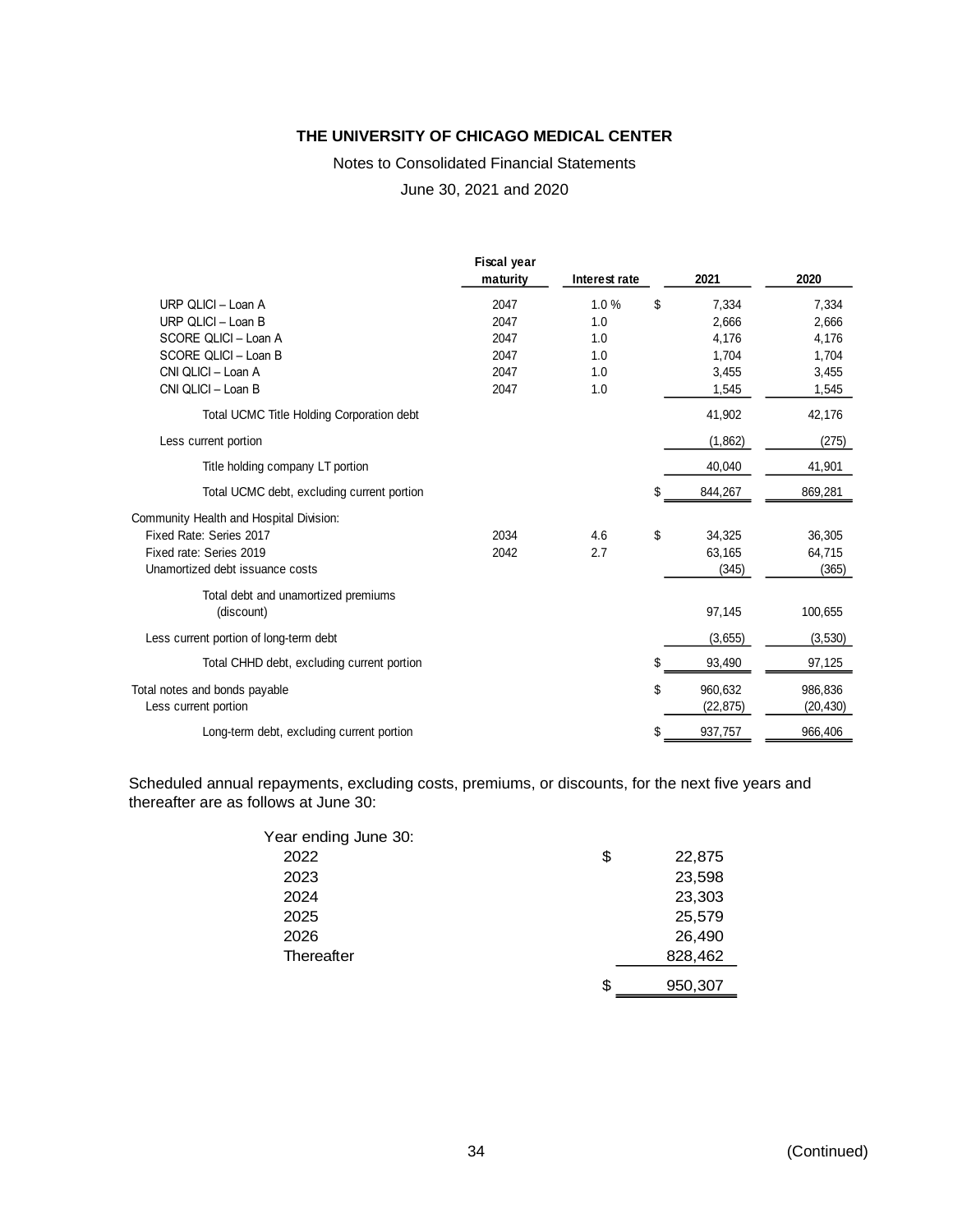Notes to Consolidated Financial Statements

June 30, 2021 and 2020

#### *(a) Letters of Credit*

Under its various credit agreements, UCMC is subject to certain financial covenants, including maintaining a minimum debt service coverage ratio; maintaining minimum levels of days' cash on hand; maintaining debt to capitalization at certain levels; limitations on selling, leasing, or otherwise, disposing of UCMC property; and certain other nonfinancial covenants.

Payment on each of the variable rate demand revenue bonds is also collateralized by a letter of credit. The letters of credit that support the Series 2009D and 2009E bonds expire in June 2022 and June 2026, respectively. The letters of credit that support the Series 2010A and 2010B bonds expire in May 2025 and July 2024, respectively. The letters of credit that support the Series 2011A and Series 2011B bonds expire in May 2025 and May of 2026, respectively. Payment of each of the IEFA bonds is collateralized by a letter of credit maturing May 2022. The letters of credit are subject to certain restrictions, which include financial ratio requirements. The most restrictive financial ratio is to maintain a debt service coverage ratio of 1:35:1.

Included in UCMC's debt is \$59,028 of commercial paper revenue notes and \$325,000 of variable rate demand bonds. In the event that UCMC's remarketing agents are unable to remarket the bonds, the trustee of the bonds will tender them under the letters of credit. Scheduled repayments under the letters of credit are between one and three years, beginning after a grace period of at least one year from the event, and bear interest rates different from those associated with the original bond issue. Any bonds tendered are still eligible to be remarketed. Bonds subsequently remarketed would be subject to the original bond repayment schedules.

Scheduled principal repayments on long-term debt based on the variable rate demand debt being put back to the System and a corresponding draw being made on the underlying credit facility, if available, excluding costs, premiums, or discounts, are as follows:

| Year ending June 30: |    |         |
|----------------------|----|---------|
| 2022                 | \$ | 81,703  |
| 2023                 |    | 153,584 |
| 2024                 |    | 107,039 |
| 2025                 |    | 136,856 |
| 2026                 |    | 26,490  |
| Thereafter           |    | 444,635 |
|                      | S  | 950,307 |
|                      |    |         |

#### *(b) Recent Financing Activity*

In August 2020, UCMC issued fixed rate bonds in the amount of \$47,270. The Series 2020A bonds were sold to JPMorgan Chase Bank. The purpose of the Series 2020A bonds was to provide for the redemption of UCMC's Series 2009B bonds in full on August 15, 2020.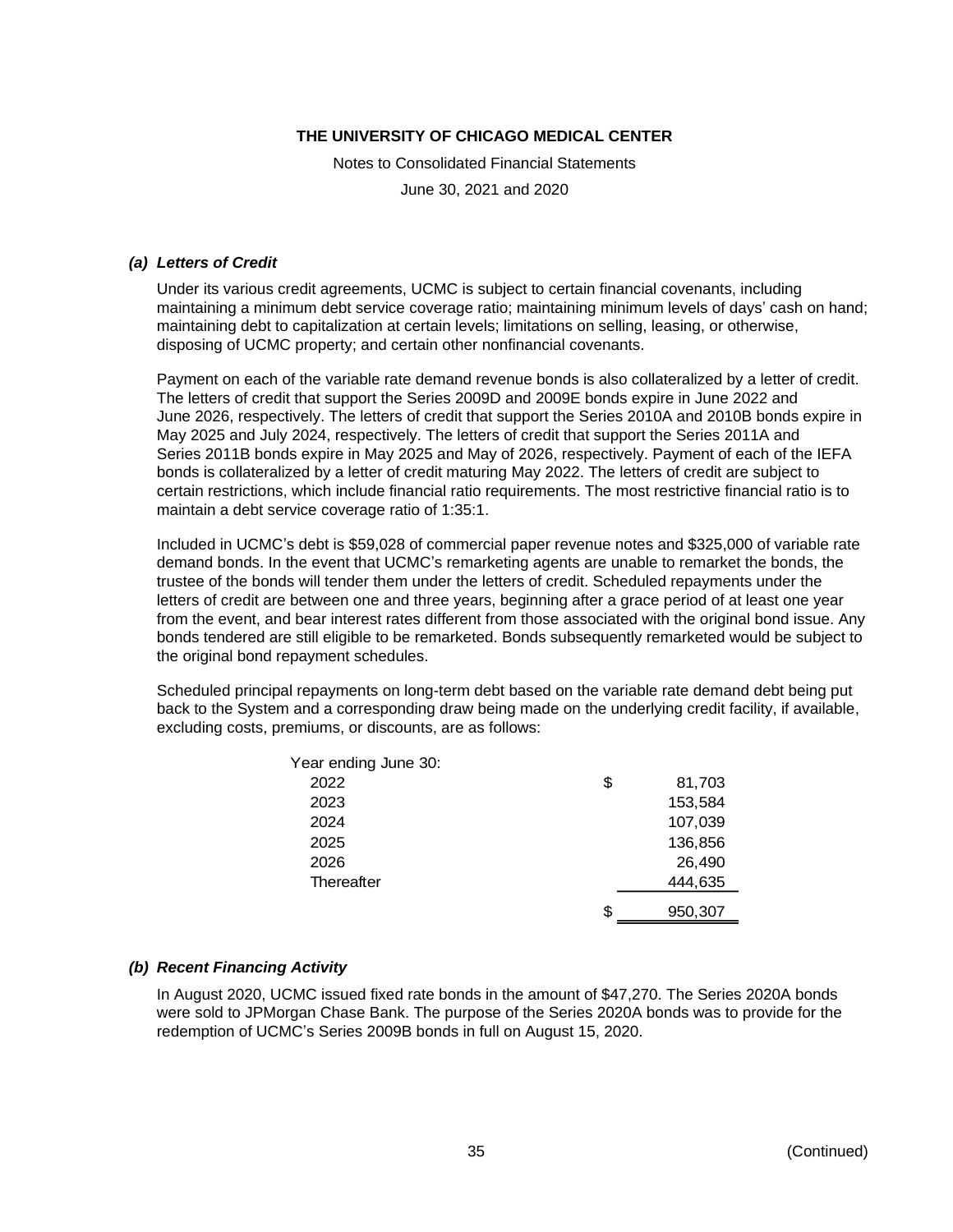Notes to Consolidated Financial Statements

June 30, 2021 and 2020

#### *(c) Lines of Credit*

At June 30, 2020, UCMC had two lines of credit totaling \$200,000 from commercial banks. UCMC allowed one of the \$100,000 lines to expire per its terms on April 28, 2021. As of June 30, 2021, UCMC has a \$100,000 line of credit from a commercial bank. The line of credit expires March 2, 2022.

As of June 30, 2021 and 2020, no amount was outstanding under the lines.

#### *(d) Interest Payments*

The System paid interest, net of capitalized interest, of approximately \$31,300 and \$32,800 in 2021 and 2020, respectively.

#### *(e) UCMC Title Holding Corporation*

During fiscal years 2017 and 2018, UCMC entered into New Market Tax Credit (NMTC) financing agreements with various entities for the purposes of financing various projects at UCMC that would benefit the surrounding community. The NMTC program was established in 2000 by the United States Congress and is administered by the Department of Treasury to encourage private investment in qualifying low-income communities. Pursuant to Section 45(D) of the Internal Revenue Code, UCMC's NMTC structure consists of an NMTC investor (Investor) who provided qualified equity investments to a community development entity (CDE) who in turn provided debt financing to a separate not for profit tax exempt entity, which is a qualified active low income community business (QALICB).

In August 2017, UCMC was a lender in the NMTC structure for the construction of a new emergency department and adult trauma center. Because UCMC has the power to appoint all board members of UCMC Title Holding Corporation II NFP, the QALICB has been consolidated in the financial statements. The Investor made qualifying equity investments into various CDE funds, including UCMC Trauma Center NMTC Investment Fund, LLC (the CDE Funds), which in turn provided debt financing of \$20,880 to UCMC Title Holding Corporation to fund qualified construction costs and equipment, as required under the terms of the agreement. Management anticipates that the NMTC structure will stay in effect through July 2025 when the NMTC tax compliance period expires. At that time, management believes the Investor will exercise its Put Option in the Put and Call Agreement, allowing UCMC to acquire a 100% equity interest in the investment fund. If the Put Option is not exercised, UCMC has the right to call for the purchase of a 100% equity interest in the investment fund at a fair market value. In either case, once the option is exercised, UCMC's loan to the investment fund would be extinguished, the investment fund and the CDE Funds would be dissolved, and the loans from the CDE Funds to UCMC Title Holding Corporation II NFP would be extinguished.

#### **(11) Derivative Instruments**

The System has interest rate related derivative instruments to manage its exposure on debt instruments. By using derivative financial instruments to manage the risk of changes in interest rates, the System exposes itself to credit risk and market risk. Credit risk is the failure of the counterparty to perform under the terms of the derivative contracts. When the fair value of a derivative contract is positive, the counterparty owes the System, which creates credit risk for the System. When the fair value of a derivative contract is negative, the System owes the counterparty, and therefore, it does not possess credit risk; however, the System is required to post collateral to the counterparty when certain thresholds as defined in the derivative agreements are met. Market risk is the adverse effect on the value of a financial instrument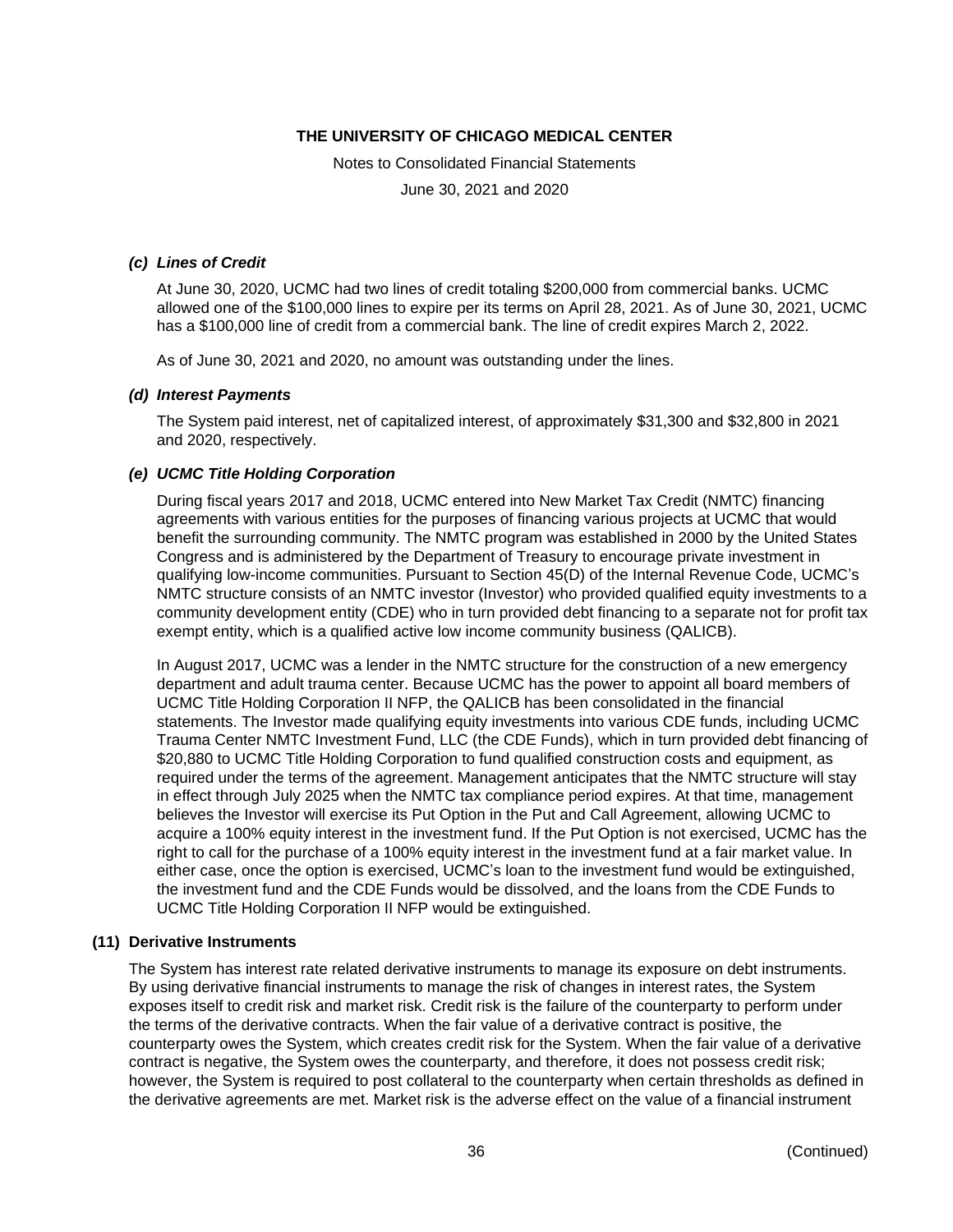Notes to Consolidated Financial Statements

June 30, 2021 and 2020

that results from a change in interest rates. The market risk associated with interest rate changes is managed by establishing and monitoring parameters that limit the types and degree of market risk that may be undertaken. System management also mitigates risk through periodic reviews of their derivative positions in the context of their total blended cost of capital.

The System is required to post collateral under the specific terms and conditions for the various interest rate swap agreements as described below. At June 30, 2021 and 2020, \$6,120 and \$55,100 was held as collateral, respectively, and was recorded in current portion of investments limited to use and included in Note 7 as funds in trust for disclosure. Collateral postings are primarily driven by the value of the swap as measured at the reset date. Collateral requirements increase if credit ratings were to be downgraded.

The fair value of each swap is the estimated amount UCMC would receive or pay to terminate the swap agreement at the reporting date, taking into account current interest rates and the current creditworthiness of the swap counterparties. The fair value is included in interest rate swap liability on the consolidated balance sheets, while the change in fair value is recorded in other changes in net assets without donor restrictions for the effective portion of the change and in nonoperating gains and losses for the ineffective portion of the change.

# *UCMC Interest Rate Swap Agreement*

In August 2006, UCMC entered into a forward starting swap transaction against contemplated variable rate borrowing for the Center for Care and Discovery. This is a cash flow hedge against interest on the variable rate debt. The fair value of these swap agreements is the estimated amount that UCMC would have to pay or receive to terminate the agreements as of the consolidated balance sheet date, taking into account current interest rates and the current creditworthiness of the swap counterparty. The swap values are based on the LIBOR. The inputs to the fair value estimate are considered Level 2 in the fair value hierarchy.

Management has determined that the interest rate swaps are effective and have qualified for hedge accounting. The fair value of the UCMC swap agreement liabilities was \$138,563 and \$182,470 at June 30, 2021 and 2020, respectively, and has been included in other long-term liabilities in the accompanying consolidated balance sheets. The net effective portion of the change in fair value on the UCMC swap agreements of \$44,967 and \$(53,268) in 2021 and 2020, respectively, has been included in the change in net assets without donor restrictions in the accompanying 2021 and 2020 consolidated statements of operations and changes in net assets without donor restriction. Management has recognized ineffectiveness of approximately \$695 in 2021 and an ineffectiveness of \$(395) in 2020 in nonoperating gains and losses. This movement reflects the spread between tax-exempt interest rates and LIBOR during the period. The effective portion of these swaps is included in other changes in net assets without donor restrictions. The interest rate swaps terminate on February 1, 2044. Cash settlement payments related to the swaps are recorded in interest expense.

On July 1, 2020 UCMC entered into a novation of the interest rate swap agreements for a five-year term. The novation to the new parties is under like-kind terms and arrangements that do not require dedesignation of the heading relationship and related accounting.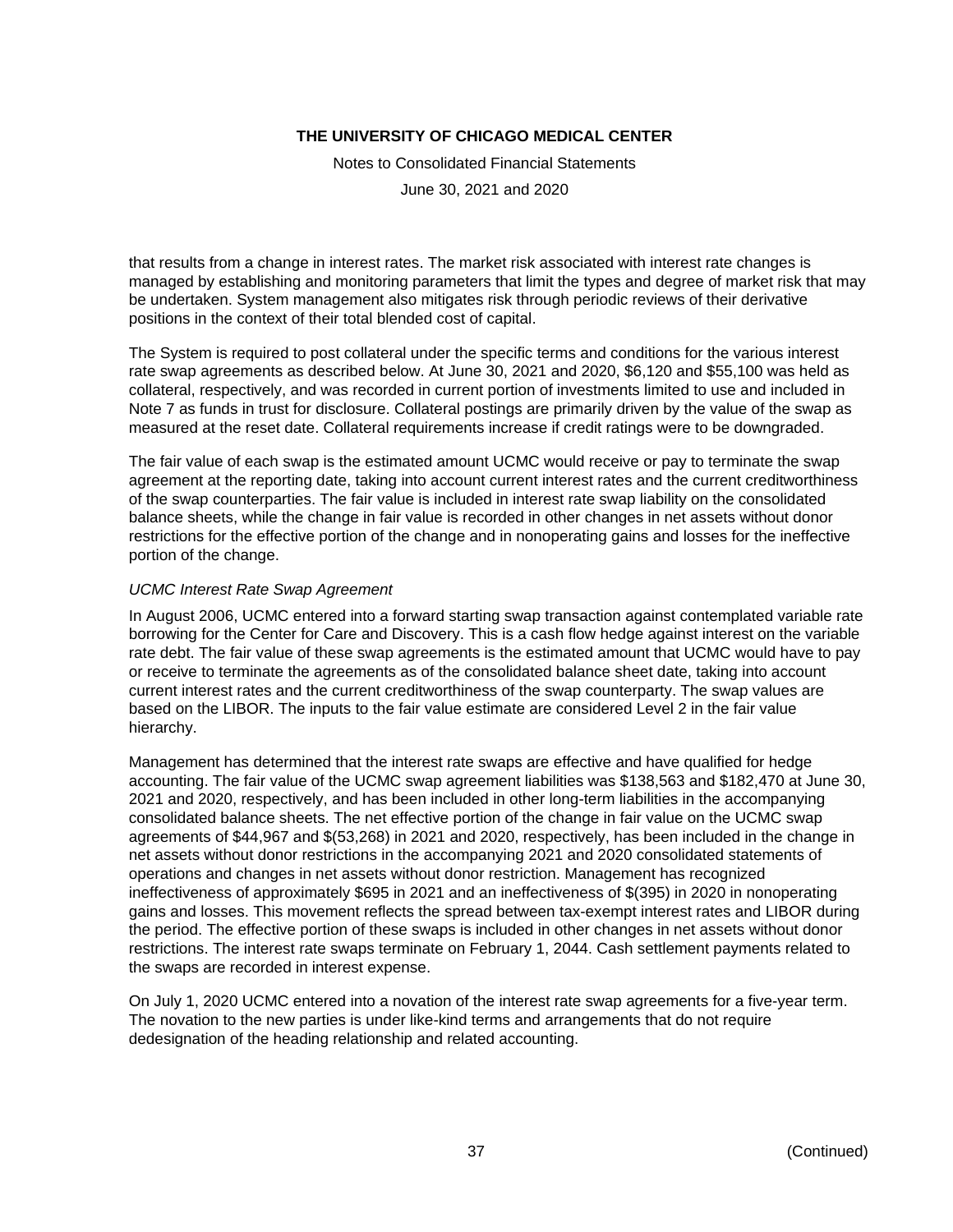Notes to Consolidated Financial Statements

June 30, 2021 and 2020

The following summarizes the general terms of each of UCMC's swap agreements:

| <b>Effective date</b> | <b>Associated</b><br>debt series | Original term | <b>Current</b><br>notional amount | UCMC pays | <b>UCMC</b> receives |
|-----------------------|----------------------------------|---------------|-----------------------------------|-----------|----------------------|
| August 9, 2011        | 2009 D/E, 2010                   |               |                                   |           |                      |
|                       | A/B, 2011 A/B                    | 32.5 Years    | -S<br>162.500.000                 | 3.89%     | 68% of LIBOR         |
| August 9, 2011        | 2009 D/E, 2010                   |               |                                   |           |                      |
|                       | A/B, 2011 A/B                    | 32.5 Years    | 162,500,000                       | 3.97%     | 68% of LIBOR         |

#### *CHHD Swap Agreement*

CHHD entered into an interest rate swap agreement on June 28, 2004 to lock in long-term fixed rates on the Series 2004 variable-rate debt issuance, with a notional amount of \$36,325 and a maturity date of May 15, 2034. This agreement was amended on March 1, 2013. Under the amended agreement, the notional amount and maturity did not change, and CHHD receives, on a monthly basis, 67% of one-month LIBOR plus 47.5 basis points and makes payments on a monthly basis, an annualized fixed rate of 4.61%. The swap is not designated as a hedging instrument, and therefore, the change in fair value of the 2004 interest rate swap agreement of \$2,637 and \$(2,318) in 2021 and 2020, respectively, was recognized as a component of nonoperating gains in the accompanying consolidated statements of operations and changes in net assets without donor restriction. The fair value of the Series 2004 interest rate swap agreement liability of \$8,799 and \$11,436 at June 30, 2021 and 2020, respectively, is included as a component of other long-term liabilities in the accompanying consolidated balance sheets. The differential to be paid or received under the Series 2004 interest rate swap agreement is recognized monthly and has been included as a component of interest expense in the accompanying consolidated statements of operations and changes in net assets without donor restriction.

A summary of outstanding positions under the interest rate swap agreements for CHHD at June 30, 2021 is as follows:

| <b>Series</b>                         | <b>Notional</b><br>amount | <b>Maturity date</b> | Rate received | Rate paid          |
|---------------------------------------|---------------------------|----------------------|---------------|--------------------|
| 2004 Interest rate swap<br>Agreement: | 40.125                    | May 15, 2034         | % of LIBOR    | <b>Fixed 4.61%</b> |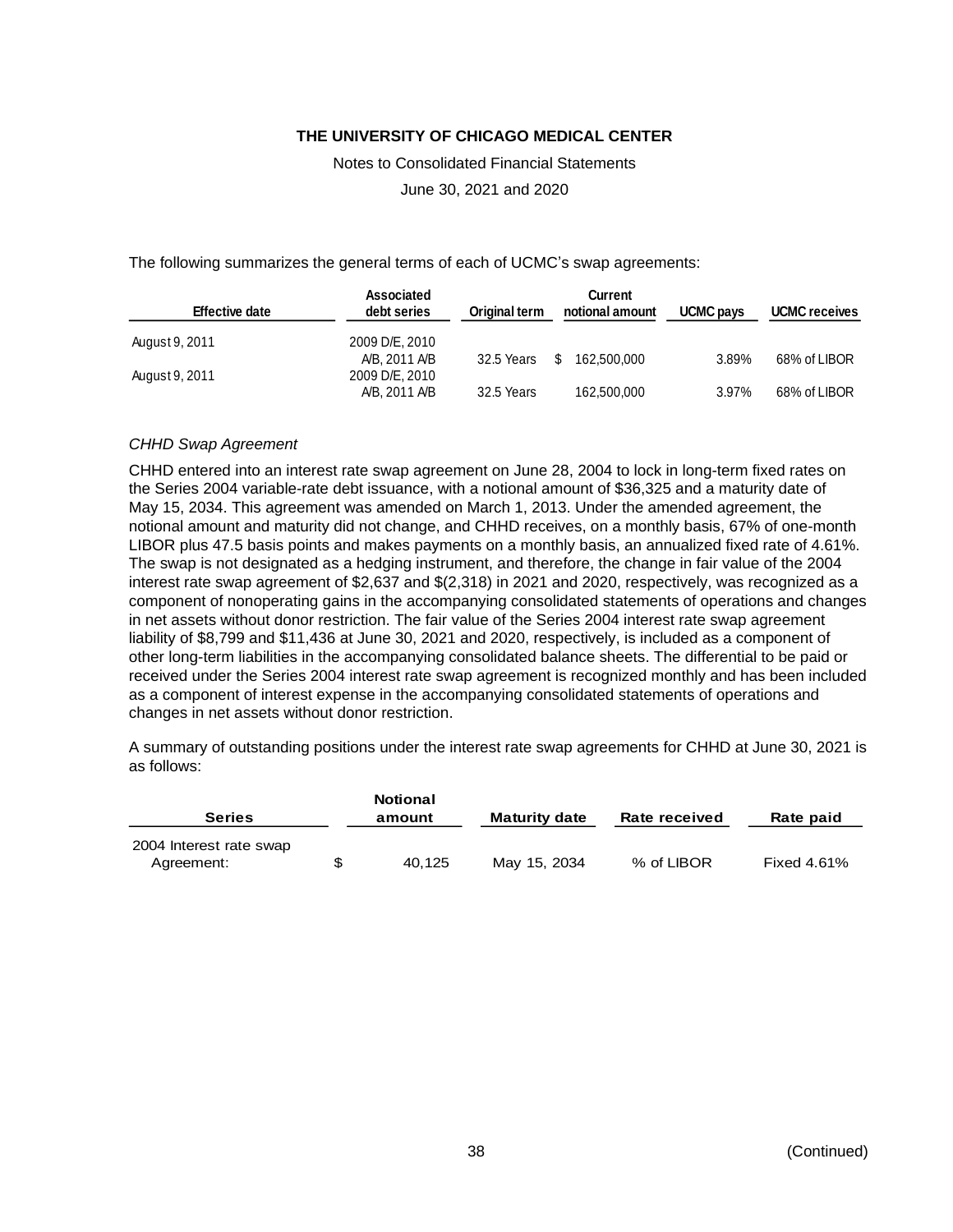Notes to Consolidated Financial Statements

June 30, 2021 and 2020

#### **(12) Leases**

The components of lease cost for the years ended June 30, 2021 and 2020 reported as part of other expenses in the consolidated statements of operations and changes in net assets without donor restrictions, were as follows:

|    | 2021           | 2020           |
|----|----------------|----------------|
| \$ | 10.814         | 10,076         |
|    | 5,802<br>1,146 | 4,970<br>1,191 |
|    | 6,948          | 6,161          |
| S. | 17,762         | 16,237         |
|    |                |                |

Amounts reported in the consolidated balance sheets as of June 30, 2021 and 2020 were as follows:

|                                                                                                     |     | 2021            | 2020            |
|-----------------------------------------------------------------------------------------------------|-----|-----------------|-----------------|
| <b>Operating Leases:</b><br>Right-of-use assets - operating leases<br>Accumulated amortization      | \$  | 64,323<br>4,175 | 53,043<br>3,038 |
| Other assets, net                                                                                   | \$. | 60,148          | 50,005          |
| Current portion of other long-term liabilities<br>Other long-term liabilities, less current portion | \$  | 4,626<br>55,522 | 4,596<br>45,409 |
| Total operating lease liabilities                                                                   | \$. | 60,148          | 50,005          |
| <b>Finance Leases:</b><br>Right-of-use assets – finance leases<br>Accumulated amortization          | \$  | 37,818<br>7,643 | 38,347<br>4,970 |
| Other assets, net                                                                                   |     | 30,175          | 33,377          |
| Current portion of other long-term liabilities<br>Other long-term liabilities, less current portion | \$  | 3,329<br>28,055 | 7,521<br>29,466 |
| Total operating lease liabilities                                                                   | \$  | 31,384          | 36,987          |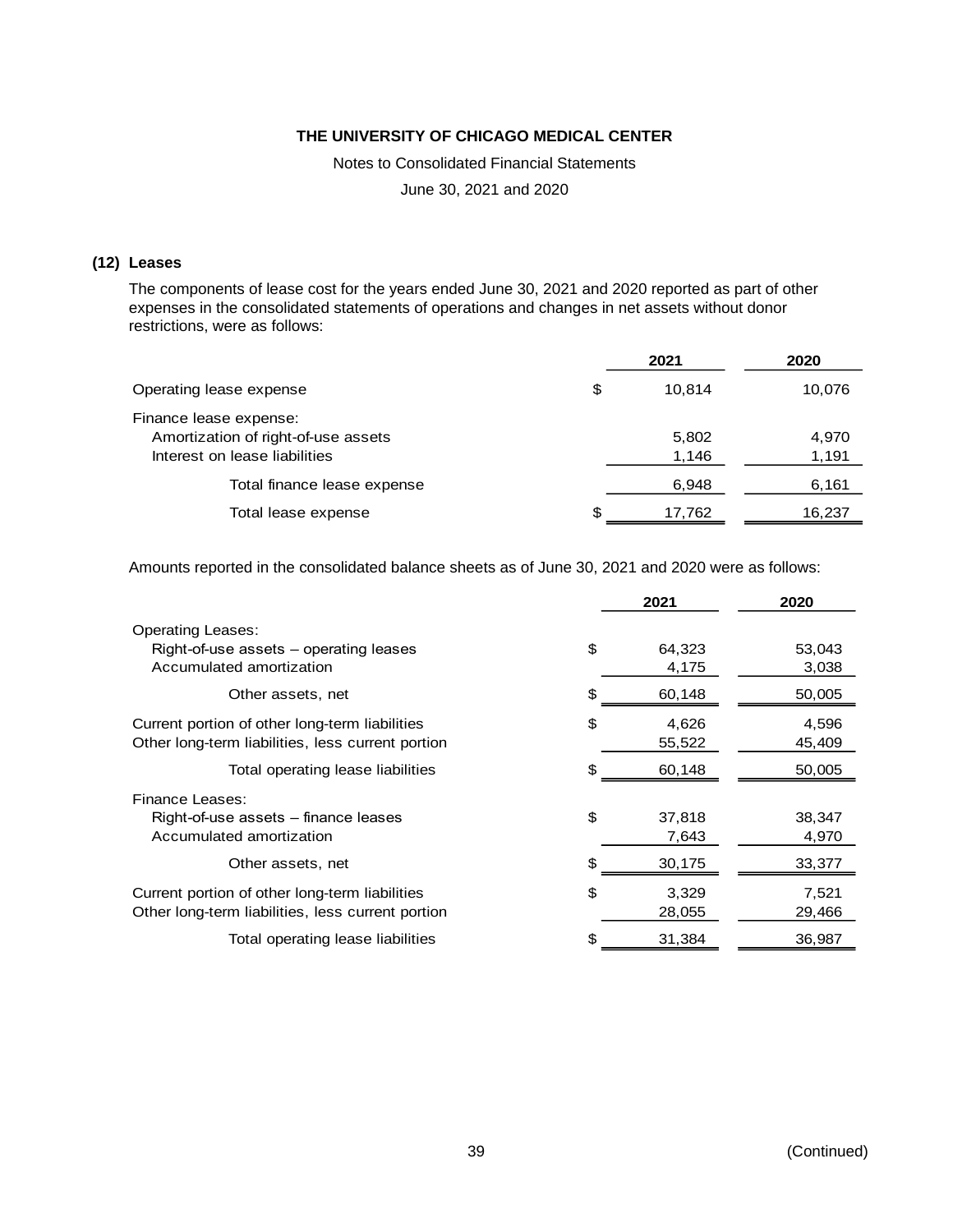Notes to Consolidated Financial Statements

June 30, 2021 and 2020

Other information related to leases as of June 30, 2021 and 2020 was as follows:

Supplemental cash flow information:

|                                                                          | 2021         | 2020       |
|--------------------------------------------------------------------------|--------------|------------|
| Cash paid for amounts included in the measurement of lease liabilities:  |              |            |
| Operating cash flow from operating leases                                | \$<br>10,814 | 8,383      |
| Financing cash flow from finance leases                                  | 8,113        | 2,466      |
| ROU assets obtained in exchange for lease obligations:                   |              |            |
| <b>Operating leases</b>                                                  | 14,318       | 53,043     |
| Finance leases                                                           | 2.202        | 27.681     |
| Reductions to ROU assets resulting from reductions to lease obligations: |              |            |
| <b>Operating leases</b>                                                  | 4,175        | 3,038      |
| Finance leases                                                           | 8,058        | 4,970      |
| Weighted average remaining lease term:                                   |              |            |
| Operating leases                                                         | 12.7 years   | 9.1 years  |
| Finance leases                                                           | 13.4 years   | 11.2 years |
| Weighted-average discount rate:                                          |              |            |
| Operating leases                                                         | $2.2\%$      | $2.1\%$    |
| <b>Finance leases</b>                                                    | 3.5          | 3.3        |

Amounts disclosed for ROU assets obtained in exchange for lease obligations include amounts added to the carrying amount of ROU assets resulting from lease modifications and reassessments.

Maturities of lease liabilities under noncancelable leases as of June 30, 2021 are as follows:

|                                             | <b>Operating</b> | <b>Finance</b> |
|---------------------------------------------|------------------|----------------|
| 2022                                        | \$<br>6,316      | 4,340          |
| 2023                                        | 6,233            | 4,061          |
| 2024                                        | 5,290            | 3,426          |
| 2025                                        | 3,614            | 2,895          |
| 2026 and thereafter                         | 49,136           | 26,441         |
|                                             | 70,589           | 41,163         |
| Less amount representing interest           | 9,683            | 9,779          |
| Present value of net minimum lease payments | 60,906           | 31,384         |

#### **(13) Insurance**

#### *Professional and General Liability*

The System maintains separate self-insurance programs for UCMC and CHHD. UCMC is included under certain of the University's insurance programs. Since 1977, UCMC, in conjunction with the University, has maintained a self-insurance program for its medical malpractice liability. This program is supplemented with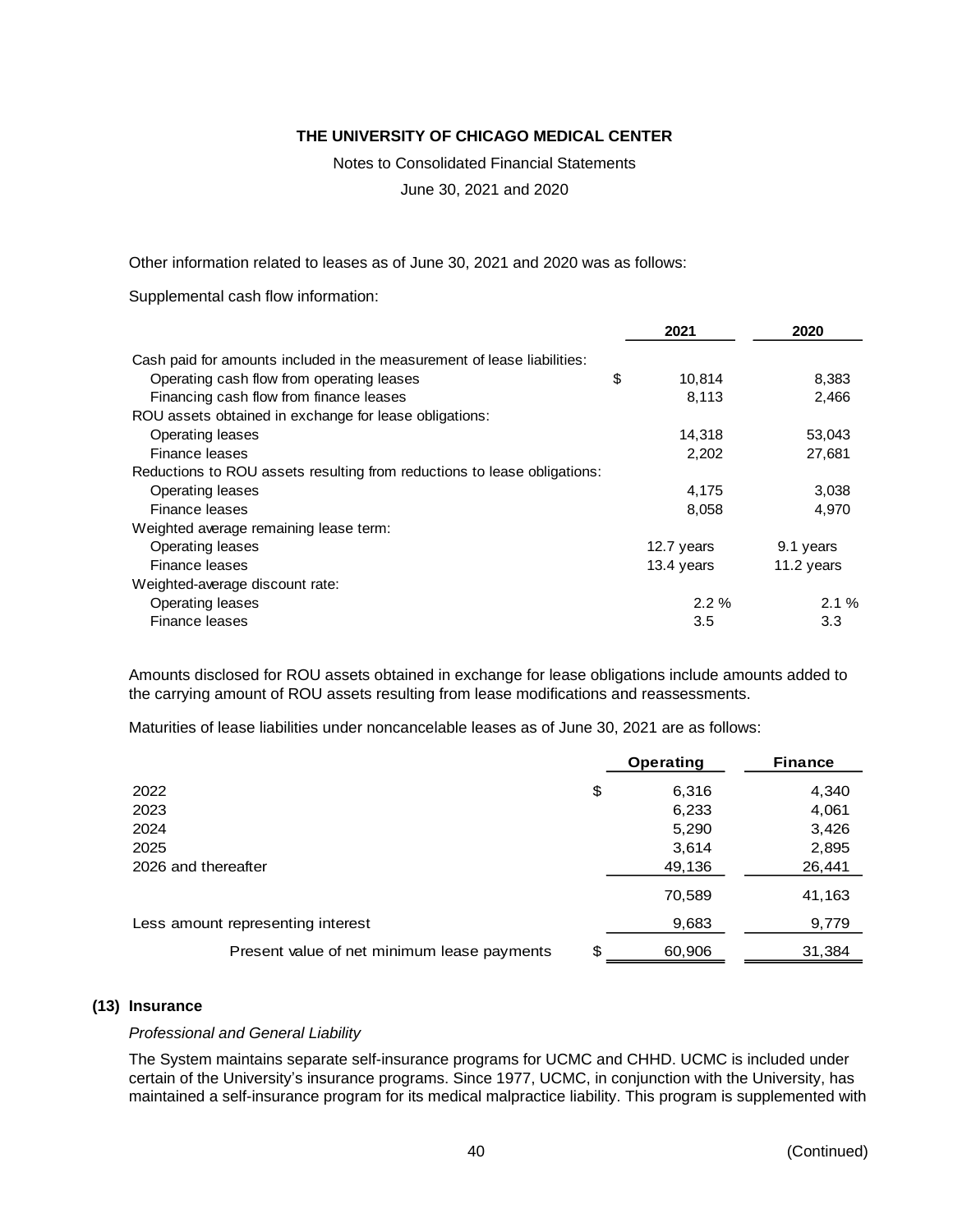Notes to Consolidated Financial Statements

June 30, 2021 and 2020

commercial excess insurance above the University's self-insurance retention, which for the years ended June 30, 2021 and 2020 was \$5,000 per claim and unlimited in the aggregate. Claims in excess of \$5,000 are subject to an additional self-insurance retention limited to \$12,500 per claim and \$22,500 in aggregate. There are no assurances that the University will be able to renew existing policies or procure coverage on similar terms in the future.

CHHD maintains a self-insurance program for professional and general liability. Coverage from commercial insurance carriers is maintained for claims in excess of self-insured retentions at various levels by policy year. CHHD established a trust fund with an independent trustee for the administration of assets funded under the malpractice and general liability self-insurance program.

The System has engaged professional consultants for calculating an estimated liability for medical malpractice self-insurance and is actuarially determined based upon estimated claim reserves and various assumptions, and represents the estimated present value of self-insurance claims that will be settled in the future. It considers anticipated payout patterns, as well as interest to be earned on available assets prior to payment. The discount rate used to value the self-insurance liability is a rate commensurate with the duration of anticipated payments.

A comparison of the estimated liability for incurred malpractice claims (filed and not filed) and assets available for claims for the combined University and UCMC self-insurance program as of June 30, 2021 and 2020 is presented below:

|                                                                 | 2021    | 2020    |
|-----------------------------------------------------------------|---------|---------|
| Actuarial present value of self-insurance liability for medical |         |         |
| malpractice                                                     | 202.419 | 185.822 |
| Total assets available for claims                               | 344.879 | 259.113 |

If the present-value method were not used, the ultimate liability for medical malpractice self-insurance claims would be approximately \$24,038 higher at June 30, 2021. The interest rate assumed in determining the present value was 2.75% and 2.50% for 2021 and 2020, respectively. UCMC has recorded its pro rata share of the malpractice self-insurance liability in the amount of \$96,204 and \$83,620 at June 30, 2021 and 2020, respectively, with an offsetting receivable from the malpractice trust to cover any related claims. The malpractice self-insurance trust assets consist primarily of funds held in TRIP.

UCMC recognizes as malpractice expense its negotiated pro rata share of the actuarially determined normal contribution, with gains and losses amortized over five years, with no retroactive adjustments, as provided in the operating agreement. For fiscal year 2021, UCMC's expense is estimated to be approximately \$11,000 related to malpractice insurance.

On April 30, 2019, CHHD entered into a loss portfolio transfer for the Ingalls Memorial Hospital medical malpractice program by obtaining an occurrence-based policy for claims through June 30, 2018 through a payment of \$47,311 to an unrelated insurance company. The loss portfolio transferred was structured through Ingalls Casualty Insurance (the Captive) entity for purposes of additional insurance protection and risk management. At June 30, 2021, there was no additional liability calculated by the programs actuaries that would require additional reserves by CHHD or the Captive. Accruals for CHHD professional and general liabilities are recorded on a discounted basis consistent with the University's insurance program.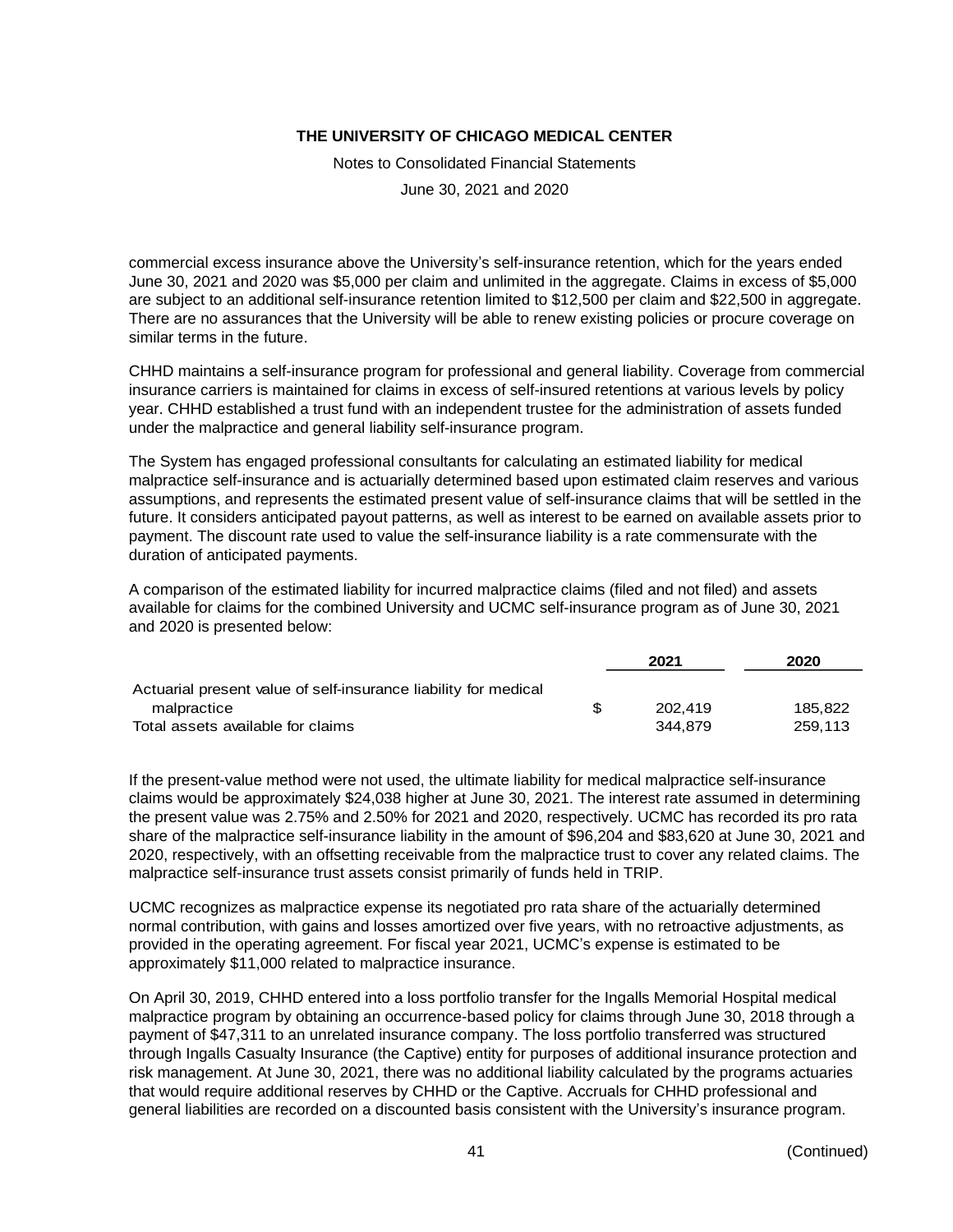Notes to Consolidated Financial Statements

June 30, 2021 and 2020

# **(14) Pension Plans**

#### *Active Plans*

A majority of UCMC's personnel participate in the University's defined-benefit and contribution pension plans, which are considered multiemployer pension plans. Under the defined-benefit portion of this plan, benefits are based on years of service and the employee's compensation for the five highest paid consecutive years within the last ten years of employment. UCMC and the University make annual contributions to this portion of the plan at a rate necessary to maintain plan funding based on the guidelines set forth by the Employee Retirement Income Security Act of 1974, on an actuarially determined basis. UCMC recognizes its share of net periodic pension cost as expense and any difference in the contribution amount as a transfer of net assets without donor restrictions. The adjustment to net assets without donor restrictions was \$2,781 and \$(2,823) for the years ended June 30, 2021 and 2020. UCMC expects to make contributions not to exceed \$2,200 for the fiscal year ending June 30, 2021.

Effective January 1, 2017, the 401(a) defined-benefit pension plan was frozen for UCMC employees participating in the plan and was replaced with an enhanced defined-contribution plan. Under the defined contribution portion of the plan, UCMC and plan participants make contributions that accrue to the benefit of the participants at retirement. UCMC's contributions, which are based on a percentage of each covered employee's salary, totaled approximately \$11,700 and \$24,900 for the years ended June 30, 2021 and 2020, respectively.

UCMC's expense related the multiemployer University's defined-benefit plans included in the University's consolidated financial statements for the years ended June 30, 2021 and 2020 is as follows:

|                                         |                   | <b>Contribution of UCMC</b> |      |
|-----------------------------------------|-------------------|-----------------------------|------|
| <b>Plan name</b>                        | <b>EIN</b>        | 2021                        | 2020 |
| University of Chicago Retirement Income |                   |                             |      |
| Plan for Employees                      | 36-2177139-002 \$ |                             |      |
| University of Chicago Pension Plan for  |                   |                             |      |
| <b>Staff Employees</b>                  | 36-2177139-003    |                             |      |
|                                         | S                 |                             |      |

The benefit obligation, fair value of plan assets, and funded status for the University's defined-benefit plan included in the University's consolidated financial statements as of June 30 are shown below.

|                                                | 2021       | 2020       |
|------------------------------------------------|------------|------------|
| Projected benefit obligation                   | 1.006.857  | 1,057,892  |
| Fair value of plan assets                      | 871.372    | 786,782    |
| Deficit of plan assets over benefit obligation | (135, 485) | (271, 110) |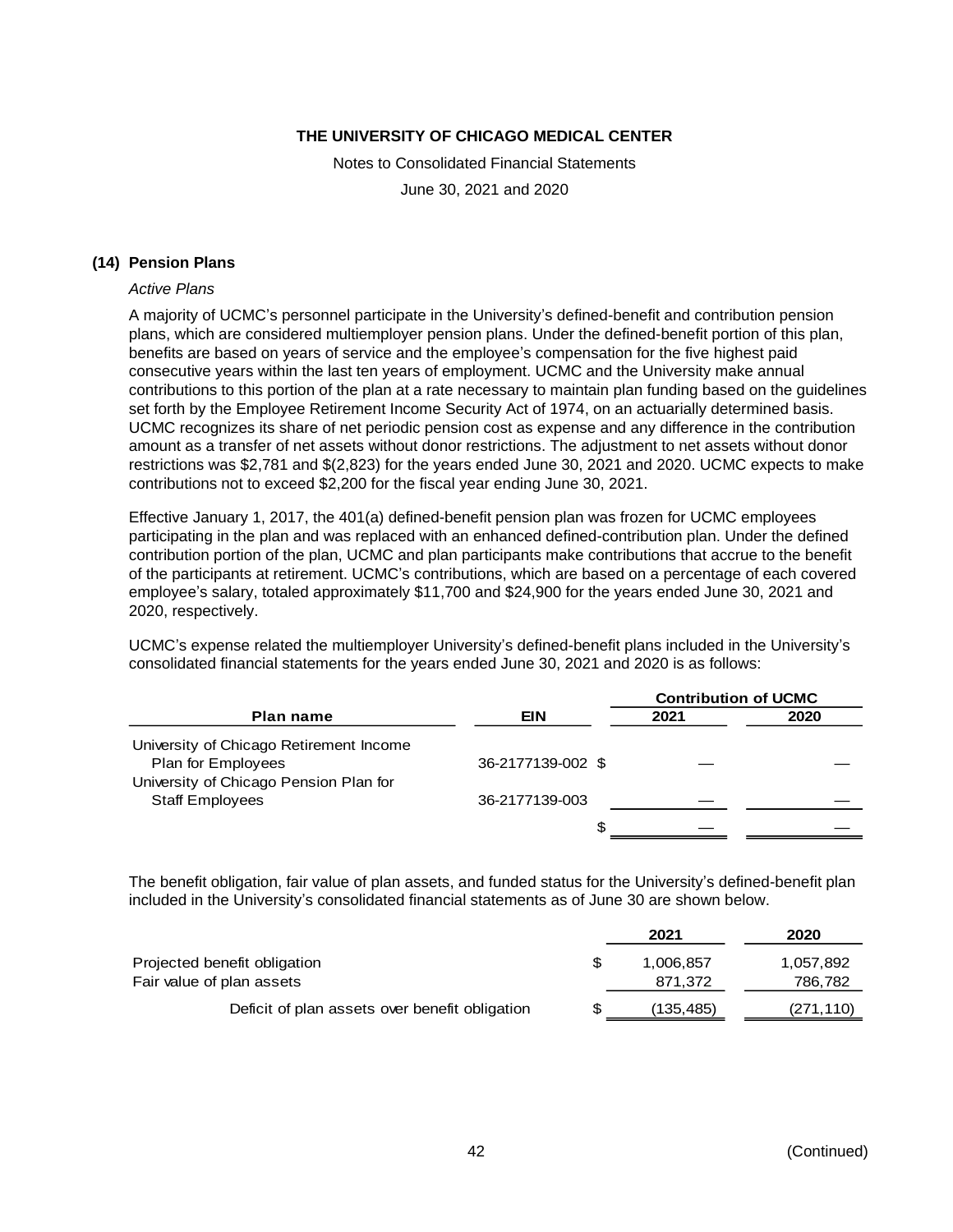Notes to Consolidated Financial Statements

June 30, 2021 and 2020

The weighted average assumptions used in the accounting for the plan are shown below.

|                                | 2021     | 2020     |
|--------------------------------|----------|----------|
| Discount rate                  | $3.2 \%$ | $2.9 \%$ |
| Expected return on plan assets | 6.0      | 6.3      |
| Rate of compensation increase  | 3.5      | 3.5      |

The weighted average asset allocation for the plan is as follows:

|                      | 2021  | 2020  |
|----------------------|-------|-------|
| Domestic equities    | 26 %  | 26 %  |
| International equity | 21    | 24    |
| Fixed income         | 53    | 50    |
|                      | 100 % | 100 % |

Domestic and international equities are presented as Level 1 investments and fixed income securities are presented as Level 2 investments within the fair value hierarchy.

The pension and other postretirement benefit obligation considers anticipated payout patterns as well as investment returns on available assets prior to payment. The discount rate used to value the pension and other postretirement benefit obligation is a risk-adjusted rate commensurate with the duration of anticipated payments. These inputs to the fair value estimate are considered Level 2 in the fair value hierarchy.

Expected future benefit payments excluding plan expenses are as follows:

| Fiscal year: |              |
|--------------|--------------|
| 2022         | \$<br>75,338 |
| 2023         | 53,519       |
| 2024         | 53,414       |
| 2025         | 52,974       |
| 2026         | 54,581       |
| 2027-2031    | 280,844      |
|              |              |

UCMC and CHHD also maintain additional defined-contribution retirement plans for employees. The System's pension expense under these distinct defined-contribution retirement plans for UCMC was \$700 and \$8,000 for the years ended June 30, 2021 and 2020, respectively.

CHHD expense under these distinct defined-contribution retirement plans was \$800 and \$2,900 for the years ended June 30, 2021 and 2020, respectively.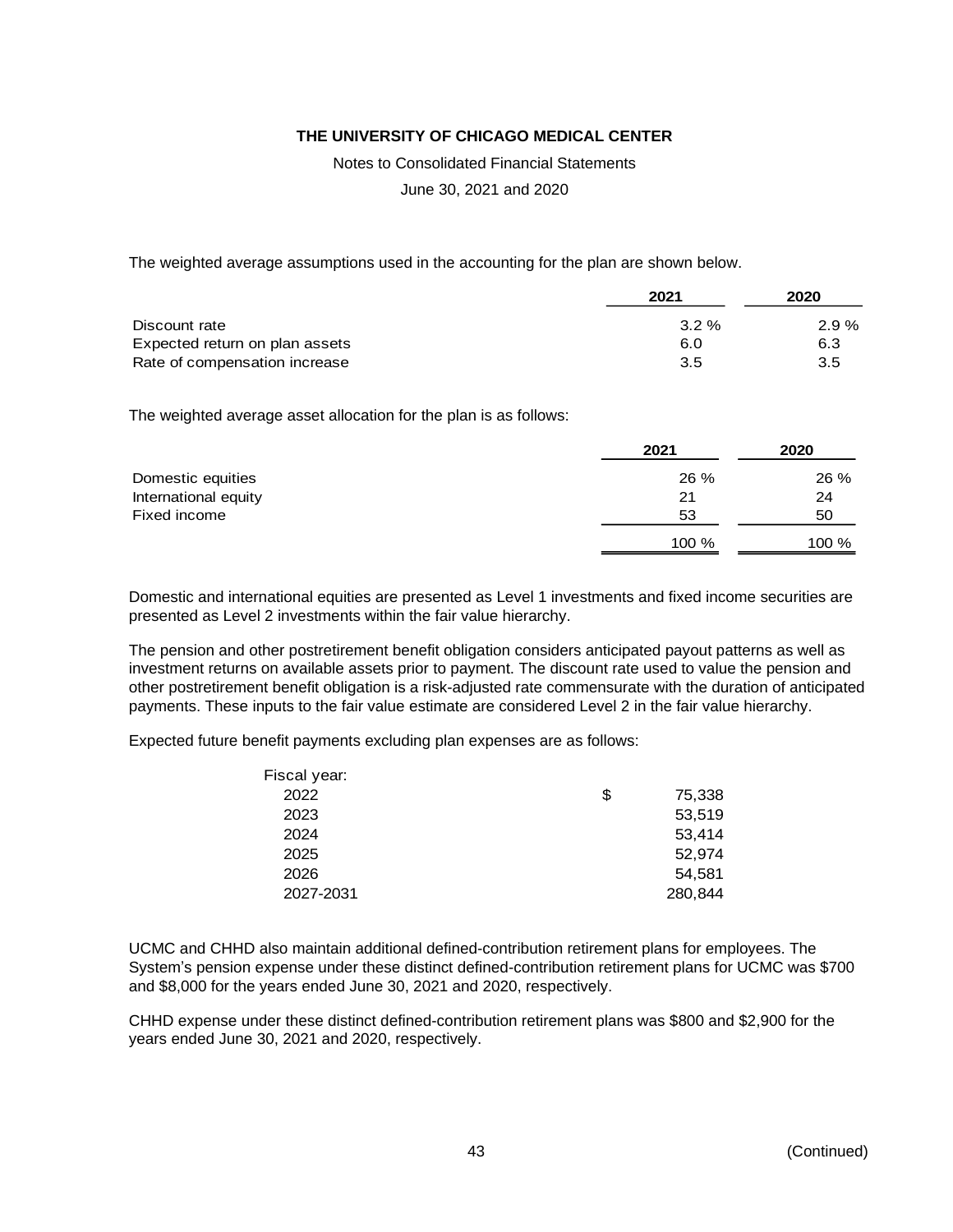Notes to Consolidated Financial Statements

June 30, 2021 and 2020

#### *Curtailed and Frozen Plan*

In June 2002, UCMC assumed sponsorship of the Louis A. Weiss Memorial Hospital Pension Plan (Employer Identification Number 36-3488183, Plan Number 003), which covers employees of a former affiliate. Participation and benefit accruals are frozen. All benefit accruals are fully vested.

As the plan was fully terminated and annuitized in FY 2021 UCMC will not be required to make future contributions or have benefit payments.

Components of net periodic pension cost and other amounts recognized in net assets without donor restrictions include the following:

|                                                                                                | <b>Years ended June 30</b> |         |
|------------------------------------------------------------------------------------------------|----------------------------|---------|
|                                                                                                | 2021                       | 2020    |
| Net periodic pension cost:                                                                     |                            |         |
| Service cost                                                                                   | \$                         |         |
| Net periodic pension cost                                                                      |                            |         |
| Other changes in plan assets and benefit obligations recognized<br>in unrestricted net assets: |                            |         |
| Interest cost                                                                                  | \$<br>683                  | 1.730   |
| Expected return on plan assets                                                                 | (1,063)                    | (2,598) |
| Amortization of unrecognized net actuarial loss                                                | 727                        | 1,279   |
| Total recognized in net periodic pension cost and                                              |                            |         |
| net assets without donor restrictions                                                          | 347                        | 411     |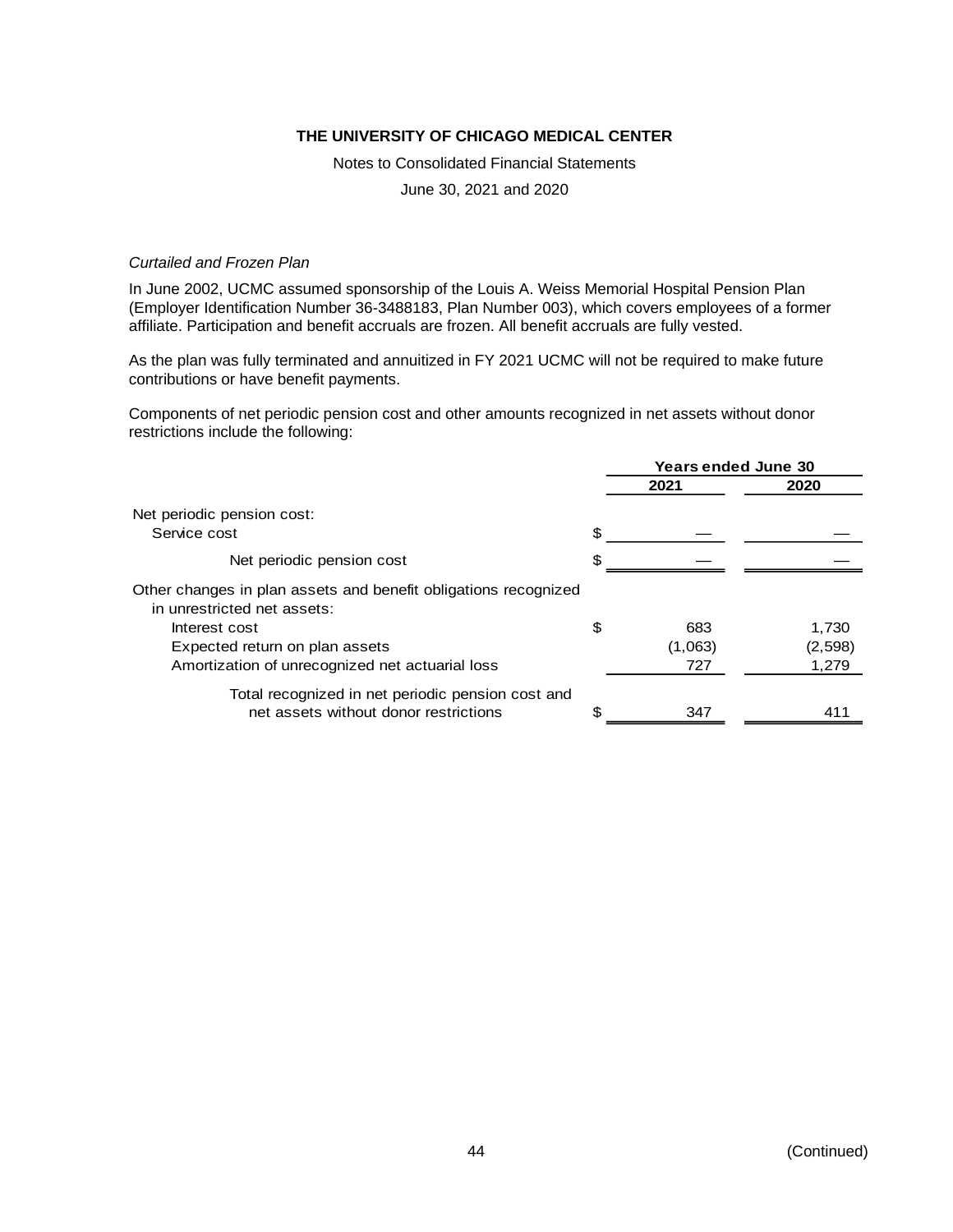Notes to Consolidated Financial Statements

June 30, 2021 and 2020

The following table sets forth additional required pension disclosure information for this plan:

|                                                |    | <b>Years ended June 30</b> |          |
|------------------------------------------------|----|----------------------------|----------|
|                                                |    | 2021                       | 2020     |
| Changes in projected benefit obligation:       |    |                            |          |
| Benefit obligation at beginning of year        | \$ | 54,411                     | 51,246   |
| Interest cost                                  |    | 683                        | 1,730    |
| Net actuarial loss                             |    | (2, 197)                   | 4,929    |
| Settlements                                    |    | (50, 994)                  |          |
| Benefits paid                                  |    | (1,903)                    | (3, 494) |
|                                                |    |                            | 54,411   |
| Changes in plan assets:                        |    |                            |          |
| Fair value of plan assets at beginning of year |    | 48,464                     | 45,121   |
| Actual return on plan assets                   |    | 1,477                      | 3,837    |
| <b>Employer contribution</b>                   |    | 2,956                      | 3,000    |
| <b>Settlements</b>                             |    | (50, 994)                  |          |
| Benefits paid                                  |    | (1,903)                    | (3, 494) |
|                                                |    |                            | 48,464   |
| Funded status at end of year                   | S  |                            | (5,947)  |

Amounts recognized in the consolidated balance sheets are included in other noncurrent liabilities.

Accumulated plan benefits equal projected plan benefits. Assumptions used in the accounting for the net periodic pension cost were as follows:

|                                | 2021     | 2020     |
|--------------------------------|----------|----------|
| Discount rate                  | $2.6 \%$ | $2.6 \%$ |
| Expected return on plan assets | 4.3      | 6.0      |
| Rate of compensation increase  | N/A      | N/A      |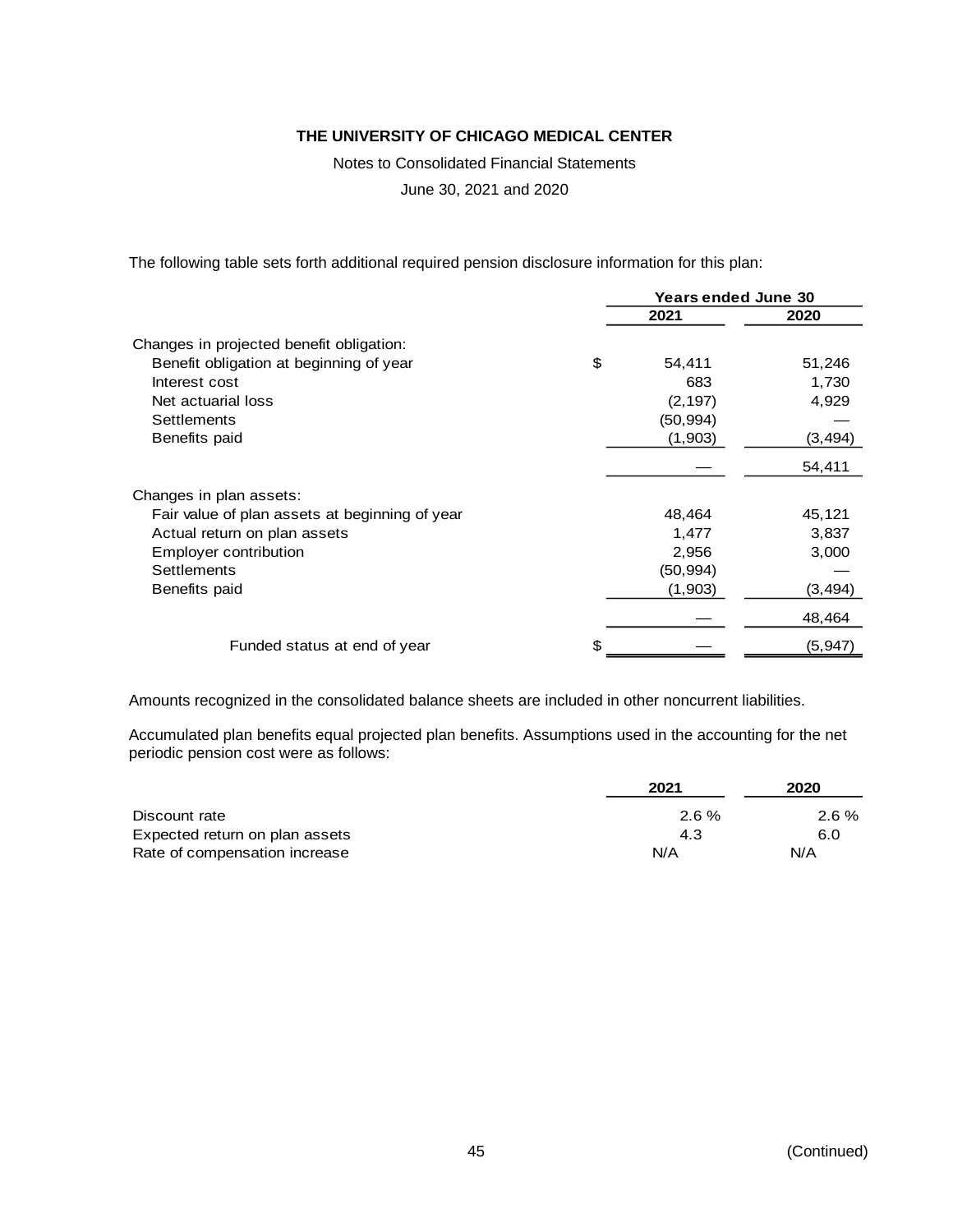Notes to Consolidated Financial Statements

June 30, 2021 and 2020

#### **(15) Functional Expenses**

Total operating expenses by function are as follows for the years ended June 30:

|                               |      |                               | 2021         |                    |           |
|-------------------------------|------|-------------------------------|--------------|--------------------|-----------|
|                               |      | <b>Healthcare</b><br>services | <b>Admin</b> | <b>Fundraising</b> | Total     |
| Salaries, wages, and benefits | - \$ | 1,017,375                     | 115,028      | 1,802              | 1,134,205 |
| Supplies and other            |      | 846,656                       | 97,190       | 741                | 944,587   |
| Physician services            |      | 297,190                       | 6,245        |                    | 303,435   |
| Insurance                     |      | 39,458                        | 145          |                    | 39,603    |
| Interest                      |      | 36.242                        | 3,501        |                    | 39,743    |
| Medicaid provider tax         |      | 75,683                        |              |                    | 75,683    |
| Depreciation and amortization |      | 131,844                       | 863          |                    | 132,707   |
| Total                         | \$   | 2.444.448                     | 222.972      | 2,543              | 2.669.963 |

|                               |      |                               | 2021    |                    |           |
|-------------------------------|------|-------------------------------|---------|--------------------|-----------|
|                               |      | <b>Healthcare</b><br>services | Admin   | <b>Fundraising</b> | Total     |
| Salaries, wages, and benefits | - \$ | 970,553                       | 92,033  | 2,079              | 1,064,665 |
| Supplies and other            |      | 776,521                       | 82,437  | 1,152              | 860,110   |
| Physician services            |      | 290,999                       | 10.454  |                    | 301,453   |
| Insurance                     |      | 29.841                        | 214     |                    | 30,055    |
| Interest                      |      | 39.490                        | 2,767   |                    | 42,257    |
| Medicaid provider tax         |      | 66.640                        |         |                    | 66,640    |
| Depreciation and amortization |      | 130,744                       | 865     |                    | 131,609   |
| Total                         | \$   | 2,304,788                     | 188,770 | 3,231              | 2,496,789 |

In accordance with ASU 2016-14, Topic 958, Not-for-profit entities are required to report expenses both by their natural classification and their functional classification. Functional classifications have been determined based on their relationship to major program services and supporting activities. For support functions directly related to major program services, an allocation has been applied based on the percentage of time and effort devoted to the program service. For overhead expenses such as utilities and interest expense, an allocation based on square footage has been applied. The costs related to support functions not directly related to program activities have been fully classified as supporting activities.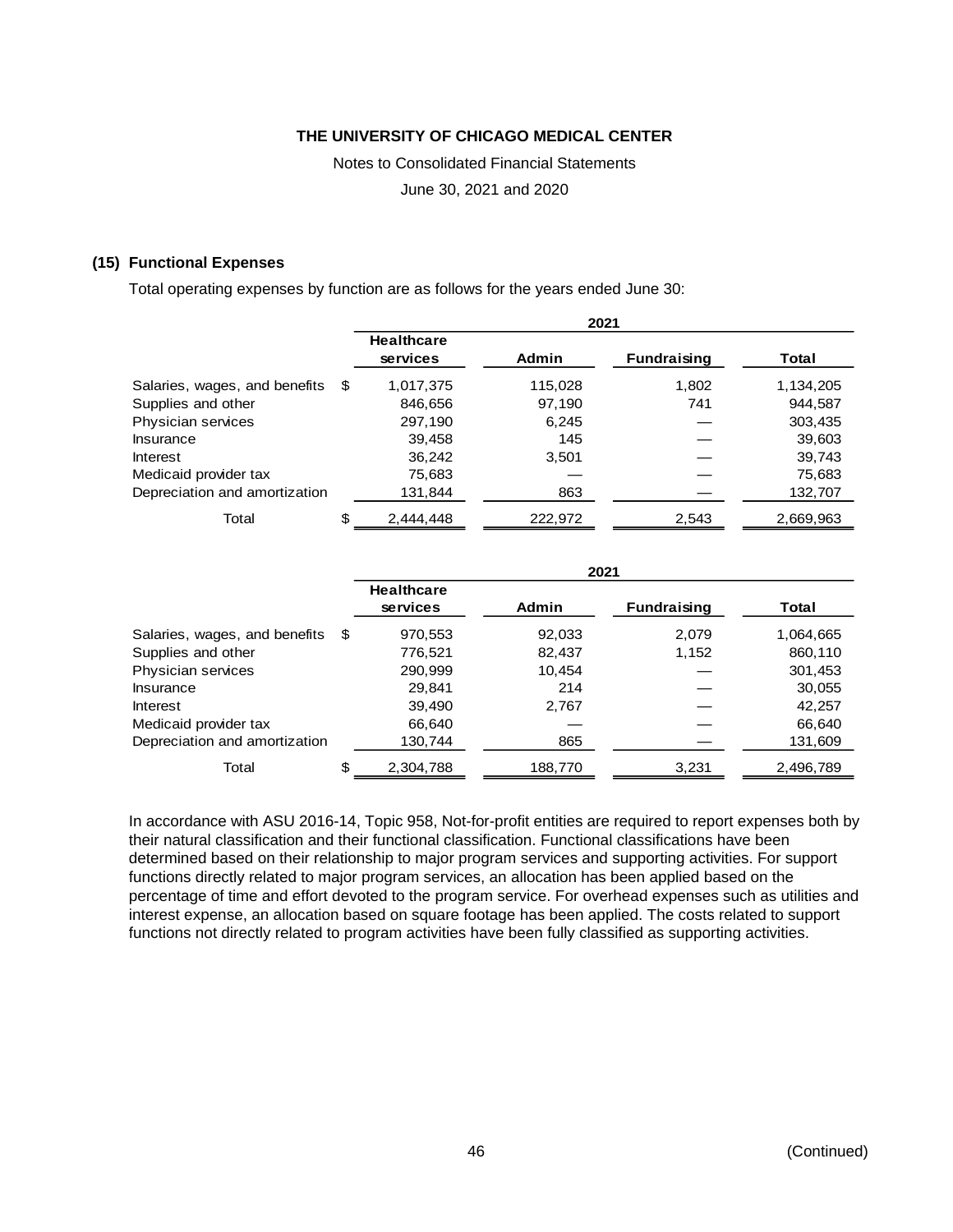Notes to Consolidated Financial Statements

June 30, 2021 and 2020

#### **(16) Contingencies**

# *(a) Litigation*

The System is subject to various legal proceedings and claims that are incidental to its normal business activities. In the opinion of the System, the amount of ultimate liability with respect to these actions will not materially affect the consolidated operations or net assets of the System.

#### *(b) Regulatory Investigation and Other*

The U.S. Department of Justice and other federal agencies routinely conduct regulatory investigations and compliance audits of healthcare providers. The System is subject to these regulatory efforts. Additionally, the laws and regulations governing the Medicare, Medicaid, and other government healthcare programs are extremely complex and subject to interpretation, making compliance an ongoing challenge for the System and other healthcare organizations. Recently, the federal government has increased its enforcement activity, including audits and investigations related to billing practices, clinical documentation, and related matters. The System maintains a system-wide compliance program and conducts audits and other activities to identify potential compliance issues, including overpayments by governmental payors. Compliance reviews may result in liabilities to government healthcare program, which could have an adverse impact on the System's net patient service revenue.

# *(c) Tax Exemption for Sales Tax and Property Tax*

Effective June 14, 2012, the governor of Illinois signed into law, Public Act 97-0688, which created new standards for state sales tax and property tax exemptions in Illinois. The law establishes new standards for the issuance of charitable exemptions, including requirements for a nonprofit hospital to certify annually that in the prior year, it provided an amount of qualified services and activities to low-income and underserved individuals with a value at least equal to the hospital's estimated property tax liability. The System certified in 2021 and 2020 and has not recorded a liability for related property taxes based upon management's current determination of qualified services provided.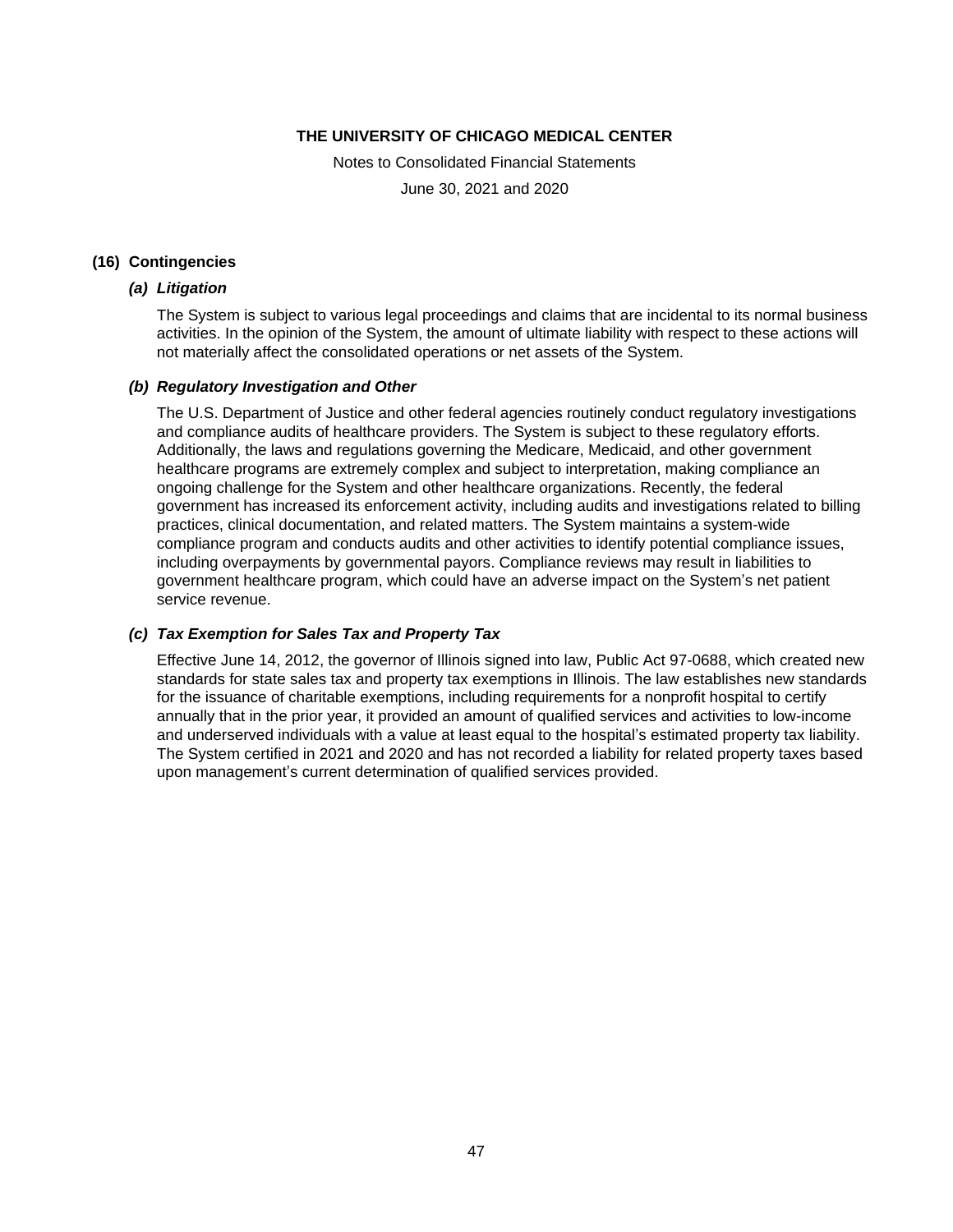Consolidating Balance Sheet Information

June 30, 2021

(Dollars in thousands)

| <b>Assets</b>                                                                                                                                                                                                                                                                                                         | The<br>University of<br>Chicago<br><b>Medical</b><br>Center                           | Ingalls<br>Heath<br>System                                                                                                                                      | Ingalls<br><b>Memorial</b><br>Hospital                                                                                 | <b>Ingalls</b><br><b>Development</b><br>Foundation | Ingalls<br>Home<br>Care                                                                       | <b>Eliminations</b>                            | <b>Obligated</b><br>Group<br>Consolidation                             | Other<br>Non-Obligated Non-Obligated<br>Group<br><b>UCMC</b><br><b>Entities</b>                                              | Other<br>Group<br>CHHD<br><b>Entities</b>                                                                     | <b>Eliminations</b>                                                                                                                    | Consolidated<br>total                                          |
|-----------------------------------------------------------------------------------------------------------------------------------------------------------------------------------------------------------------------------------------------------------------------------------------------------------------------|---------------------------------------------------------------------------------------|-----------------------------------------------------------------------------------------------------------------------------------------------------------------|------------------------------------------------------------------------------------------------------------------------|----------------------------------------------------|-----------------------------------------------------------------------------------------------|------------------------------------------------|------------------------------------------------------------------------|------------------------------------------------------------------------------------------------------------------------------|---------------------------------------------------------------------------------------------------------------|----------------------------------------------------------------------------------------------------------------------------------------|----------------------------------------------------------------|
|                                                                                                                                                                                                                                                                                                                       |                                                                                       |                                                                                                                                                                 |                                                                                                                        |                                                    |                                                                                               |                                                |                                                                        |                                                                                                                              |                                                                                                               |                                                                                                                                        |                                                                |
| Current assets:<br>Cash and cash equivalents<br>S<br>Patient accounts receivable<br>Current portion of investments limited to use<br>Current portion of malpractice self-insurance receivable<br>Current portion of pledges receivable<br>Due from affiliates<br>Prepaids, inventory, and other current assets        | 115.695<br>393.288<br>247.395<br>16,809<br>2,289<br>75,109<br>138.051                 | 23.230<br>$\overline{\phantom{m}}$<br>$\overline{\phantom{m}}$<br>2,962<br>944                                                                                  | 24<br>40.252<br>$\overline{\phantom{0}}$<br>$\overline{\phantom{m}}$<br>105,451<br>10,792                              | 1,047<br>$\overline{7}$<br>243                     | -<br>2,574<br>-<br>-<br>$\qquad \qquad$<br>10,055<br>172                                      | -<br>-<br>(51,696)<br>$\overline{\phantom{m}}$ | 139,996<br>436.114<br>247.395<br>16,809<br>2,289<br>141,888<br>150,202 | 7.615<br>898<br>$\hspace{0.1mm}-\hspace{0.1mm}$<br>1,947<br>2.513                                                            | 37.028<br>129<br>-<br>$\overline{\phantom{m}}$<br>531<br>43.896                                               | (144, 366)<br>(1.217)                                                                                                                  | 184,639<br>437.141<br>247,395<br>16,809<br>2,289<br>195,394    |
| Total current assets                                                                                                                                                                                                                                                                                                  | 988.636                                                                               | 27,136                                                                                                                                                          | 156.519                                                                                                                | 1,297                                              | 12,801                                                                                        | (51,696)                                       | 1,134,693                                                              | 12,973                                                                                                                       | 81.584                                                                                                        | (145, 583)                                                                                                                             | 1,083,667                                                      |
| Investments, limited as to use, less current portion<br>Property, plant, and equipment, net<br>Pledges receivable, less current portion<br>Malpractice self-insurance receivable, less current portion<br>Other assets, net                                                                                           | 1.450.252<br>1.291.456<br>5,708<br>90,598<br>419.448                                  | 9.149<br>6.560<br>$\overline{\phantom{m}}$<br>(4.773)                                                                                                           | 151.830<br>182.835<br>$\overline{\phantom{a}}$<br>$\overline{\phantom{0}}$<br>5                                        | 81.212                                             | 21.390<br>9<br>$\qquad \qquad$                                                                | (3, 165)<br>(325.220)                          | 1,710,668<br>1,480,860<br>5,708<br>90,598<br>89.460                    | $\hspace{0.1mm}-\hspace{0.1mm}$<br>21.337<br>$\overline{\phantom{0}}$<br>59.960                                              | 11.659<br>6.953<br>2.105                                                                                      | $\overline{\phantom{a}}$<br>$\overline{\phantom{a}}$<br>(28.658)                                                                       | 1.722.327<br>1.509.150<br>5,708<br>90,598<br>122.867           |
| Total assets                                                                                                                                                                                                                                                                                                          | 4,246,098                                                                             | 38,072                                                                                                                                                          | 491,189                                                                                                                | 82,509                                             | 34,200                                                                                        | (380, 081)                                     | 4,511,987                                                              | 94,270                                                                                                                       | 102,301                                                                                                       | (174, 241)                                                                                                                             | 4,534,317                                                      |
| <b>Liabilities and Net Assets</b>                                                                                                                                                                                                                                                                                     |                                                                                       |                                                                                                                                                                 |                                                                                                                        |                                                    |                                                                                               |                                                |                                                                        |                                                                                                                              |                                                                                                               |                                                                                                                                        |                                                                |
| Current liabilities:                                                                                                                                                                                                                                                                                                  |                                                                                       |                                                                                                                                                                 |                                                                                                                        |                                                    |                                                                                               |                                                |                                                                        |                                                                                                                              |                                                                                                               |                                                                                                                                        |                                                                |
| Accounts payable and accrued expenses<br>S<br>Current portion of long-term debt<br>Current portion of other long-term liabilities<br>Estimated third-party payor settlements and Medicare Advance<br>Current portion of malpractice self-insurance liability<br>Due to affiliates<br>Due to the University of Chicago | 229,097<br>17.358<br>4.442<br>386,870<br>16,809<br>$\overline{\phantom{a}}$<br>29,809 | (25, 209)<br>$\overline{\phantom{m}}$<br>$\overline{\phantom{m}}$<br>$\overline{\phantom{m}}$<br>$\overline{\phantom{0}}$<br>57,773<br>$\overline{\phantom{m}}$ | 55.866<br>3.655<br>$\overline{\phantom{m}}$<br>65.109<br>$\overline{\phantom{0}}$<br>8.871<br>$\overline{\phantom{0}}$ | 340<br>235<br>$\qquad \qquad$                      | 2,392<br>$\overline{\phantom{m}}$<br>400<br>$\overline{\phantom{m}}$<br>75<br>$\qquad \qquad$ | -<br>$\overline{\phantom{m}}$<br>(51,696)      | 262,486<br>21,013<br>4,442<br>452,379<br>16.809<br>15,258<br>29,809    | 2,880<br>1.862<br>1,550<br>$\overline{\phantom{0}}$<br>$\overline{\phantom{a}}$<br>71,278<br>$\hspace{0.1mm}-\hspace{0.1mm}$ | 16,853<br>$\overline{\phantom{0}}$<br>$\overline{\phantom{m}}$<br>2,151<br>57,830<br>$\overline{\phantom{m}}$ | $\overline{\phantom{a}}$<br>(1, 217)<br>$\overline{\phantom{m}}$<br>$\overline{\phantom{0}}$<br>(144, 366)<br>$\overline{\phantom{m}}$ | 282,219<br>22,875<br>4,775<br>454,530<br>16,809<br>-<br>29,809 |
| Total current liabilities                                                                                                                                                                                                                                                                                             | 684,385                                                                               | 32,564                                                                                                                                                          | 133,501                                                                                                                | 575                                                | 2,867                                                                                         | (51,696)                                       | 802,196                                                                | 77,570                                                                                                                       | 76,834                                                                                                        | (145, 583)                                                                                                                             | 811,017                                                        |
| Workers' compensation self-insurance liability, less current portion<br>Malpractice self insurance liability, less current portion<br>Long-term debt, excluding current installments<br>Interest rate swap liability<br>Other long-term liabilities, less current portion                                             | 8,604<br>90.598<br>804,227<br>138,563<br>139.804                                      | $\overline{\phantom{m}}$<br>$\overline{\phantom{m}}$<br>5,106                                                                                                   | $\overline{\phantom{m}}$<br>(1)<br>93.490<br>8,799<br>14,042                                                           | $\overline{\phantom{a}}$<br>$\qquad \qquad$        | -<br>325                                                                                      | $\overline{\phantom{m}}$<br>(2,358)            | 8,604<br>90.597<br>897,717<br>147,362<br>156,919                       | $\overline{\phantom{0}}$<br>40,040<br>26,080                                                                                 | 78.043<br>104                                                                                                 | $\overline{\phantom{0}}$<br>(37, 470)                                                                                                  | 8,604<br>168,640<br>937,757<br>147,362<br>145,633              |
| <b>Total liabilities</b>                                                                                                                                                                                                                                                                                              | 1.866.181                                                                             | 37,670                                                                                                                                                          | 249.831                                                                                                                | 575                                                | 3,192                                                                                         | (54, 054)                                      | 2,103,395                                                              | 143.690                                                                                                                      | 154.981                                                                                                       | (183.053)                                                                                                                              | 2,219,013                                                      |
| Net assets (deficit):<br>Without donor restrictions<br>With donor restrictions                                                                                                                                                                                                                                        | 2.235.167<br>144.750                                                                  | 402<br>$\overline{\phantom{m}}$                                                                                                                                 | 238,198<br>3,160                                                                                                       | 68,060<br>13,874                                   | 31,003<br>5                                                                                   | (309, 740)<br>(16, 287)                        | 2,263,090<br>145.502                                                   | (49, 420)<br>$\overline{\phantom{a}}$                                                                                        | (52, 702)<br>22                                                                                               | 8,812<br>$\overline{\phantom{a}}$                                                                                                      | 2,169,780<br>145.524                                           |
| Total net assets (deficit)                                                                                                                                                                                                                                                                                            | 2.379.917                                                                             | 402                                                                                                                                                             | 241.358                                                                                                                | 81.934                                             | 31,008                                                                                        | (326.027)                                      | 2,408,592                                                              | (49, 420)                                                                                                                    | (52.680)                                                                                                      | 8.812                                                                                                                                  | 2,315,304                                                      |
| Total liabilities and net assets                                                                                                                                                                                                                                                                                      | 4,246,098                                                                             | 38,072                                                                                                                                                          | 491,189                                                                                                                | 82,509                                             | 34,200                                                                                        | (380, 081)                                     | 4,511,987                                                              | 94,270                                                                                                                       | 102,301                                                                                                       | (174, 241)                                                                                                                             | 4,534,317                                                      |

See accompanying independent auditors' report.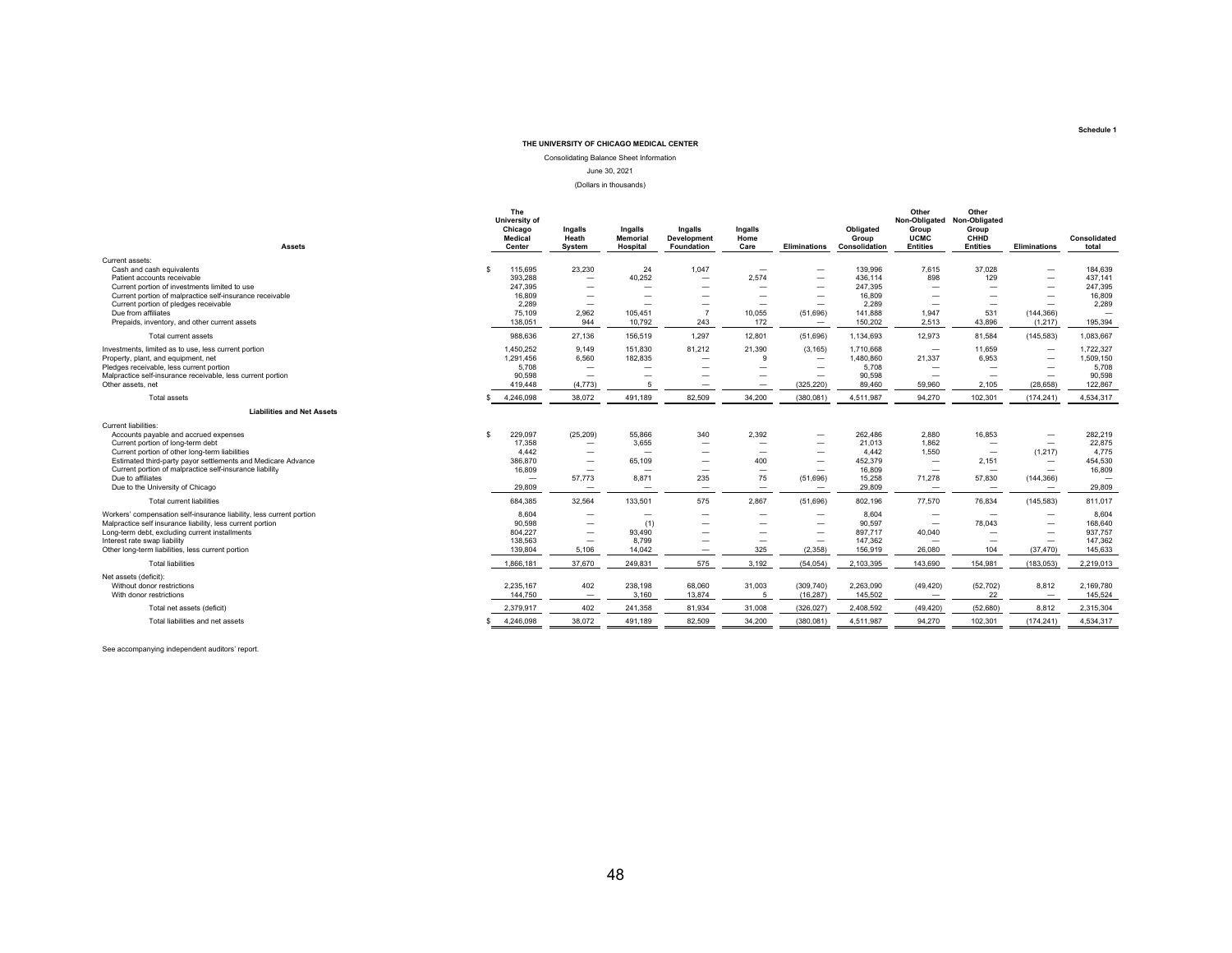#### Consolidating Statement of Operations and Changes in Net Assets Without Donor Restrictions Information

#### Year ended June 30, 2021 (Dollars in thousands)

|                                                                                                                                                                                                                                                                                                                                                 | The<br>University of<br>Chicago<br><b>Medical</b><br>Center     | Ingalls<br>Heath<br>System               | Ingalls<br><b>Memorial</b><br>Hospital               | Ingalls<br>Development<br><b>Foundation</b> | Ingalls<br>Home<br>Care                   | <b>Eliminations</b>                                  | Obligated<br>Group<br>Consolidation              | Other<br>Non-Obligated<br>Group<br><b>UCMC</b><br><b>Entities</b>                | Other<br>Non-Obligated<br>Group<br>CHHD<br><b>Entities</b> | <b>Eliminations</b>           | Consolidated<br>total                       |
|-------------------------------------------------------------------------------------------------------------------------------------------------------------------------------------------------------------------------------------------------------------------------------------------------------------------------------------------------|-----------------------------------------------------------------|------------------------------------------|------------------------------------------------------|---------------------------------------------|-------------------------------------------|------------------------------------------------------|--------------------------------------------------|----------------------------------------------------------------------------------|------------------------------------------------------------|-------------------------------|---------------------------------------------|
| Revenue:                                                                                                                                                                                                                                                                                                                                        |                                                                 |                                          |                                                      |                                             |                                           |                                                      |                                                  |                                                                                  |                                                            |                               |                                             |
| Patient service revenue<br>Other operating revenue and net assets released from restrictions                                                                                                                                                                                                                                                    | 1.992.346<br>403.516                                            | 12.583                                   | 301.564<br>32.180                                    | $\overline{\phantom{m}}$<br>1,797           | 9,327<br>483                              | $\overline{\phantom{m}}$<br>(12,600)                 | 2.303.237<br>437.959                             | 7.897<br>7.716                                                                   | 22,419<br>25,814                                           | (2,044)<br>(13, 844)          | 2,331,509<br>457,645                        |
| Total operating revenues                                                                                                                                                                                                                                                                                                                        | 2.395.862                                                       | 12,583                                   | 333,744                                              | 1.797                                       | 9,810                                     | (12,600)                                             | 2,741,196                                        | 15.613                                                                           | 48,233                                                     | (15, 888)                     | 2,789,154                                   |
| Operating expenses:<br>Salaries, wages, and benefits<br>Supplies and other                                                                                                                                                                                                                                                                      | 939.456<br>798.134                                              | 2,594<br>2.469                           | 144.069<br>125.275                                   | 241<br>1,639                                | 8.012<br>1.572                            | $\qquad \qquad$<br>(1,553)                           | 1.094.372<br>927.536                             | 12.496<br>8.239                                                                  | 28.803<br>12,358                                           | (1,466)<br>(3,546)            | 1,134,205<br>944,587                        |
| Physician services<br>Insurance<br>Interest                                                                                                                                                                                                                                                                                                     | 273.106<br>15.722<br>36,234                                     | 972<br>6,548<br>$\overline{\phantom{m}}$ | 23.498<br>8.939<br>4.294                             | 24<br>$\overline{\phantom{m}}$              | 235<br>145                                | (4, 566)<br>(6, 481)<br>$\overline{\phantom{m}}$     | 293,269<br>24.873<br>40,528                      | 3.362<br>1.275<br>943                                                            | 14.422<br>14,983                                           | (7,618)<br>(1,528)<br>(1,729) | 303,435<br>39,603<br>39,743                 |
| Medicaid provider tax<br>Depreciation and amortization                                                                                                                                                                                                                                                                                          | 56.238<br>113,178                                               | $\overline{\phantom{m}}$<br>535          | 19,445<br>15,889                                     |                                             |                                           | $\overline{\phantom{a}}$<br>$\overline{\phantom{0}}$ | 75,683<br>129,610                                | $\overline{\phantom{m}}$<br>2.179                                                | -<br>918                                                   | $\overline{\phantom{m}}$      | 75,683<br>132.707                           |
| Total operating expenses                                                                                                                                                                                                                                                                                                                        | 2,232,068                                                       | 13,118                                   | 341,409                                              | 1,904                                       | 9,972                                     | (12,600)                                             | 2,585,871                                        | 28,494                                                                           | 71,485                                                     | (15, 887)                     | 2.669.963                                   |
| Operating revenue in excess (deficit) of expenses                                                                                                                                                                                                                                                                                               | 163,794                                                         | (535)                                    | (7,665)                                              | (107)                                       | (162)                                     | $\overline{\phantom{0}}$                             | 155,325                                          | (12, 881)                                                                        | (23, 252)                                                  |                               | 119,191                                     |
| Nonoperating gains (losses), net:<br>Investment income, net<br>Change in fair value of nonhedged derivative instruments<br>Derivative ineffectiveness on hedged derivative instruments<br>Other, net                                                                                                                                            | 318,439<br>$\overline{\phantom{m}}$<br>695<br>833               | 2,309<br>-<br>29                         | 40,908<br>2,637<br>$\overline{\phantom{m}}$<br>(683) | 19,686<br>(280)                             | 5.974<br>$\overline{\phantom{a}}$<br>(85) |                                                      | 387,316<br>2.637<br>695<br>(186)                 | $\overline{\phantom{a}}$<br>$\overline{\phantom{a}}$<br>$\overline{\phantom{a}}$ | –<br>—<br>(433)                                            | 368                           | 387,316<br>2,637<br>695<br>(251)            |
| Net nonoperating gains (losses)                                                                                                                                                                                                                                                                                                                 | 319.967                                                         | 2,338                                    | 42.862                                               | 19,406                                      | 5.889                                     |                                                      | 390.462                                          |                                                                                  | (433)                                                      | 368                           | 390,397                                     |
| Revenue and gains in excess (deficient) of expenses and losses                                                                                                                                                                                                                                                                                  | 483,761                                                         | 1.803                                    | 35,197                                               | 19,299                                      | 5.727                                     | $\overline{\phantom{a}}$                             | 545,787                                          | (12, 881)                                                                        | (23, 685)                                                  | 367                           | 509,588                                     |
| Other changes in net assets without donor restriction:<br>Net asset transfers to University of Chicago, net<br>Change in accrued pension benefits other than net periodic benefit costs<br>Effective portion of change in valuation of derivatives<br>Net assets released from restriction for capital purposes<br>Distributions and other, net | (71, 750)<br>2.781<br>44,967<br>125<br>$\overline{\phantom{0}}$ | –<br>12.764                              | -<br>(31, 255)                                       | (1)                                         |                                           | -                                                    | (71, 750)<br>2.781<br>44.967<br>125<br>(18, 492) | $\overline{\phantom{a}}$                                                         | –<br>$\overline{\phantom{0}}$<br>-<br>18.495               | (27)                          | (71, 750)<br>2,781<br>44,967<br>125<br>(24) |
| Increase (decrease) in net assets without donor restrictions                                                                                                                                                                                                                                                                                    | 459.884                                                         | 14.567                                   | 3.942                                                | 19.298                                      | 5.727                                     | $\overline{\phantom{a}}$                             | 503.418                                          | (12.881)                                                                         | (5, 190)                                                   | 340                           | 485.687                                     |

See accompanying independent auditors' report.

**Schedule 2**